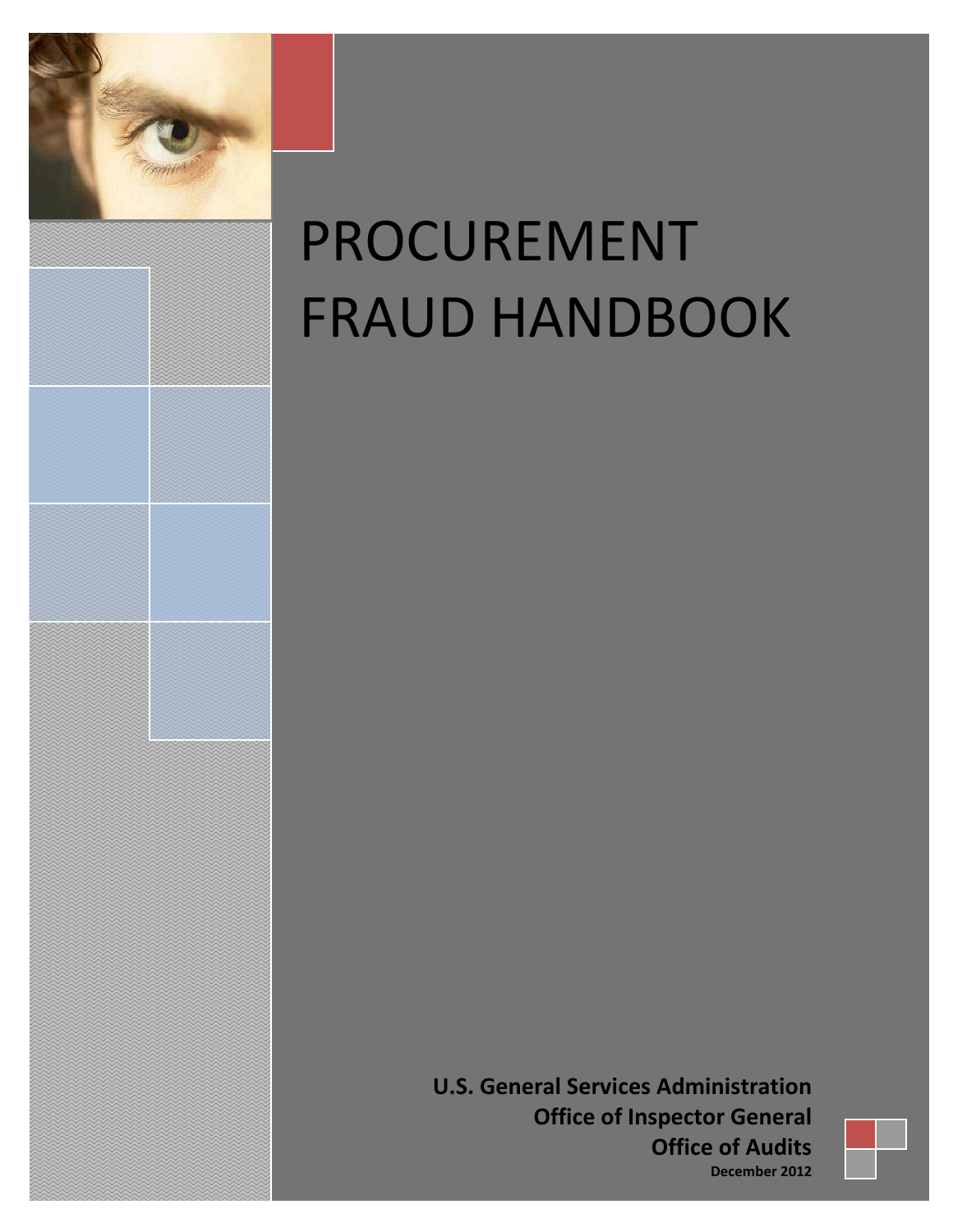#### **GSA OIG PROCUREMENT FRAUD HANDBOOK**

#### **TABLE OF CONTENTS**

| <b>INTRODUCTION</b>                                            | 1              |
|----------------------------------------------------------------|----------------|
| THE FRAUD AUDIT PROCESS                                        | $\mathbf{2}$   |
| Brainstorming                                                  | 3              |
|                                                                | 6              |
|                                                                | $\overline{7}$ |
|                                                                | 8              |
|                                                                | 9              |
| ・ソルモス                                                          | 10             |
| <b>TYPES OF AUDITS AND AREAS OF RISK</b>                       | 11             |
|                                                                | 11             |
| Preaward and Postaward Multiple Award Schedule Contract Audits | 11             |
|                                                                | 12             |
|                                                                | 13             |
|                                                                | 14             |
|                                                                | 16             |
| Defective Pricing and Price Reduction Violations               | 17             |
|                                                                | 20             |
| Charging for Products Not Used or Services Not Rendered        | 21             |
|                                                                | 22             |
|                                                                | 25             |
|                                                                | 28             |
| <b>REMEDIES</b>                                                | 29             |
|                                                                | 29             |
|                                                                | 29             |
|                                                                | 29             |
|                                                                | 30             |
|                                                                | 30             |
|                                                                | 30             |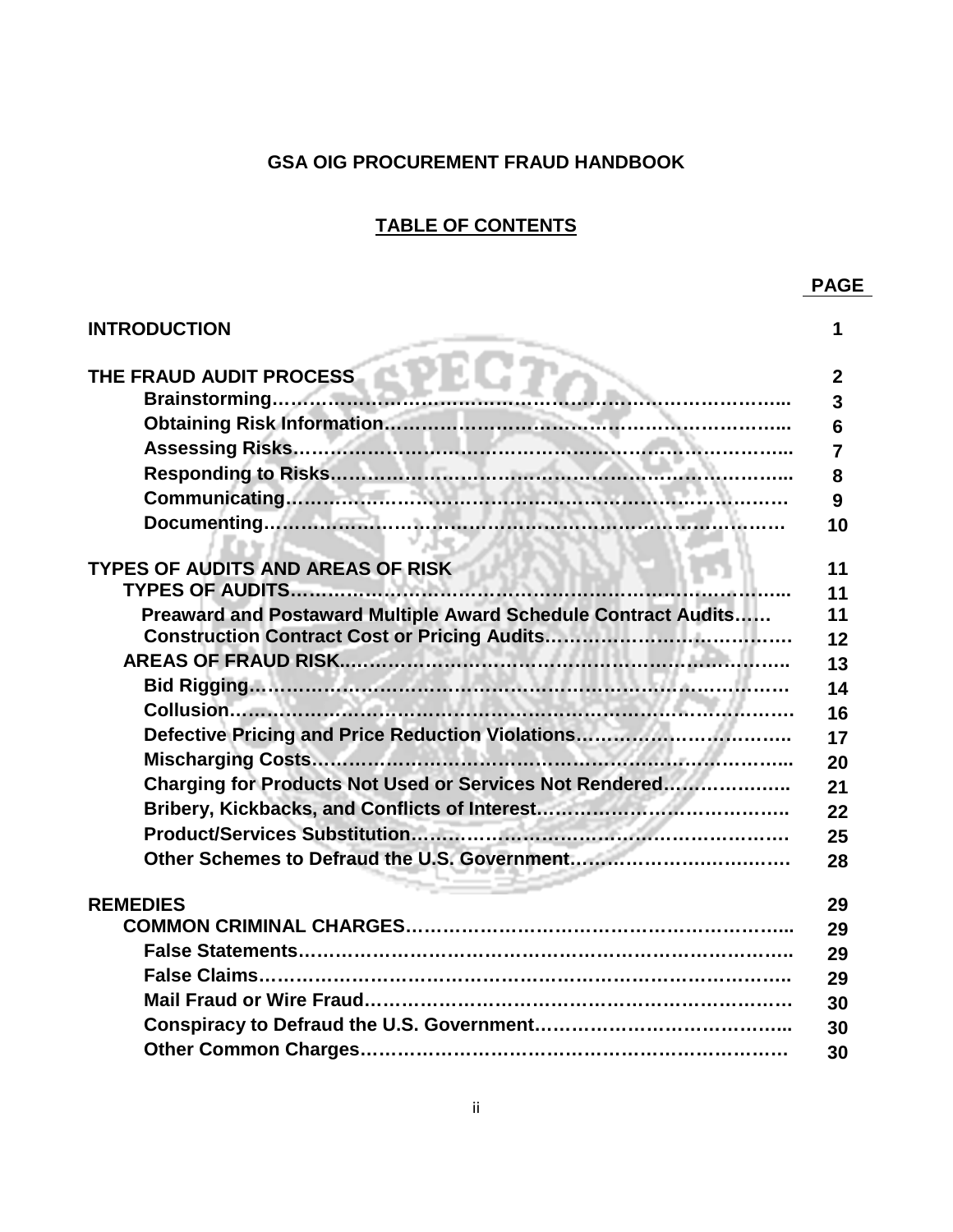#### **GSA OIG PROCUREMENT FRAUD HANDBOOK**

#### **TABLE OF CONTENTS (Continued)**

|                   | ۱GE |
|-------------------|-----|
|                   | 30  |
|                   | 30  |
|                   | 30  |
|                   |     |
|                   | 31  |
|                   |     |
| <b>APPENDICES</b> |     |

| 33 |
|----|
| 35 |
| 40 |
| 42 |
|    |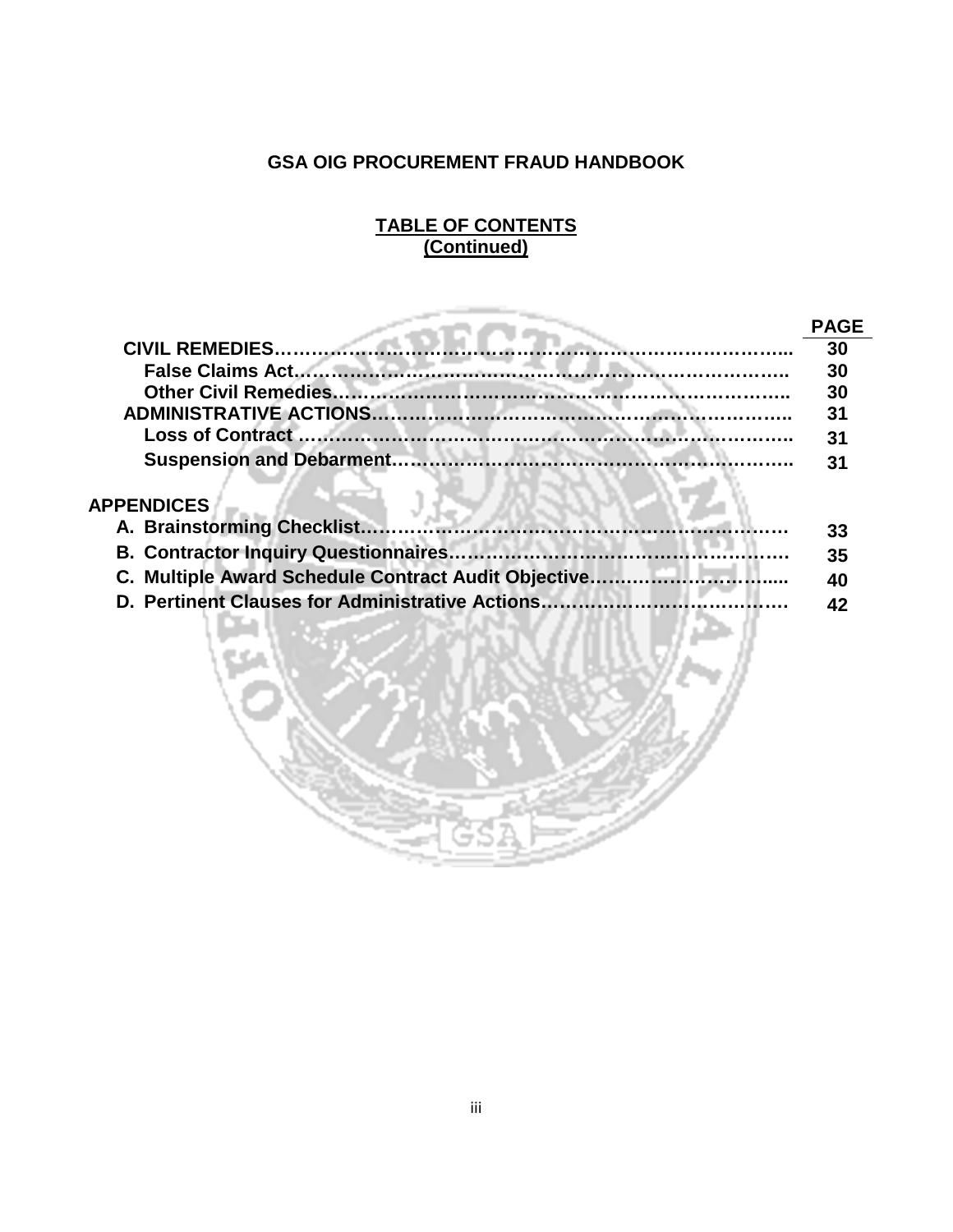## **INTRODUCTION**

This handbook, prepared by the General Services Administration (GSA) Office of Inspector General (OIG), aims to increase awareness of auditor responsibilities related to procurement fraud and to provide guidance in addressing fraud risk in contract audits. The goal of this handbook is to provide contract auditors with the necessary knowledge to identify fraud indicators and make referrals when appropriate.

The handbook is divided into three sections. The first section details the auditor's responsibilities related to fraud throughout the audit process. The second section summarizes the types of audits GSA OIG performs, describes common types of procurement fraud, and provides specific indicators that may be encountered. The third section describes common criminal charges, civil remedies, and administrative actions that may be applicable if fraud has occurred. Audit checklists and pertinent contract clauses are included as appendices.

Designing audits to detect fraud indicators and recognizing those indicators requires creativity and knowledge, along with an attitude of professional skepticism.<sup>[1](#page-3-0)</sup> Approaching each audit with fraud indicators in mind provides the auditor with the proper alertness and awareness needed to assess different situations.<sup>[2](#page-3-1)</sup> Auditors are not responsible for proving fraud. However, auditors are responsible for identifying and reporting fraud indicators.

In late 2009, GSA Inspector General Brian Miller approved a proposal to adopt examination-level auditing standards for attestation engagements covering contract audits.<sup>[3](#page-3-2)</sup> The change affects preaward and postaward contract audits, as well as construction cost or pricing audits of claims, change orders, terminations and architect/engineer proposals and requires additional steps to address the risk of fraud.

The Government Auditing Standards, commonly referred to as the Yellow Book, state that, for examination-level engagements,

"Auditors should design the engagement to detect instances of fraud and noncompliance with provisions of laws, regulations, contracts and grant agreements that may have a material effect on the subject matter or the assertion thereon of the examination engagement. Auditors should assess the risk and possible effects of fraud and noncompliance with provisions of laws, regulations, contracts and grant agreements that could have a material effect on the subject matter or an assertion about the subject matter of the examination engagement. When risk factors are identified, auditors should document the risk

<span id="page-3-0"></span><sup>1</sup> The Government Auditing Standards published by the Comptroller General of the United States defines professional skepticism as "an attitude that includes a questioning mind and a critical assessment of evidence."<br><sup>2</sup> Department of Defense OIG Handbook on Fraud Indicators for Contract Auditors:

<span id="page-3-1"></span>http://www.auditnet.org/Guides/fraudcontractindicators.pdf

<span id="page-3-2"></span> $3$  The Office of Audits implemented the change in April 2010. Prior to this change, the Office of Audits had been performing at review-level standards, allowing the auditor to only express negative assurance. Under examination-level standards, auditors may express an opinion on the subject matter to provide positive assurance.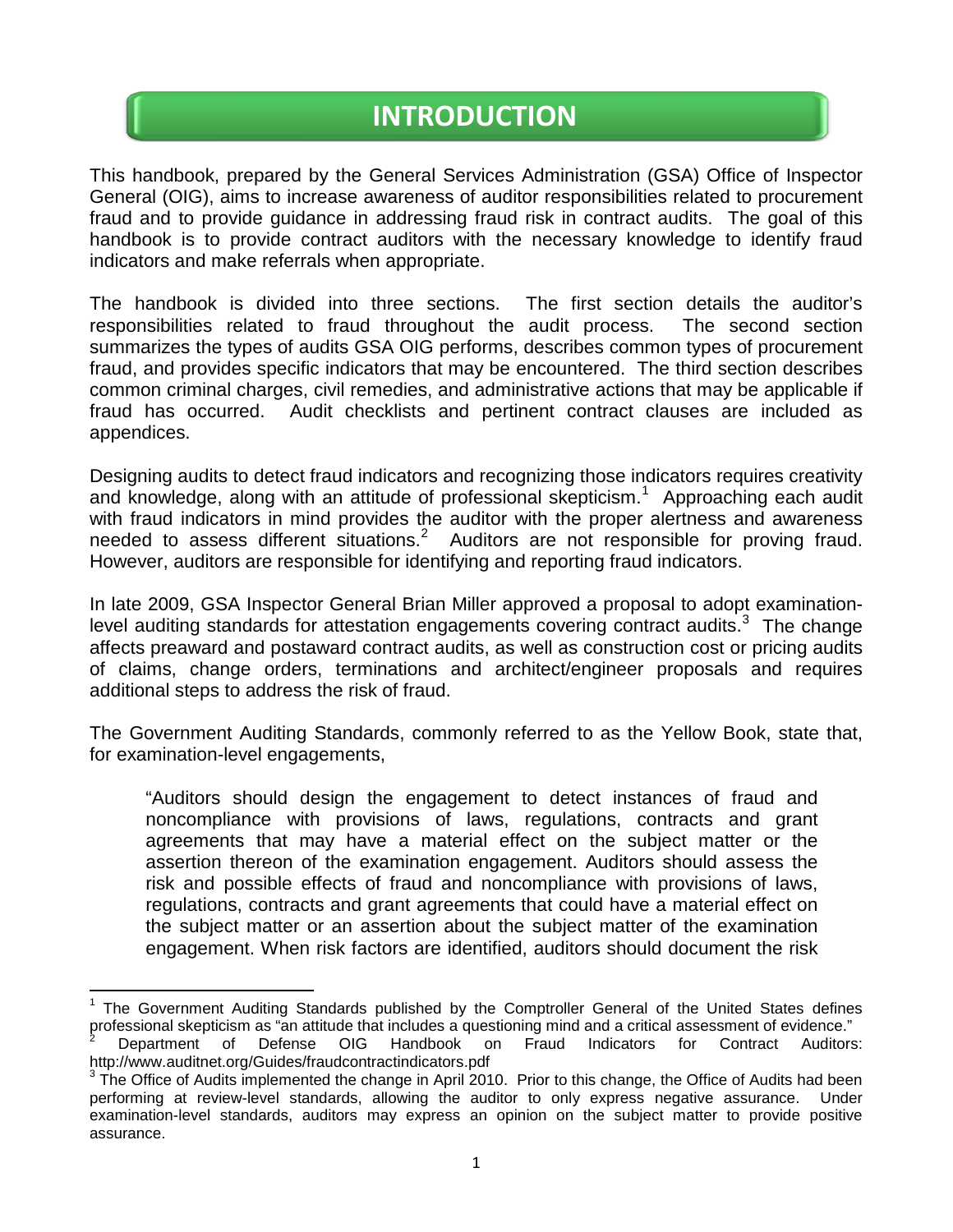factors identified, the auditor's response to those risk factors individually or in combination, and the auditors' conclusions."

The Inspector General Act of 1978 established the OIGs' primary responsibilities to the American public: detect and prevent fraud, waste, abuse, and violations of law; and promote economy, efficiency, and effectiveness in the operations of the federal government. GSA OIG's mission is to help GSA effectively carry out its responsibilities and to protect the public interest by bringing about positive change in the performance, accountability, and integrity of GSA programs and operations. Thus, as OIG employees, it is our responsibility to ensure that taxpayer money is spent in the public's best interest. This includes addressing the possibility of fraud in GSA operations.

## **THE FRAUD AUDIT PROCESS**

The specific definition of fraud varies by legal jurisdiction. Generally, fraud is defined as a knowing misrepresentation of the truth or concealment of a material fact to induce another to act to his or her detriment, a misrepresentation made recklessly without belief in its truth to induce another person to act, and unconscionable dealing. $4\,$  $4\,$  A common law act of fraud must contain the following elements: false representation or concealment of a material fact, knowledge of a statement's falsity, intent to deceive, reliance by the deceived party, and damage to the deceived party. The civil False Claims Act modifies this definition to include reckless disregard. [5](#page-4-1)

Each year, potentially billions of dollars in federal funds are lost as a result of procurement fraud. As OIG employees, it is our job to prevent and detect this waste of taxpayer dollars. To do so, the auditor should approach each audit with an attitude of professional skepticism.

Thinking about and addressing fraud risk is a continuous process throughout the contract audit. At the inception of each audit, the audit team should hold a brainstorming conference to stimulate ideas related to fraud, specific to the contractor under audit. During the site visit, the auditor should obtain risk information to determine the likelihood of brainstormed risks. After risk information is obtained, the auditor should assess the risks and corresponding controls to determine if additional action is required. If deemed necessary, the auditor should respond to the risks by creating tests to confirm their presence.

Finally, the auditor should evaluate the risks and communicate them to the appropriate parties. As always, it is imperative that the auditor clearly document all procedures, analysis, and discussions related to the assessment of fraud.<sup>[6](#page-4-2)</sup>

*http://www.palomar.edu/fiscal\_services/NewWebsite/pdfs/Fraud\_SAS\_99\_Power\_Point1.pptx. http://www.palomar.edu/fiscal\_services/NewWebsite/LeftNav/PoliciesAndProcedures.html*

<span id="page-4-0"></span> $^{4}$  Black's Law Dictionary (9<sup>th</sup> ed. 2009)<br> $^{5}$  31 U.S.C. § 3729(b)

<span id="page-4-1"></span>

<span id="page-4-2"></span><sup>&</sup>lt;sup>6</sup> The fraud audit process diagram is based off a presentation located on the Palmer College website, titled SAS 99 – Consideration of Fraud in a Financial Statement Audit: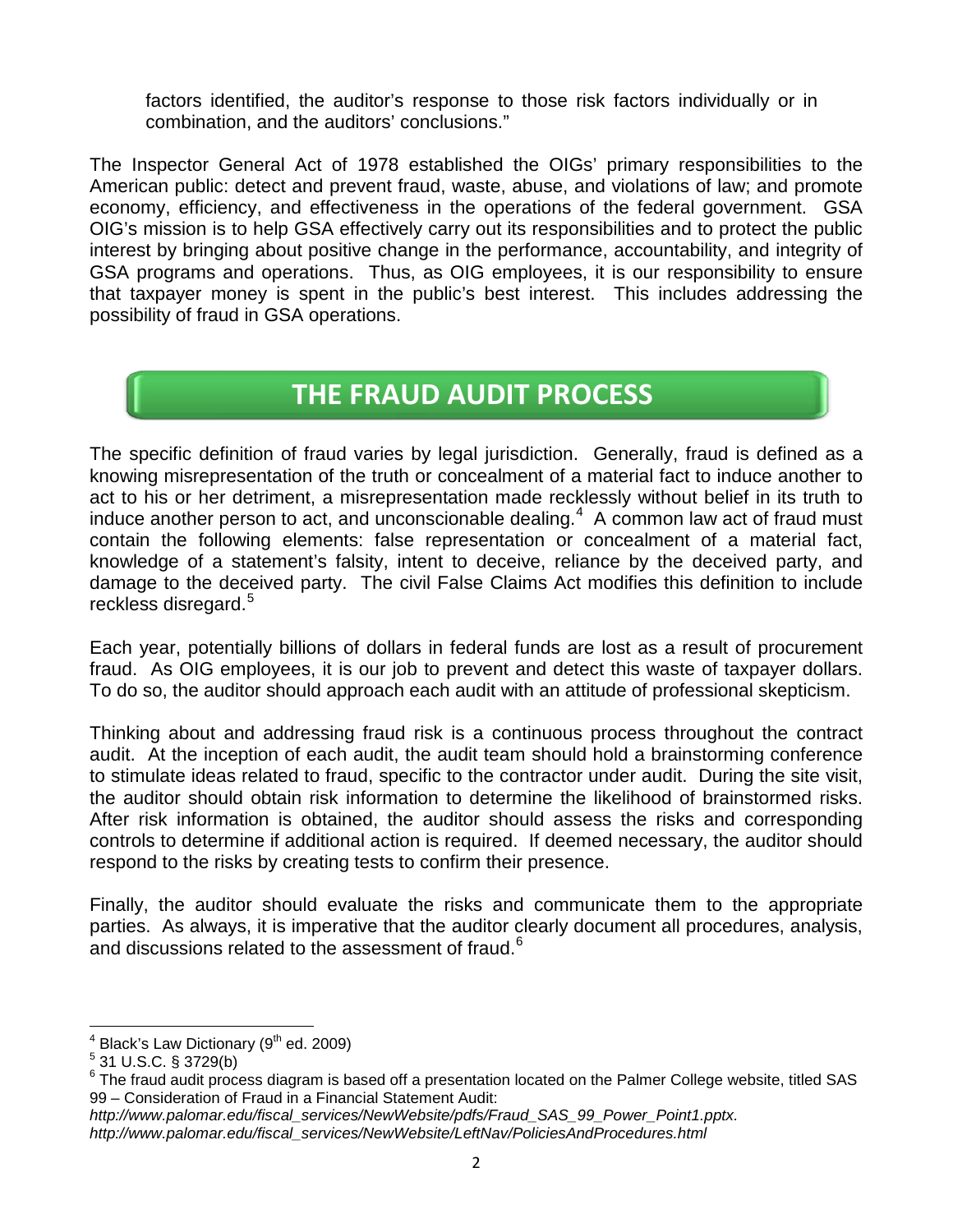

Brainstorming is the first step in addressing the risk of fraud in the audit process. A brainstorming session should be held during the planning phase, prior to the fieldwork phase, and should be revisited, as necessary, throughout the audit.

Brainstorming is defined as "a conference technique of solving specific problems, amassing information, stimulating creative thinking, developing new ideas, etc., by unrestrained and spontaneous participation in discussion."<sup>[7](#page-5-0)</sup> The purpose of a brainstorming session is to stimulate a free flow of ideas from all levels of the audit team related to fraud. This should include the Regional Inspector General for Auditing (RIGA),<sup>[8](#page-5-1)</sup> audit manager, auditor incharge, and staff auditors. The more individuals present, the more ideas will be generated, and the more productive the discussion will be. Furthermore, it is highly recommended that objective third parties be invited to the conference to provide a fresh perspective to the discussion.

It is important to stimulate an open and comprehensive discussion among conference members. Therefore, the audit team should create an environment that encourages the sharing of ideas, as well as personal experiences. It is recommended the audit team allot at least one hour for discussion.

<sup>7</sup> Statement on Auditing Standards (SAS) No. 99: *Consideration of Fraud in Financial Statement Audits*

<span id="page-5-1"></span><span id="page-5-0"></span><sup>8</sup> or Deputy Assistant Inspector General for Auditing (DAIGA)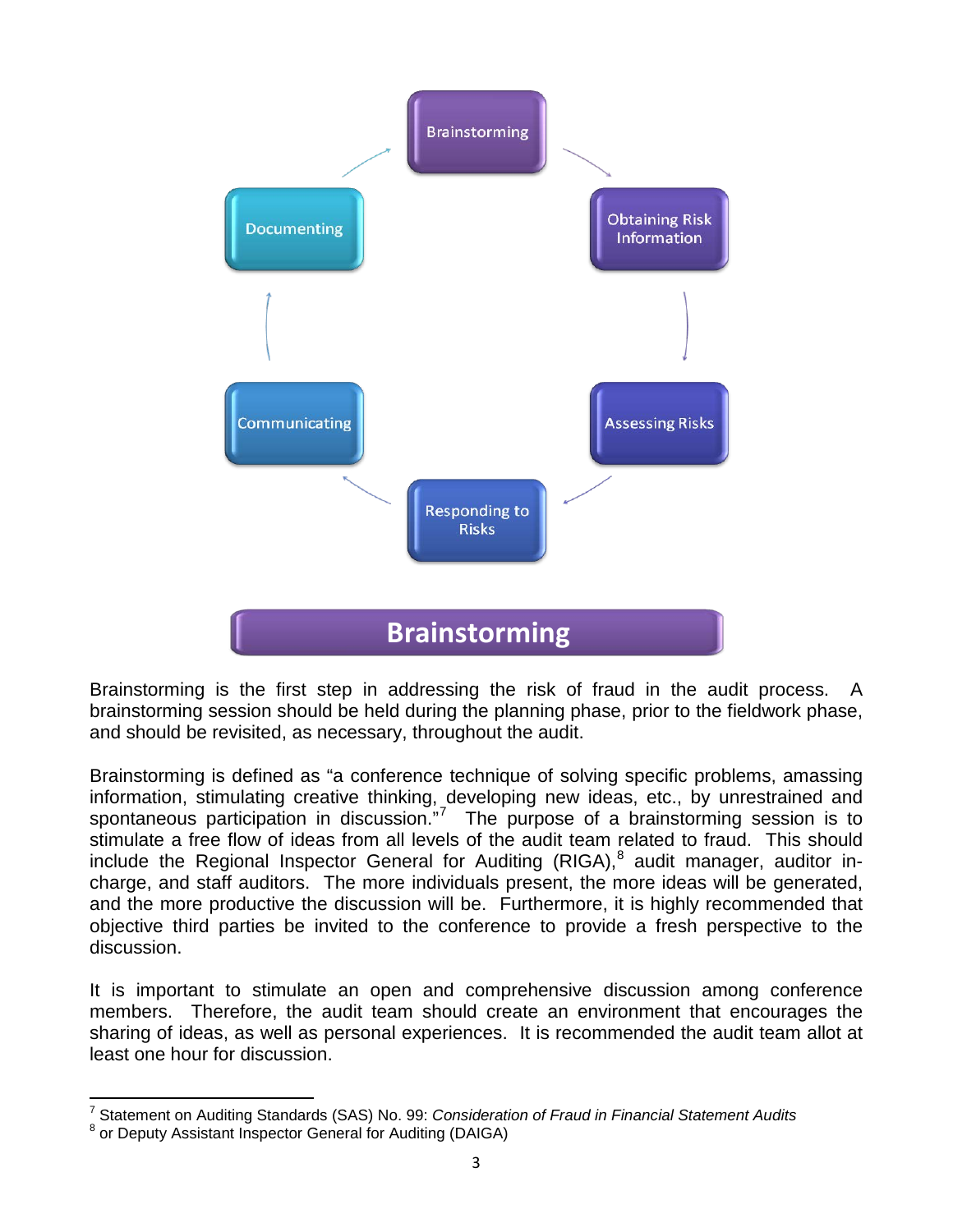Prior to holding a brainstorming session, the audit team must perform extensive research into the contractor. Preparation for the brainstorming conference can be found in the Teammate audit guide.<sup>[9](#page-6-0)</sup> Auditors should conduct online research, run a Dun and Bradstreet (D&B) report, review financial disclosures, search for prior investigations/referrals for investigation, read prior audit reports, and contact contracting officials.<sup>[10](#page-6-1)</sup> Additionally, on construction contract audits, consideration of a contractor's deficient proposal submission, such as inconsistent treatment of costs or submission of expressly unallowable costs, should be scheduled for discussion. On American Recovery and Reinvestment Act (Recovery Act) projects, the Recovery Act Accountability and Transparency Board (RAAT Board) web site should be accessed to identify reported problem areas with the procurement. Results of the preliminary research should be discussed in detail during the brainstorming conference.

#### *Helpful Research Hints*:

- $\triangleright$  In the D&B report, pay attention to the risk ratios, addresses, ownership, officers, and public filings (lawsuits); however, auditors should not rely solely on the D&B report as information may be incomplete or out dated.
- $\triangleright$  If the contractor is publicly traded, auditors can find financial statements online through the Securities and Exchange Commission Electronic Data Gathering, Analysis, and Retrieval system (EDGAR) at www.sec.gov/edgar.shtml.
- Internet searches are very important as there is a vast amount of information available at no cost on the web. Auditors should access common search engines to look for fraud indicators such as current and past litigation, allegations of fraudulent activity, etc. A few suggested searches are: "Company Name + Lawsuit + Litigation", "Company Name + Fraud + Allegation" or "Company Name + Bankruptcy".
- $\triangleright$  The Office of Investigations (JI) maintains the Investigative Documentation Electronic Administrative System (IDEAS) that compiles all investigations initiated after the office's transition to electronic files. Auditors should have audit managers with access or agents in JI search the database for the contractor under audit, parent/subsidiary, as well as key officials.
- Auditors should contact GSA OIG's Office of Planning, Policy, and Operations to determine if JA has issued any referrals to JI, called Suspicion of Irregularities (SOIs), on the contractor.
- $\triangleright$  There is a short checklist located in Appendix A that may assist auditors during the brainstorming conference.

During the brainstorming session, the audit team should discuss the following: results of aforementioned research, elements of the fraud triangle, internal controls in place to

<span id="page-6-0"></span> $9$  Teammate is the program that GSA OIG auditors use to document each step of the audit process. The step related to brainstorming is located in Teammate Step 13 (B.1.PS).

<span id="page-6-1"></span> $10$  Contracting officials can provide information on complaints or areas of concern associated with the contract under audit.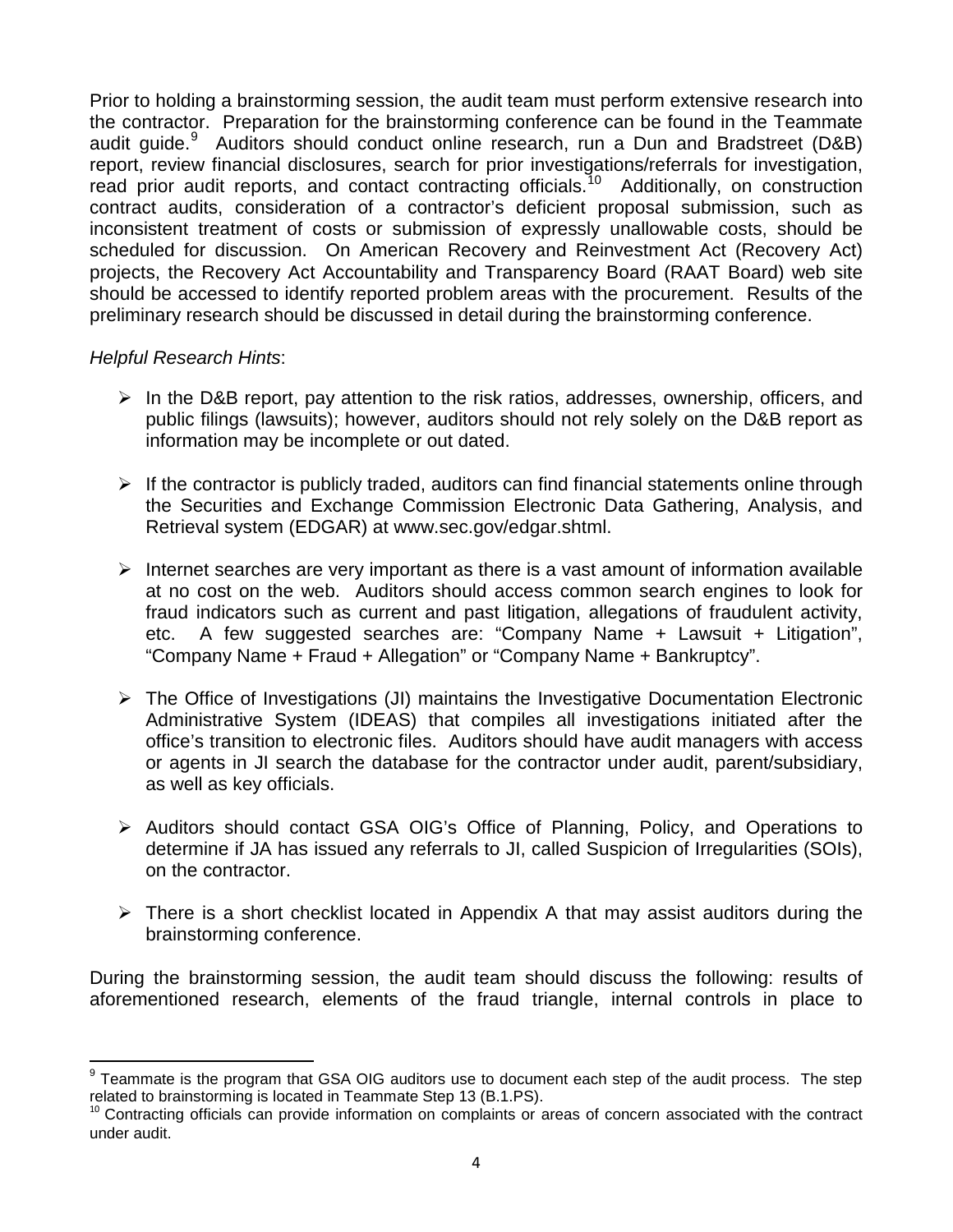prevent/detect fraud (or lack thereof), segregation of duties<sup>[11](#page-7-0)</sup> (or lack thereof), and areas to concentrate on during fieldwork. The need for professional skepticism throughout the audit process should be reiterated and stressed.

The Fraud Triangle was developed by one of the nation's leading experts on the sociology of crime, Donald Cressey. It identifies three conditions that, generally, are present when fraud occurs: Incentive/Pressure, Opportunity, and Attitude/Rationalization. During the brainstorming conference, the audit team should apply the results of their research to elements of the fraud triangle. A brief discussion of each element follows:



Attitude/Rationalization

- $\triangleright$  Incentive/Pressure: The audit team should discuss why contractor management or personnel may feel pressure to commit fraud. Some examples include recent layoffs due to poor economic conditions or executive bonuses tied to performance.
- Opportunity: The audit team should discuss what someone may want to steal and how they would do it. They should discuss weaknesses in, or lack of, internal controls that provide an opportunity for fraud to occur. For example, lack of segregation of duties may provide an individual the chance to commit fraud.
- $\triangleright$  Attitude/Rationalization: The audit team should discuss how those committing fraud may justify their actions, bearing in mind that rationalization is the element that auditors are least likely to determine. While auditors can contemplate what is behind a person's actions, it is ultimately the responsibility of special agents to prove intent.

Contract auditors will mainly encounter organizational fraud, defined as fraud committed for the direct benefit of the organization and, therefore, the indirect benefit of the individual. Individuals who commit organizational fraud may have different motives from those who commit fraud for their own individual benefit, such as through bonuses, raises, promotions, or

<span id="page-7-0"></span>The authorizing, recording, and custody functions should all be held by separate individuals within the organization.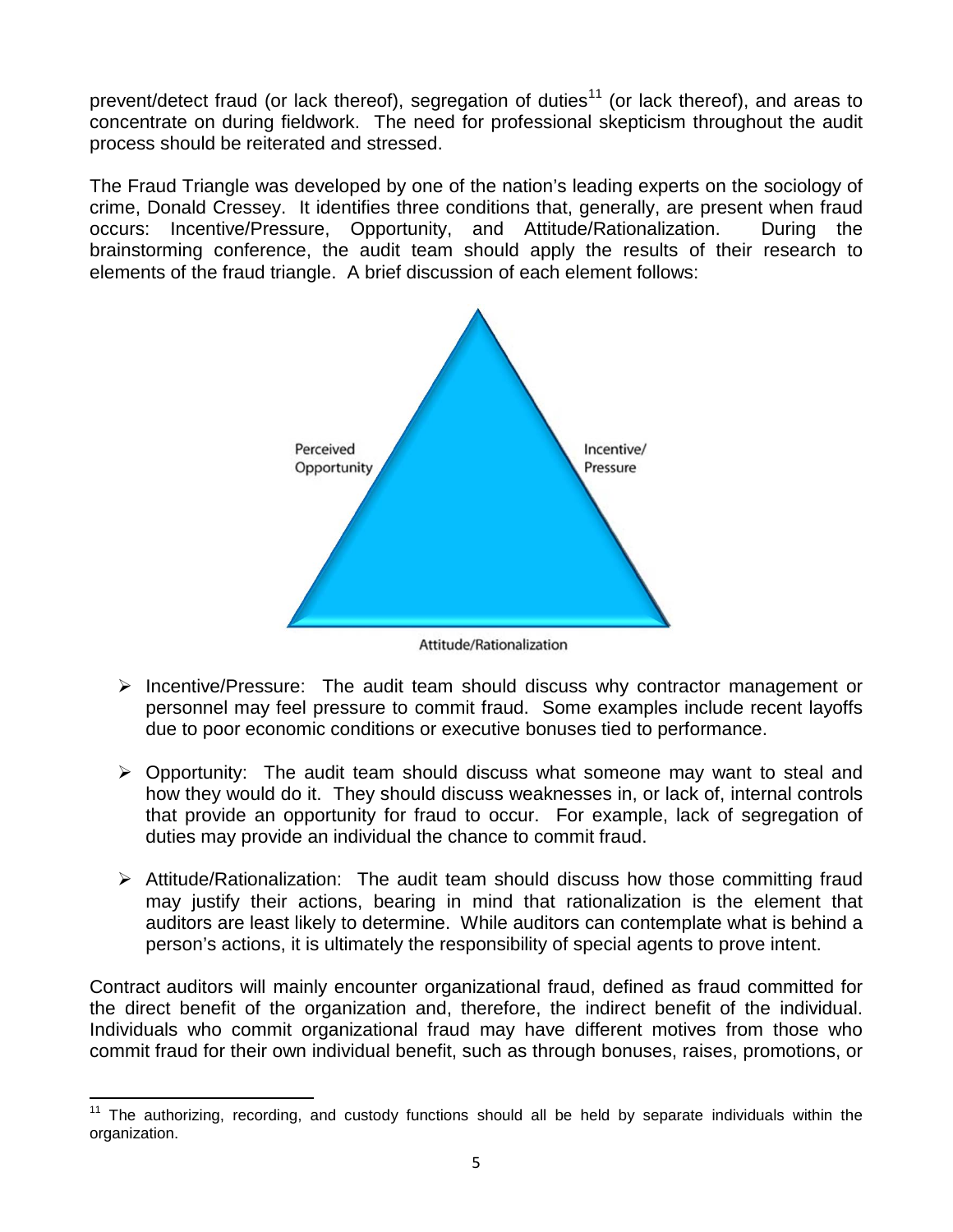job retention. A more subtle motivation relates to increased self-esteem or coworker/supervisor praise or envy. [12](#page-8-0)

Fraud indicators are only characteristics of possible fraud. An indicator may be caused by the fraudulent act itself, may result from an attempt to conceal the fraudulent scheme, or may be simply due to human error or incompetence. Thus, it is possible to encounter several fraud indicators throughout an audit but not find fraudulent activity. However, when fraud indicators are identified, it is our professional responsibility to obtain risk information to determine the cause of such indicators.

Possible responses to identified indicators (if already known) should be brainstormed with the audit team during the brainstorming session. Upon completion of a successful brainstorming session, the auditor will have generated several areas of fraud risk to focus on during the fieldwork phase of the audit.

### **Obtaining Risk Information**

During the brainstorming session, the audit team should generate ideas as to where and why fraud may occur in the audited organization. After potential risks are identified, the auditor should obtain information to gauge the materiality and likelihood of those risks actually taking place.

The auditor may determine the status of internal controls by asking contractor management about internal policies for maintaining ethical standards, as well as any current fraud issues with the organization. The auditor should bear in mind that contractor management very seldom will incriminate itself or the company. So, often times, information regarding internal investigations or other fraud related issues can be obtained from staff-level employees. [13](#page-8-1) 

The auditor should obtain management's understanding of the risk of fraud and areas it believes are most vulnerable. The auditor should also discuss management's understanding of programs and controls established to mitigate the risk of fraud.

Finally, the auditor should discuss the company's corporate culture by addressing the company's ethical standards. In doing so, the auditor should discuss management's actions to foster an environment encouraging ethical behavior (i.e., establishing ethics and compliance programs). The auditor should verify the existence of management's written code of ethics. Also, the auditor should determine whether the code is signed by each employee, how often it is signed, and if employees are required to attend regular training on ethical expectations.[14](#page-8-2)

<span id="page-8-1"></span><span id="page-8-0"></span><sup>&</sup>lt;sup>12</sup> Department of Defense OIG Handbook: http://www.auditnet.org/Guides/fraudcontractindicators.pdf<br><sup>13</sup> While staff-level employees may have valuable information, the auditor must keep in mind that these employees do not typically interact with external auditors. For this reason, it is essential for the auditor to build rapport with the subject in order to gain trust and ease tension.

<span id="page-8-2"></span> $14$  If interviews of staff-level employees are conducted, the auditor should ask about company culture and ethical standards to determine whether expectations are adequately communicated.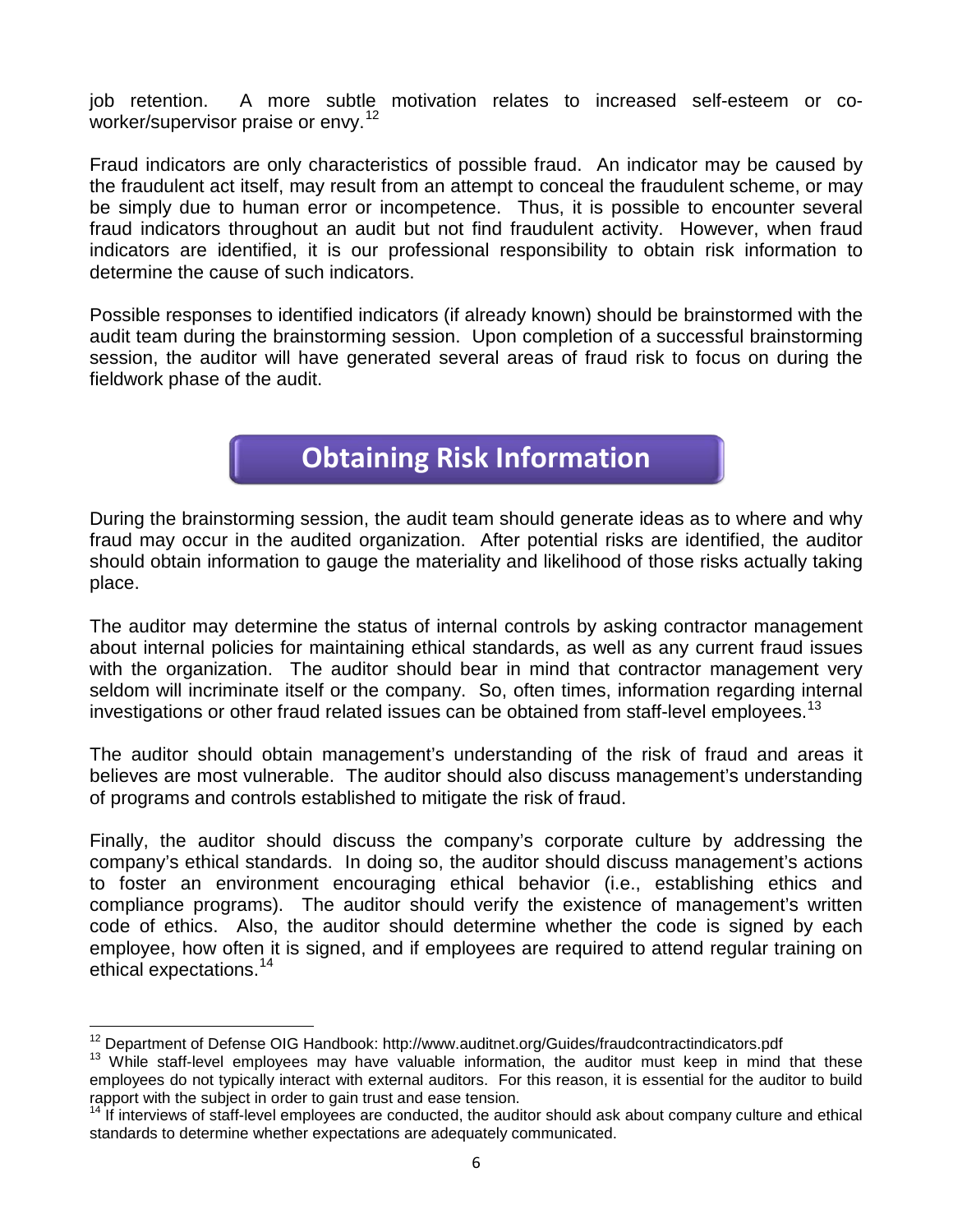*Helpful Hint:* There are two sample questionnaires for inquiries of management and stafflevel employees located in Appendix B. It is at audit management's discretion whether to use the questionnaires and to what extent; however, it is important to note that adding additional questions specific to contractor operations may be necessary. Conversely, if the risk of fraud for the contractor under audit does not appear high, the auditor may consider omitting questions. At this point in the audit, the auditor should **not** confront management with potential fraud risks that have been identified.

In addition to inquiry of management, the auditor should obtain a copy of the contractor's written internal control procedures and/or flow charts.<sup>[15](#page-9-0)</sup> When reviewing the procedures, the auditor should determine who performs each function and whether the contractor has adequate segregation of duties. The auditor should discuss controls in place for each procedure.<sup>[16](#page-9-1)</sup> In addition, the auditor should consider whether members of management may have the ability to override controls.

*Helpful Hint:* For each audit, the auditor is required to complete a fraud checklist. Fraud checklists are located in Teammate<sup>[17](#page-9-2)</sup> for each type of contract audit: MAS products, MAS services, claims, change orders, terminations, and architect/engineering proposals. These checklists ask the auditor to answer a variety of questions related to fraud risk. The answers to some questions may be obtained throughout the ordinary course of the audit, while others require inquiry of management.

## **Assessing Risk**

After all risk information is obtained, the auditor must assess the risks identified to determine whether further action is required. When assessing risk, the auditor must employ professional judgment to decide how best to react considering the information obtained thus far in the audit. The auditor should assess risks based on materiality and likelihood.

Materiality is defined as "important; more or less necessary; having influence or effect."<sup>[18](#page-9-3)</sup> In addition, the civil False Claims Act further defines "material" as "having a natural tendency to influence, or be capable of influencing, the payment or receipt of money or property<sup>[19](#page-9-4)</sup>." The Yellow Book states that "materiality include[s] quantitative as well as qualitative measures in relation to the subject matter of the audit." Furthermore, the AICPA states that "the auditor's consideration of materiality is a matter of professional judgment and is influenced by the auditor's perception of the needs of users."<sup>20</sup> It is important to note that, in governmental

<span id="page-9-0"></span> $15$  If the contractor is Sarbanes Oxley (SOX) compliant (required for publicly-traded companies), the contractor should have written control procedures.

<span id="page-9-1"></span> $16$  No additional work is required to review the company's internal controls, as the steps in Teammate adequately address this area. The review of internal controls is limited to the audit objectives. The review of the entire organization's internal controls is not required.

<span id="page-9-2"></span> $17$  Teammate is the audit management software employed by JA for electronic working papers.

<span id="page-9-3"></span> $18$  Black's Law Dictionary ( $9<sup>th</sup>$  ed. 2009)

<span id="page-9-5"></span><span id="page-9-4"></span><sup>&</sup>lt;sup>19</sup> 13 U.S.C. § 3729(b)<br><sup>20</sup> AICPA Statement on Auditing Standards No. 107, *Audit Risk and Materiality in Conducting an Audit*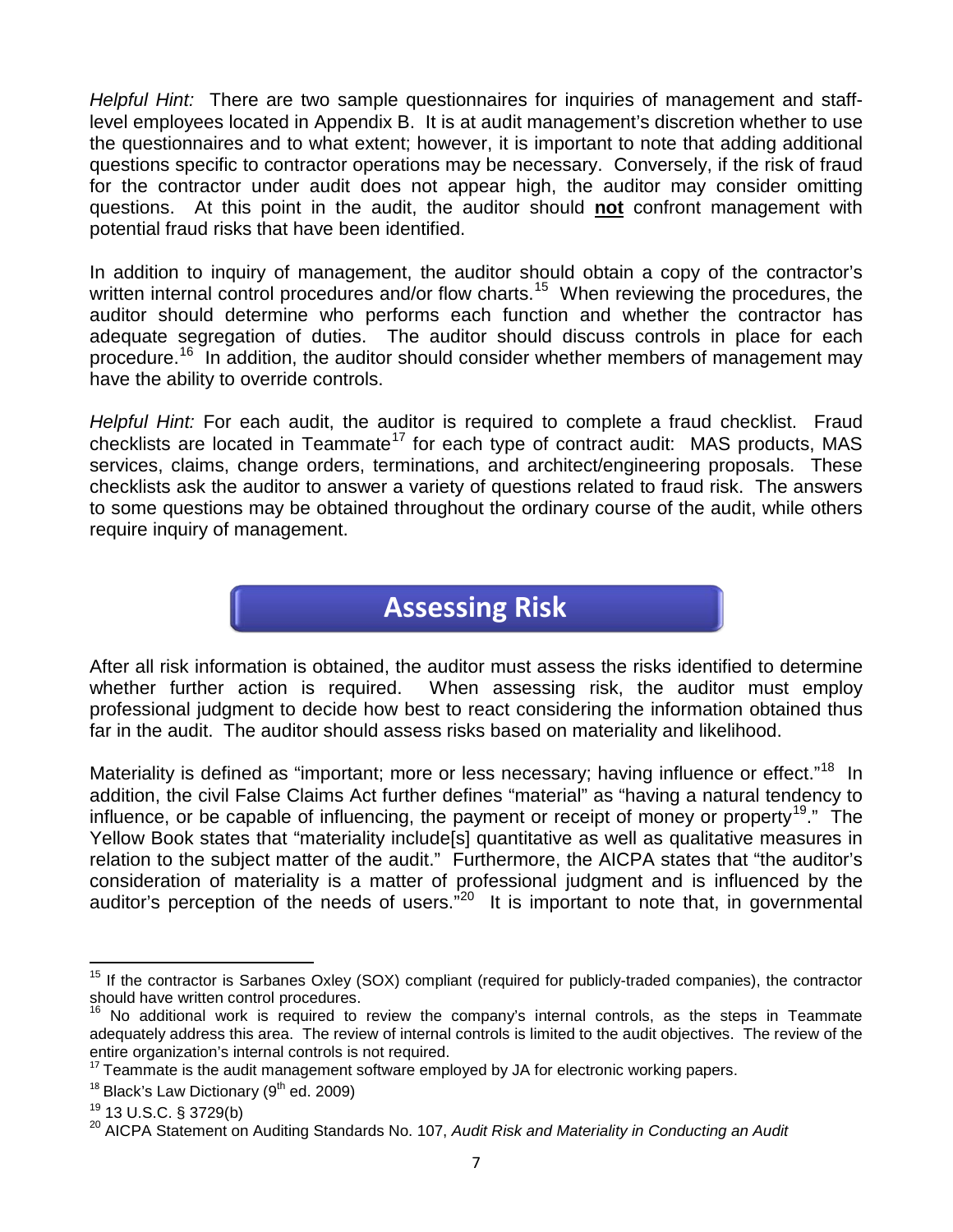audits in which taxpayer funding is used, the threshold of materiality is typically lower than in other non-governmental audits.

The Merriam-Webster dictionary defines likely as "having a high probability of occurring or being true." Again, the auditor may be required to use his/her professional judgment in order to infer the likelihood of a risk. Below is a useful diagram in assessing risk:

|          | Material                                                                           | Immaterial                                                                         |
|----------|------------------------------------------------------------------------------------|------------------------------------------------------------------------------------|
| Likely   | <b>Additional</b><br><b>Testing</b><br><b>Required</b>                             | <b>Additional</b><br><b>Testing At</b><br><b>Audit Team's</b><br><b>Discretion</b> |
| Unlikely | <b>Additional</b><br><b>Testing At</b><br><b>Audit Team's</b><br><b>Discretion</b> | <b>No</b><br><b>Additional</b><br><b>Testing</b><br><b>Required</b>                |

When assessing the risk of fraud, the auditor must consider the complete picture to properly determine materiality. Some indicators, such as falsified documents, may be considered material in and of themselves, and would immediately trigger additional action, such as referral to JI. In other cases, the auditor may need to recognize the interrelationship of several seemingly unrelated indicators which, when combined, may warrant additional analysis.<sup>[21](#page-10-0)</sup>

Once the assessment of identified risks is complete, the auditor will need to determine whether to proceed with additional work to respond to the risks. If deemed significant, additional procedures and analysis may be warranted. On the other hand, if deemed insignificant, the risk may not require any additional work in response. This assessment of risk should involve audit management to ensure agreement of perceived significance and be clearly documented.

## **Responding to Risk**

Once the auditor determines that the risk of fraud requires further action, the auditor should decide on the appropriate response to address the risk. Generally, there are three ways to respond to identified risks.

First, the auditor may decide to modify the scope of the audit, such as expanding the scope to include review of documents not typically examined through the ordinary course of the

<span id="page-10-0"></span><sup>&</sup>lt;sup>21</sup> Department of Defense OIG Guidance: http://www.dodig.mil/inspections/apo/fraud/fraudReferrals.html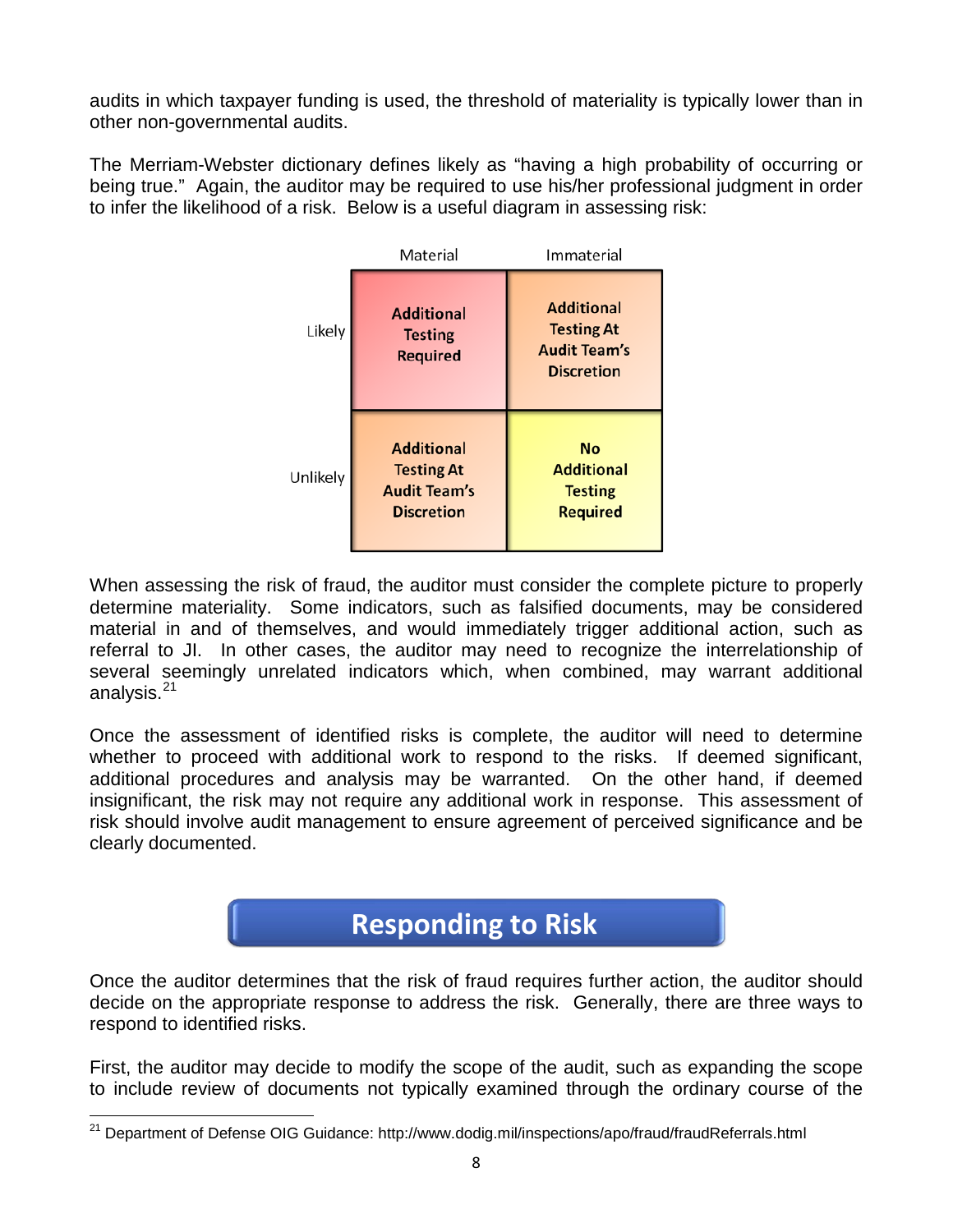audit or other procedures outside the standard objectives. This requires management's approval as additional audit resources must be committed.

Second, the auditor may decide to modify the nature, extent, or timing of the audit procedures. For example, the auditor may modify the nature of testing for a services audit by switching the focus of the audit from commercial sales<sup>[22](#page-11-0)</sup> to the use of cost build-up.<sup>23</sup> The auditor may also choose to modify the extent of audit procedures by obtaining a more encompassing, substantive sample.

Third, the auditor could develop tests and procedures to address the risks. For example, the auditor may create a spreadsheet to analyze quantity discounts for products sold to commercial customers versus to the government. The auditor may contact customer agencies to determine whether they have any complaints related to products/services purchased.

There is no standard way to respond to fraud risk. The auditor must develop appropriate options based on professional judgment, experience, and knowledge of the situation. For some risks, the appropriate response may require a combination of the aforementioned responses. Proposed responses should be discussed with audit management to ensure agreement as to the chosen course of action. Once the risks have been responded to, the auditor should be able to reassess their materiality and likelihood. Based on the auditor's assessment, fraud risks may require communication to other parties within the OIG.

### **Communicating**

Communication is a key step throughout the audit process and must be clearly documented. The auditor must consistently communicate with both the audit manager as well as the contractor.

The auditor should communicate frequently with the audit manager or audit team and keep the manager informed of all new developments. Furthermore, the auditor is encouraged to seek guidance from the audit manager and must ensure mutual agreement on all chosen courses of action.

The auditor must also maintain communication with the contractor throughout the audit. This includes correspondence related to obtaining usable data; requesting, reviewing, and understanding documents obtained; management inquiry related to internal controls; as well as conferences to brief management on the progression and findings of the audit.

<span id="page-11-0"></span><sup>&</sup>lt;sup>22</sup> Commercial sales refers to the comparison of GSA contract prices to those charged to a non-GSA or commercial customer (or group of customers) to determine if GSA is receiving a fair and reasonable price on purchases in accordance with the contract.

<span id="page-11-1"></span><sup>&</sup>lt;sup>23</sup> Cost build-up is an alternative to commerciality and consists of examining the contactor's costs to develop a fair and reasonable price for products/services. Cost build-up data is different from cost of pricing data, which requires certification.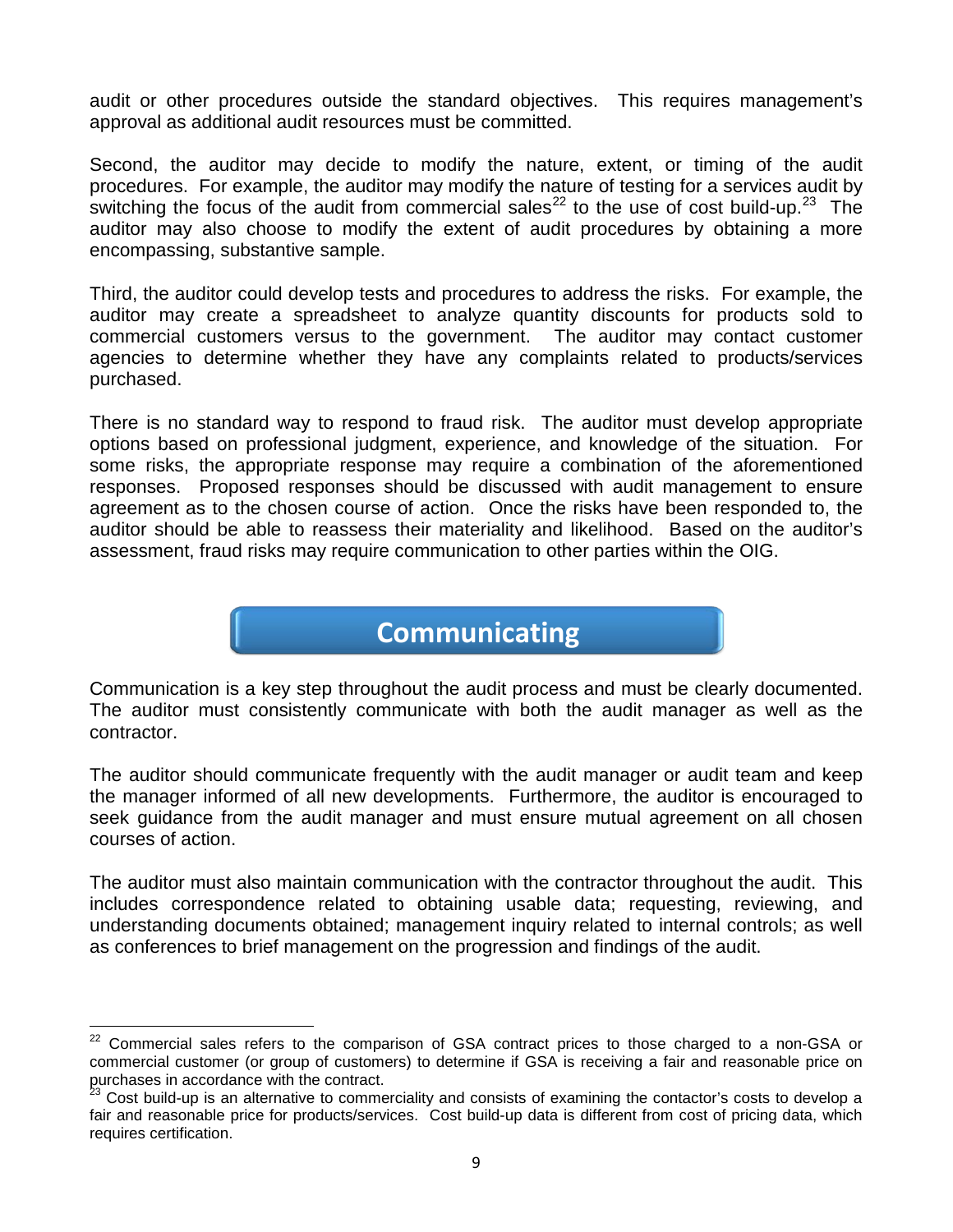**If the auditor believes the contractor is involved in fraudulent activity, under no circumstances should the auditor confront the contractor with the suspected fraud before providing notice to, and obtaining legal advice from, the Office of Counsel (JC) and discussing the situation with the Office of Investigations (JI).**

When the auditor's procedures suggest the contractor may be involved in fraudulent activity, the auditor must bring the matter to the attention of audit management. The audit team should discuss whether information obtained warrants a formal referral to JI. If agreed, the audit team must create a Suspicion of Irregularities (SOI) written referral.<sup>[24](#page-12-0)</sup> If the team is unsure whether a referral is warranted, it is recommended that the audit team meet with special agents and obtain their opinion on the information found.

Depending on the nature of issues found, it may be necessary to make a referral to JC for civil litigation or to the responsible contracting officer for administrative action (discussed on pages 31-32).

Once referred to the appropriate parties, the auditor may be required to continue the audit, assist in the investigation, or classify the audit as "in suspense" if it may conflict with the potential investigation.

### **Documenting**

It is always essential that the auditor clearly document all procedures, analysis, and discussions related to fraud. All key documents, including the entire process of evaluating, addressing, and responding to risks, should be documented, scanned, and stored in a secure location, such as within Teammate.

Throughout the audit process, it is preferable for communications to be in writing. However, if communications are verbal, it is essential that the auditor take detailed notes of discussions. Notes should include the time and date of discussion, means of discussion (via telephone, in person, etc), location (if applicable), individuals present, and topics discussed.

When discussions relate to sensitive topics or information material to the audit, the auditor should take notes as close as possible to word-for-word. To prevent loss of information, it is suggested that write-ups be saved on a computer in a safe location, as well as imported into Teammate.

The auditor's documentation can be extremely important if the audit is referred to JI or JC. If the matter results in legal/judiciary proceedings, auditor documentation may be used as evidence in court or as a basis for seeking monetary recoveries. Additionally, everything should be documented with the understanding that it may ultimately be disclosed to third parties. For this reason, it is essential that communication not only be clearly documented but also professional in nature.

<span id="page-12-0"></span><sup>&</sup>lt;sup>24</sup> Subchapter 705 of the GSA OIG Policy and Procedures Manual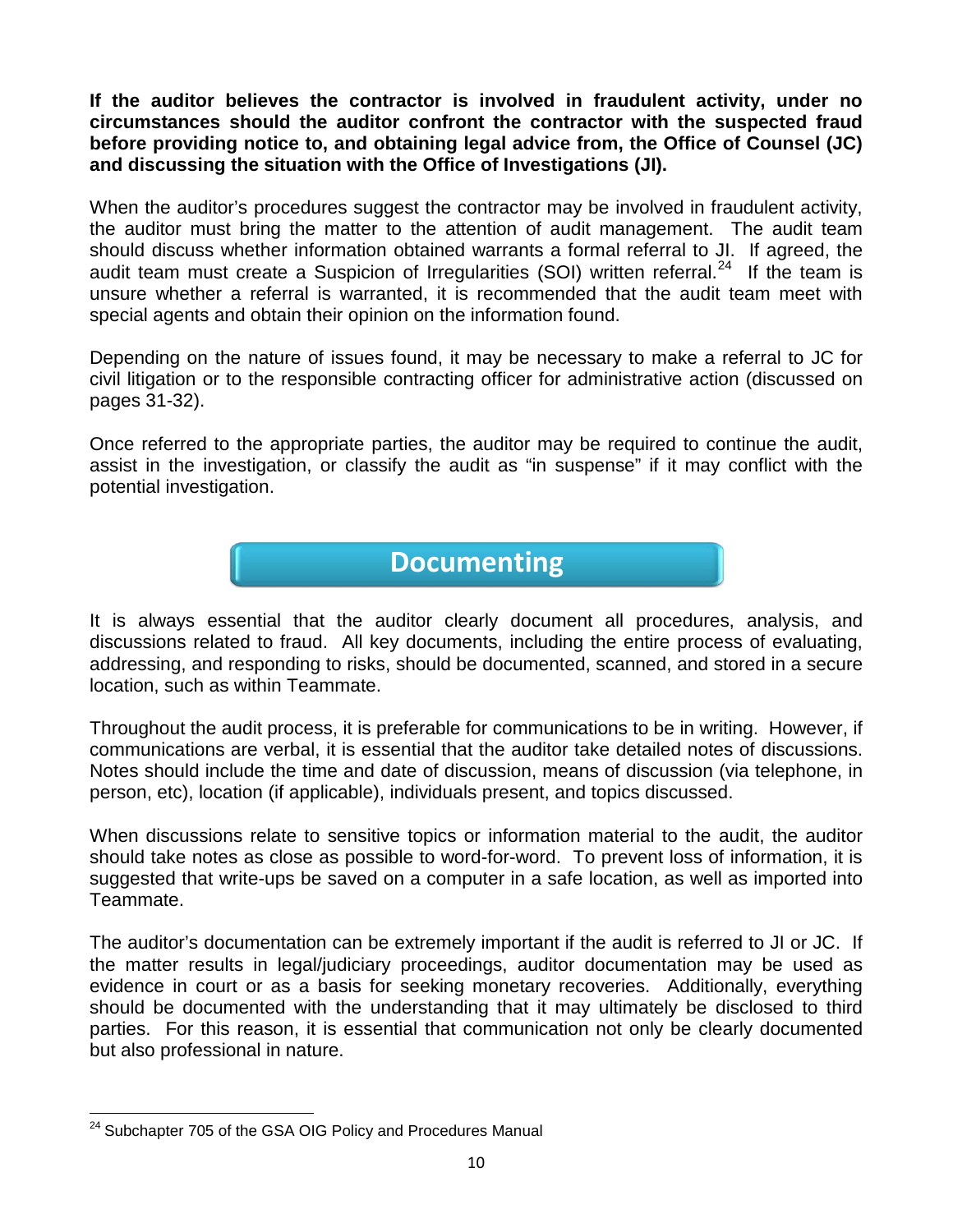## **TYPES OF AUDITS AND AREAS OF FRAUD RISK**

Annually, GSA OIG pursues multiple cases of criminal and civil fraud. For example, in the first half of fiscal year 2010, GSA OIG was involved in the \$400 million criminal fine imposed upon defense contractor, BAE Systems, for conspiring to defraud the United States.<sup>[25](#page-13-0)</sup> During the same period, GSA OIG was also involved in recovering almost \$14 million in contract fraud settlements.<sup>[26](#page-13-1)</sup>

Many fraud cases actively pursued are cases of civil fraud. Civil fraud cases are more frequently prosecuted because they require a lower burden of proof and do not require evidence of criminal intent. Criminal cases, while harder to prosecute, are also actively pursued. While many cases that GSA OIG pursues originate from Qui Tam complaints<sup>[27](#page-13-2)</sup> or other allegations, a significant number of cases are initiated based on referrals from JA.

In order to actively prevent and detect fraud within the organization, auditors must be aware of common fraud schemes that relate to GSA operations. The next section of the handbook briefly describes the types of contract audits GSA OIG auditors perform, explains common procurement fraud schemes, and identifies specific fraud indicators of those schemes. As fraud is always evolving and schemes become increasingly complex, this portion of the handbook is not intended to encompass all possible fraudulent situations. Rather the purpose is to raise auditor awareness of common types of procurement fraud seen by the office and indictors of such fraudulent activity.

## **TYPES OF AUDITS**

While fraud detection is not a stated audit objective all contract audits are performed as examination-level attestation engagements.<sup>[28](#page-13-3)</sup> The examination-level auditing standards require that auditors "design the engagement to provide reasonable assurance of detecting fraud, illegal acts, or violations of contract provisions….that could have a material effect on the subject matter of the attestation engagement." The following discussion summarizes the audit objectives relative to both Multiple Award Schedule and Construction Cost or Pricing Audits.

#### **Preaward and Postaward Multiple Award Schedule Contract Audits**

JA performs both preaward and postaward examinations of GSA Multiple Award Schedule (MAS) federal procurement contracts. The primary difference between preaward and

<span id="page-13-0"></span><sup>&</sup>lt;sup>25</sup> BAE pled guilty to conspiring to defraud the U.S. by making false statements about its Foreign Corrupt Practices Act compliance program and violating the Arms Export Control Act and International Traffic in Arms

Regulations.<br><sup>26</sup> GSA OIG Semiannual Report to the Congress (October 1, 2009 to March 31, 2010)

<span id="page-13-2"></span><span id="page-13-1"></span><sup>27</sup> A Qui Tam complaint, provided for in the civil False Claims Act, is one in which a citizen brings a legal action,<br>on the government's behalf, alleging fraud.

<span id="page-13-3"></span> $\frac{28}{28}$  Yellow Book section 6.13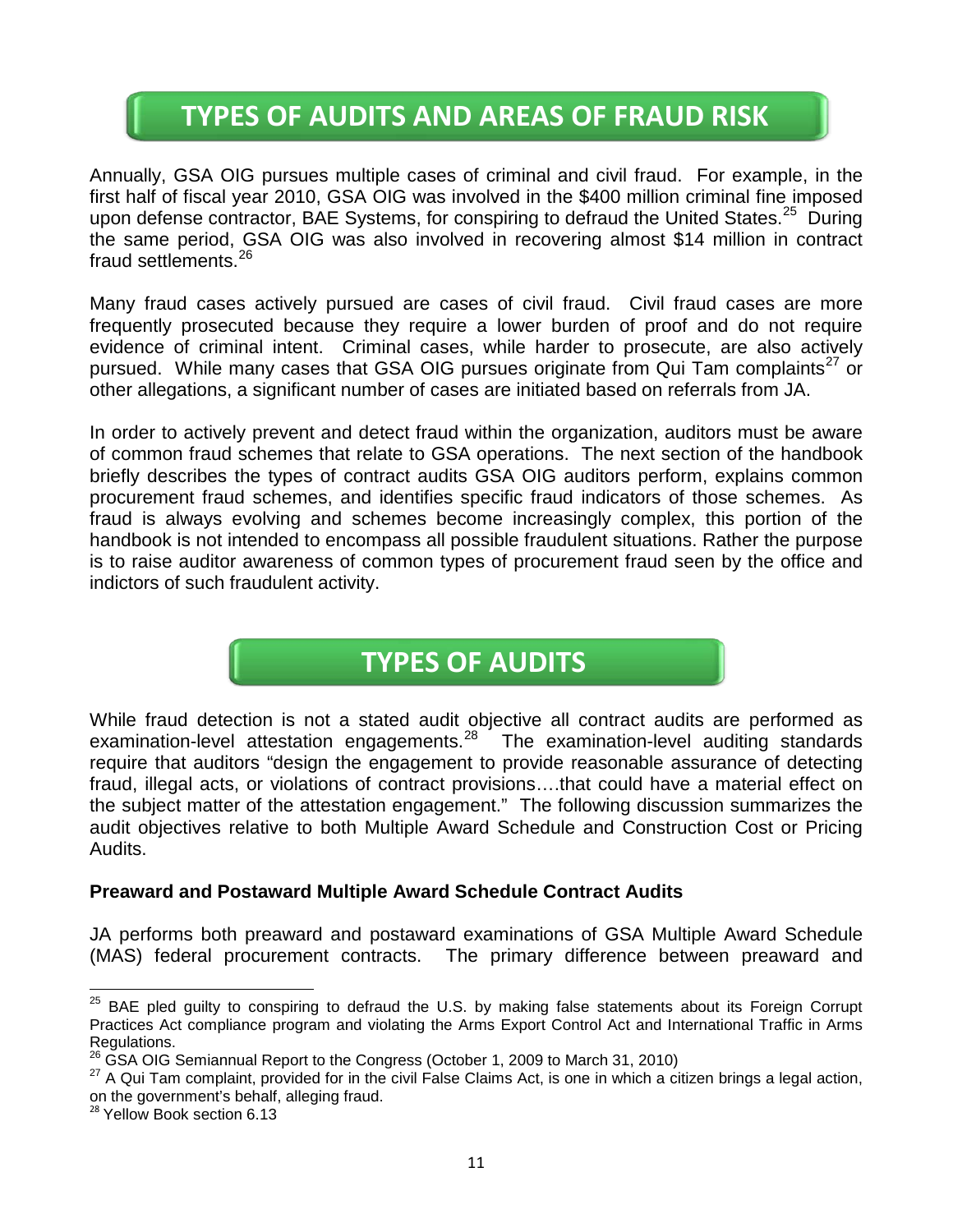postaward audits is the timeframe examined. Preaward audits aim to determine the adequacy of pricing and disclosures for upcoming contracts and contract extensions. On the other hand, postaward audits typically examine the contractor's practices in previous time periods, examining transactions already completed. Regardless of whether the audit is preaward or postaward, the key objectives remain unchanged. The auditor should determine whether the contractor adequately disclosed all of its sales pricing practices and abided by the terms of its GSA contract. The audit procedures are slightly different depending on if the contractor under audit sells products, services, or a combination thereof. The complete audit objectives for each type of MAS contract audit are located in Appendix C.

#### **Construction Contract Cost or Pricing Audits**

Construction contract audits include the evaluation of submitted cost or pricing data relative to architecture and engineering proposals (A&Es), construction claims, change orders, and contract terminations. The objectives of these audits are to determine whether proposed costs are allowable, allocable, and reasonable; supported by appropriate accounting records; and in accordance with the contract provisions and cost principles set forth in the Federal Acquisition Regulation (FAR).<sup>[29](#page-14-0)</sup> This is typically accomplished through the examination of costs and records maintained by the contractor.

For construction audits, FAR 15.403-4 incorporates elements of the Truth in Negotiations Act (TINA) requiring the contractor to certify its cost or pricing data for accuracy, currency, and completeness on pricing proposals totaling \$700,000 or greater, as of the date of agreement on price. The certification of incomplete, inaccurate, or non-current data may result in administrative, civil, or criminal liability.

The auditor is not responsible for performing a technical analysis of the proposal, such as evaluating the types of direct material proposed. For this reason, the contracting officer may be required to consult a specialist to conduct a technical evaluation.

The following contains a brief description of the types of construction cost or pricing audits:

#### Audits of Architecture and Engineering Proposals (A&Es):

Audits of A&Es take place before a contract is awarded. An A&E is a proposal for professional services of an architectural or engineering nature. Generally, the architecture or engineering firm submits proposed overhead and labor rates for a variety of cost categories along with supporting documentation. In most cases, JA is asked by Public Buildings Service (PBS) officials to verify the estimated costs submitted. Auditors verify the pricing data and ensure that the calculated rates are in compliance with FAR. The auditor's determinations will be used by the contracting officer for negotiation purposes.

#### Audits of Claims:

Audits of claims typically take place after a contract has already been awarded by PBS and after the contractor has performed the contracted work. A claim is defined as a contractually stipulated demand for payment or work related to a construction project. Construction claims

<span id="page-14-0"></span><sup>&</sup>lt;sup>29</sup> FAR Section 31.2.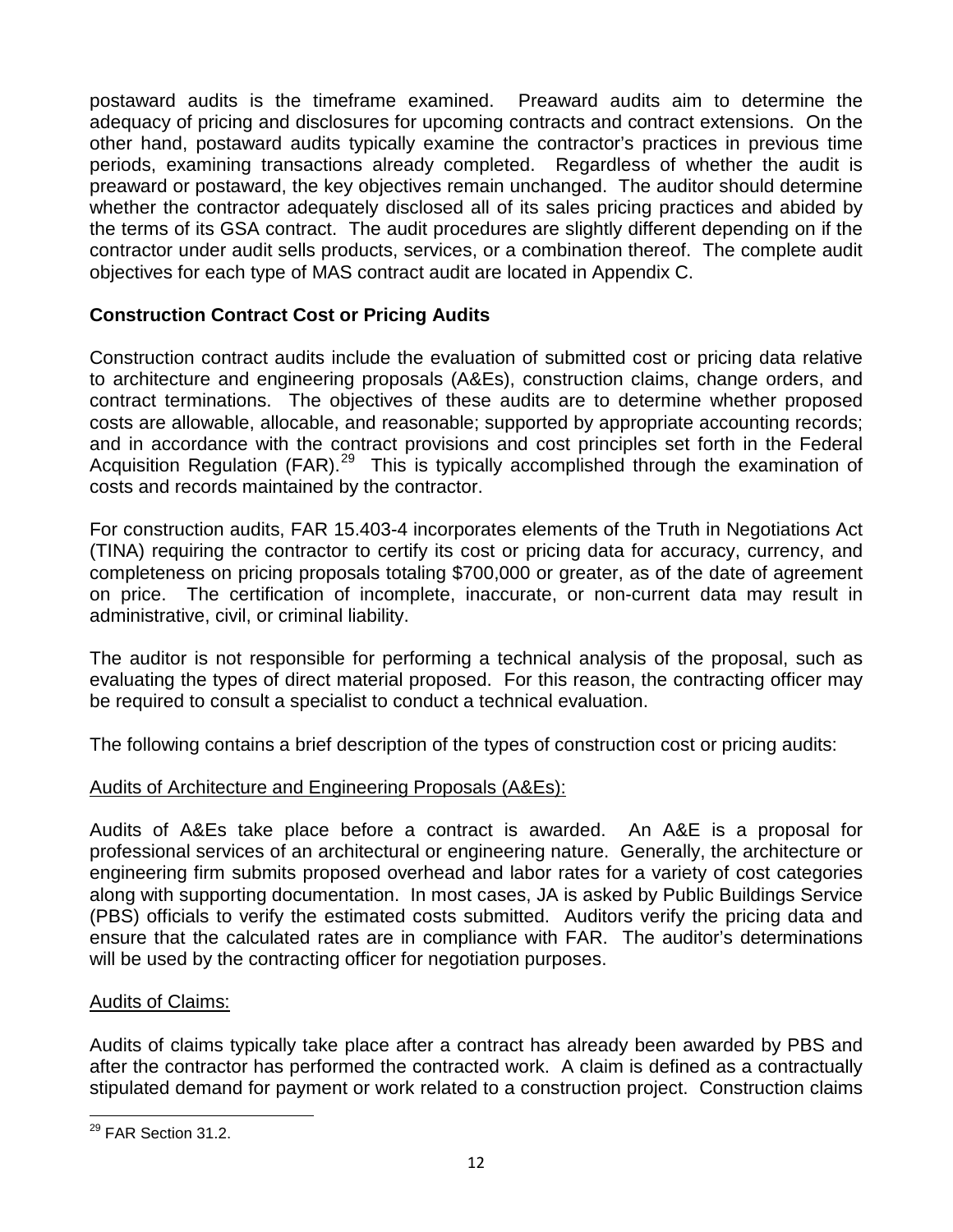are often filed under the Disputes Clause of the contract and may be resolved by legal determination (by the Board of Contract Appeals or U.S. Court of Federal Claims). The claimed increased costs usually result from alleged government-caused delays and disruptions. Auditors are asked to verify the costs of the claim through examination of submitted pricing data and to ensure compliance with FAR and contractual provisions. Auditors are not asked to determine which party is at fault.

#### Audits of Change Orders:

Similar to audits of claims, audits of change orders take place after a contract has been awarded; however, audits of change orders generally occur while contracted work is still in progress. A change order is defined as a written order to the contractor, issued after execution of the contract, which authorizes a change in the scope of work or extension of contract time and/or amount of funding. Change orders are commonly issued to modify the scope of a contract which is the right of GSA pursuant to the Changes Clause. Auditors are asked to examine change orders to verify submitted pricing data and to ensure compliance with FAR and the governing contractual provisions.

#### Audits of Contract Terminations:

Like audits of change orders, audits of terminations occur after the contract has been awarded but before all contracted work is complete. As the name implies, a termination results when the contract is terminated, and all work (or a portion of the work) on the contract is discontinued. The contract normally gives GSA the contractual right to terminate the contract for its convenience or as a result of default of the contractor.

Termination proposals audited by the OIG relate to construction contracts terminated for convenience of the government. The auditor is not responsible for determining the reasonableness of the termination action or determining fault. Rather the auditor is responsible for reviewing pricing data and supporting documents associated with the termination proposal.<sup>[30](#page-15-0)</sup>

Contract termination proposals resulting from contractor defaults generally are not subject to audit as these actions are contract breaches and subject the contractor to damages including re-procurement costs.

### **Areas of Fraud Risk**

Fraud is characterized by acts of deceit, trickery, concealment, or breach of confidence used to gain some unfair or dishonest advantage. The objective may be to obtain money, property, or services; to avoid the payment or loss of money, property, or services; or to secure a business or a personal advantage. $31$  Fraud, by nature, is hard to detect as

<span id="page-15-0"></span><sup>&</sup>lt;sup>30</sup> The criteria governing the audit of terminations are FAR Chapter 49, contract provisions, and the cost principles set forth in FAR 31.205

<span id="page-15-1"></span><sup>31</sup> Department of Defense OIG: Handbook on Indicators of Fraud in DOD Procurement http://www.cohenseglias.com/government-contracts.php?action=view&id=343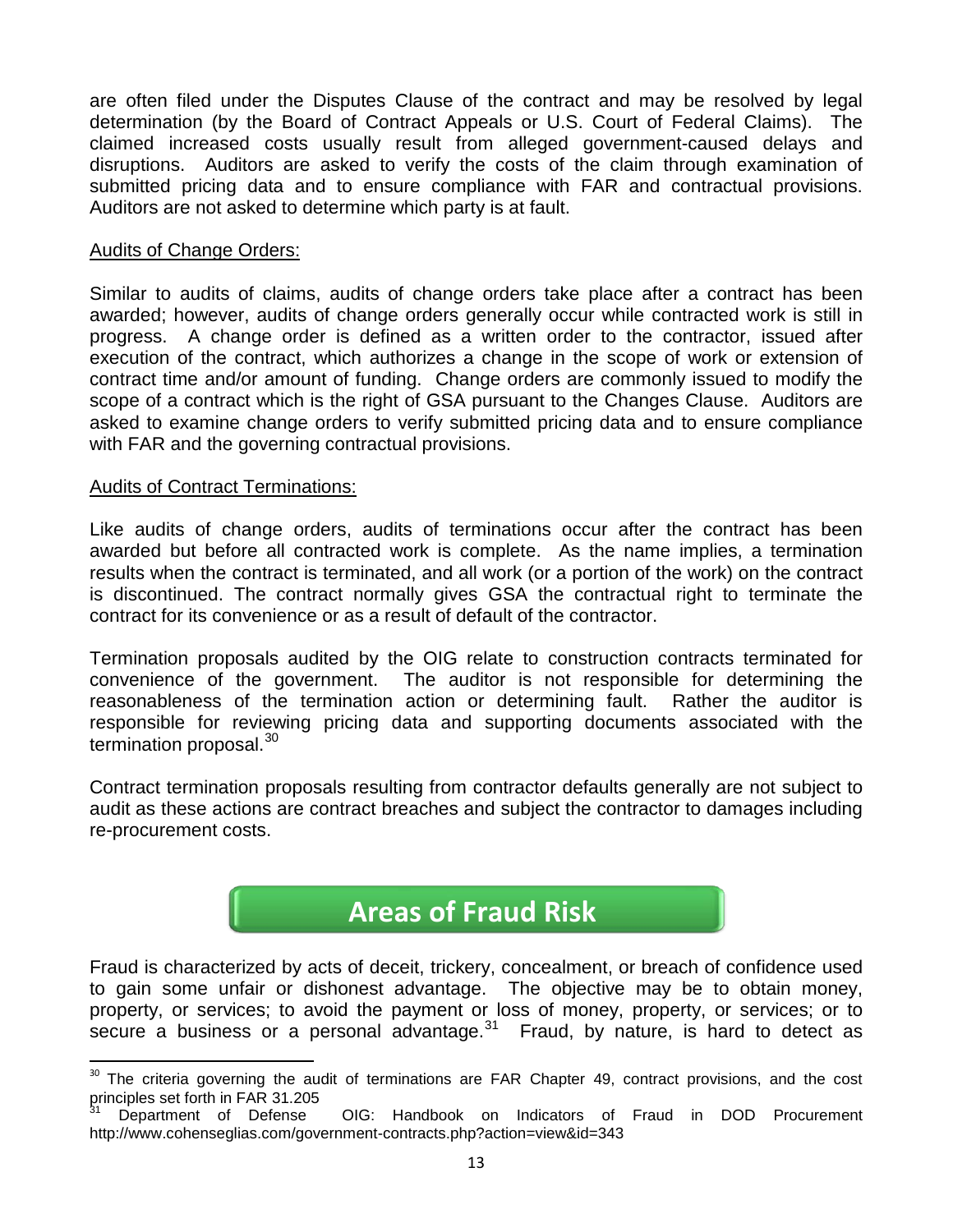perpetrators go to great lengths to conceal their fraudulent actions. For this reason, unfortunately, the majority of organizational fraud goes undetected. Educating our auditors on common fraud schemes and indicators of their presence may aid in our fraud detection efforts.

Below is a list of general fraud indicators applicable to all audits. This list, as well as the others that follow, is not intended to be all-inclusive and should not limit the consideration of other factors not explicitly listed.

General Fraud Indicators:

- Contractor intentionally delays inception of audit
- **EXECONTER CONTERCTS** CONTROLLEY TO CONTROLLEY CONTROLLEYS CONTROLLEYS CONTROLLEYS CONTROLLEYS CONTROLLEYS CONTROLLEYS CONTROLLEYS CONTROLLEYS CONTROLLEYS CONTROLLEYS CONTROLLEYS CONTROLLEYS CONTROLLEYS CONTROLLEYS CONTROL
- Contractor documents are all photocopies rather than originals
- Contractor files, reports, data, or invoices are "missing"
- Contractor refuses to provide access to records
- **Contractor has high turnover of management**
- Key personnel have been reassigned or terminated
- The organizational structure is overly complex
- Contractor has a lack of segregation of duties
- Contractor has experienced financial difficulties/layoffs
- **Financial assertions lack support**
- Unusual variances between estimates and actual assertions
- Documents have been altered
- Attorney involvement relative to routine audit matters and access to records

The remainder of this section provides information pertaining to specific fraud schemes related to federal procurement contracts as well as indictors and examples of such schemes.<sup>[32](#page-16-0)</sup> It is important to remember that fraud indicators are only characteristics of possible fraud. An indicator may be caused by the fraudulent act itself, result from an attempt to conceal the fraudulent scheme, or simply be due to human error or incompetence.

#### **BID RIGGING**

Bid rigging is defined as fraud that involves the impeding of competitive bidding. Competitive bidding depends on free and open competition in order to obtain the best goods and services at the lowest prices. The competitive process, however, is only effective if competitors set prices honestly and independently. When competitors collude, prices are inflated and the customer is cheated. Intentionally restricting competition to artificially inflate prices is illegal and constitutes an antitrust violation<sup>[33](#page-16-1)</sup> subject to criminal or civil prosecution.

Generally, bid rigging involves an agreement among competitors to limit competition by agreeing in advance who will submit the winning bid. The purchaser, which depends on

<span id="page-16-0"></span><sup>&</sup>lt;sup>32</sup> All examples obtained from press releases or other publicly available information at Department of Justice website: www.justice.gov

<span id="page-16-1"></span> $33$  The Sherman Antitrust Act was enacted in 1890 to protect against the impairment of free trade and competition.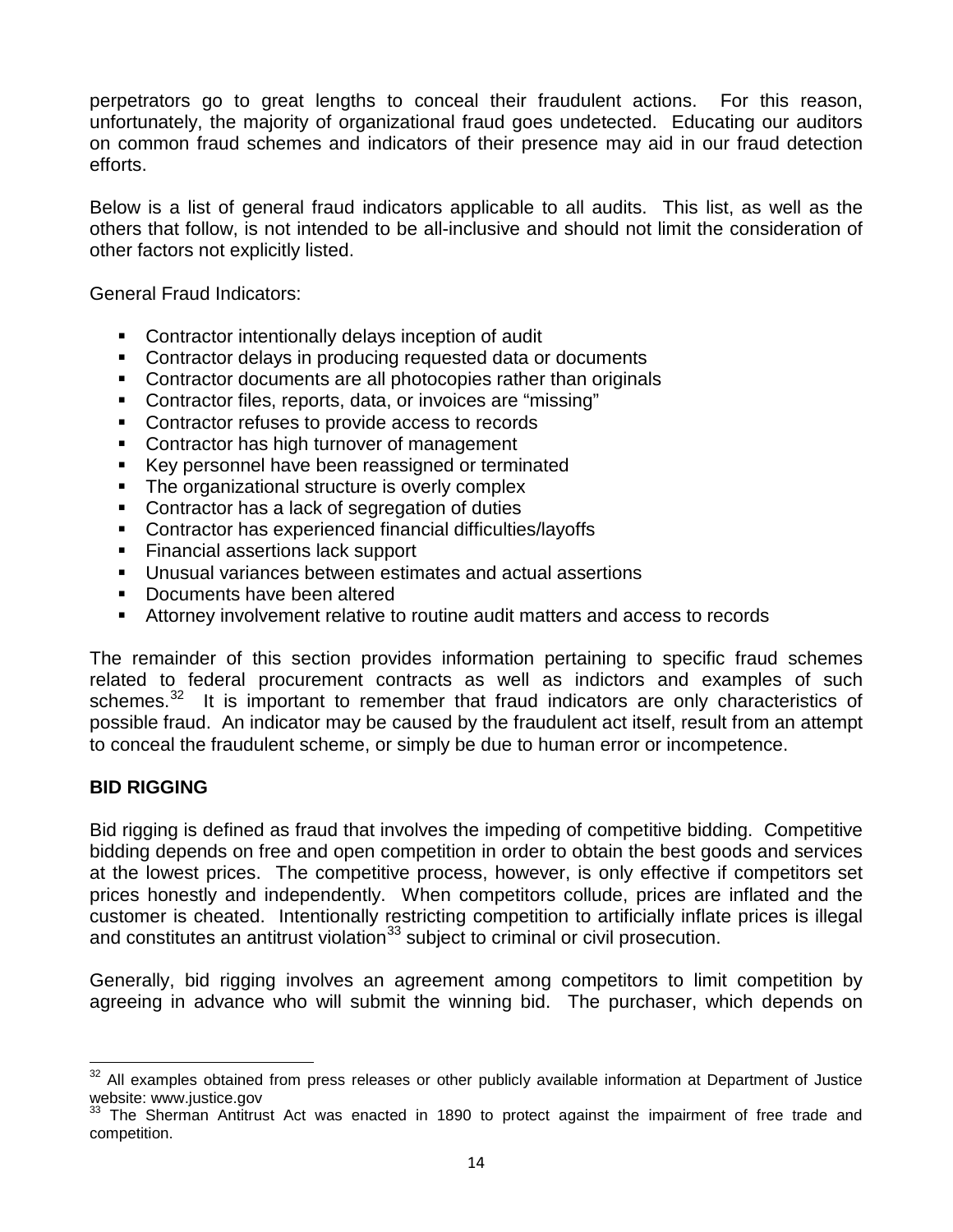market competition to generate the lowest competitive price on purchased goods or services, instead receives a "lowest bid" that is higher than the competitive market would bear.

While it is not the auditor's job to prove the legal elements of a crime or violation, it is important to note that to prove bid rigging, evidence of a formal written or express agreement is not required. Rather, testimony of a participant or circumstantial evidence, such as suspicious bid patterns, may be sufficient. Thus, it is essential that the auditor look for such bidding patterns.

There are four common bid rigging schemes. Each is briefly described below:

- $\triangleright$  Bid Suppression: One or more competitors agree not to bid, or withdraw a previously submitted bid, so a designated bidder is ensured to win. In exchange, the non-bidder may receive a lucrative subcontract or payoff.
- $\triangleright$  Complementary Bidding: Bidders submit bids which are intentionally high or which intentionally fail to comply with bid requirements in order to give the appearance of competition where it does not exist.
- > Bid Rotation: Competitors, based on a pre-established agreement, take turns submitting the lowest (winning) bid on a series of contracts.
- Customer or Market Division: Competitors divide customers or geographic locations. Competitors do not bid or submit only complimentary bids for customers or geographic areas not assigned to them.<sup>[34](#page-17-0)</sup>

These schemes result in the restriction of competition and the customer unknowingly paying a higher price for contracted products or services.

In December 2010, a former purchasing official at Mount Sinai Medical Center and School of Medicine in New York pleaded guilty to participating in bid rigging and fraud conspiracies. The official, a former associate director of plant services at Mount Sinai, was responsible for obtaining bids from vendors and awarding contracts on a competitive basis; however, he pleaded guilty to entering into a conspiracy with co-conspirators to rig bids on maintenance and insulation services contracts by submitting intentionally high, non-competitive bids to make it appear that there had been competition for the contracts when, in fact, there had not been. In doing so, he awarded work to a coconspirator's company and received cash kickbacks from the co-conspirator. The bid rigging charge carries a maximum penalty of 10 years in prison and a \$1 million fine for an individual. Furthermore, the fine may be increased to twice the gain derived from the crime or twice the loss suffered by the victims of the crime, if either of those amounts is greater than the statutory maximum fine.

Indicators of Bid Rigging:

Companies submit bids with identical individual line items or lump sums

<span id="page-17-0"></span><sup>34</sup> Department of Justice Antitrust Division, *Preventing and Detecting Bid Rigging, Price Fixing, and Market Allocation in Post-Disaster Rebuilding Projects.* http://www.justice.gov/atr/public/guidlines/disaster\_primer.htm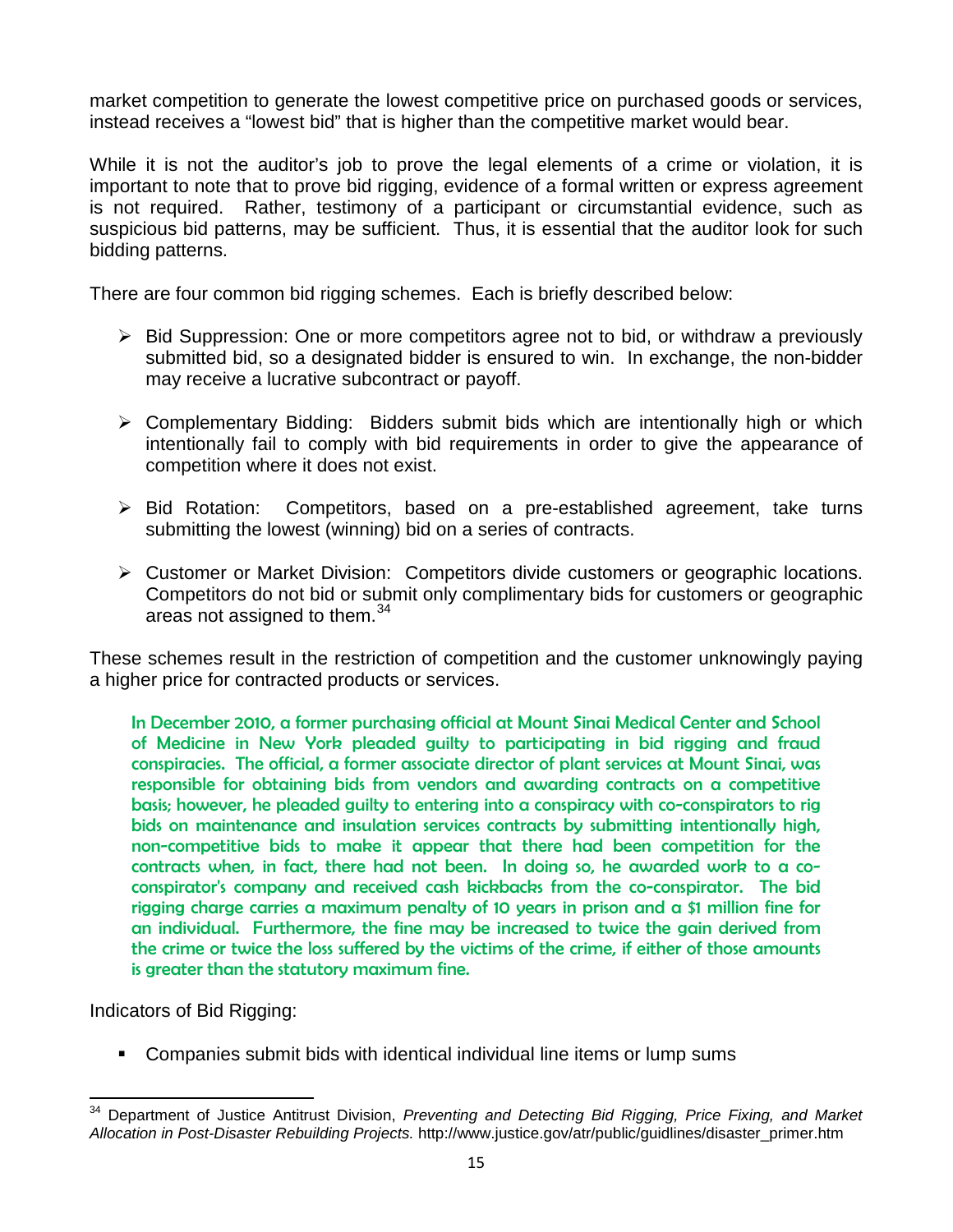- Bids greatly exceed the agency's estimate of contract value or exceed comparable bids by the same companies in other areas similar in demographics
- Winning bidder awards subcontracts to one or more of the losing bidders
- There is an indication of last minute alteration of bids
- A large gap exists between the winner's proposed pricing and losing bidders' pricing
- All bids are very close in price (indicates that competitors may be communicating and sharing bidding information)
- All bids are consistently high
- **Multiple bids have relatively the same increment in pricing**
- A company gives different bids for the same line item on different contracts that are close in time
- Evidence indicates that multiple bids may have come from the same individual (such as same spelling or mathematical errors, same handwriting, same address, same fax or phone numbers, or bids appear poorly prepared)
- Qualified bidders inexplicably withdraw valid bids, especially if multiple bids are withdrawn in the same time frame
- Qualified bidders do not submit bids
- Prices inexplicably drop when a new bidder (most likely uninvolved in the scheme) enters the bid
- Competitors seem to interact and communicate with each other frequently when bids are due
- Patterns in behavior exist such as a certain contractor always or never wins a bid, or all contractors win an equal volume of business/contracts over time
- Patterns exist in which contractors seem to win most contracts in specific geographical area
- Same bidders always bid against each other or never bid against each other
- **Different bidders appear to specialize in government jobs exclusively**
- Contractors bid as joint ventures when either contractor had the capability of performing the job individually

Note: While these indicators may arouse suspicion of bid rigging, they are not sufficient proof of illegal or fraudulent behavior. For example, bids that come in well above the estimate may indicate complementary bidding or may simply result from an incorrect estimate. Similarly, a bidder may legally submit an intentionally high bid to ensure not being awarded the contract because the contractor cannot handle additional work but may want to stay on the bidder's list. Thus, auditors should be careful not to immediately assume fraudulent activity has occurred, but rather should devote additional time to determine the cause of the indicator.

#### **COLLUSION**

Collusion, also an antitrust violation, is defined as "a secret combination, conspiracy, or concert of action between two or more persons for fraudulent or deceitful purpose."<sup>[35](#page-18-0)</sup> Collusion occurs when competitors set prices they will charge for goods or services, set a minimum price they will not sell below, or reduce or eliminate discounts. While collusion can occur in almost any industry, certain characteristics can make industries more vulnerable to collusive behavior than others. Two characteristics in specific lend themselves to collusive behavior: an industry dominated by a few major players (it is easier to get a few sellers

<span id="page-18-0"></span><sup>&</sup>lt;sup>35</sup> Black's Law Dictionary, Revised Fourth Edition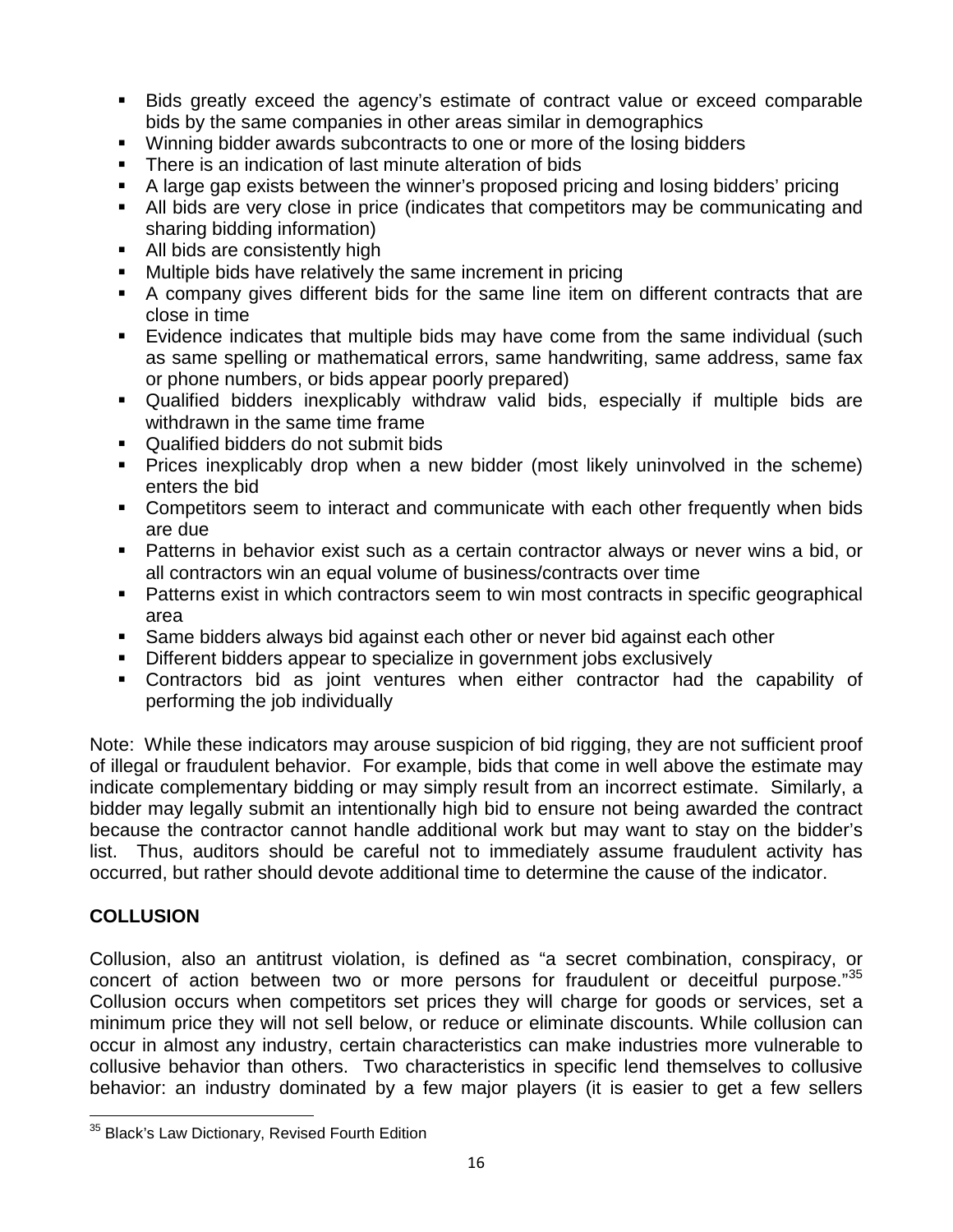together to agree on prices, discounts, etc) and an industry that sells standardized products/services (similar products/services make it easier to reach agreement on a common price structure; it is much harder when products/services have unique features, quality, etc). In addition, when products or services are standardized, the determining factor in the award is price rather than some other competitive factor.

Collusion, similar to bid rigging in that it reduces competition, is typically harder to detect and even more difficult to prove as it often occurs without any written agreements and provides no paper trail to be examined. However, also similar to bid rigging, collusive behavior may be proven through circumstantial evidence such as suspicious pricing patterns or through testimony of a participant.

The U.S. brought an antitrust case to prevent the proposed acquisition of Borden/Meadow Gold Dairies Holdings, Inc, a contractor providing milk to public school districts in Louisiana, by agricultural cooperative association Mid-America Dairymen, Inc (Mid-America). Mid-America, through its affiliate Southern Foods Group LP, and Borden/Meadow Gold competed head-to-head in the supply of fluid milk for school lunch and breakfast programs throughout Eastern Texas and Louisiana.

The proposed transaction would reduce competition and create a school milk monopoly in the already highly concentrated markets of Eastern Texas and Louisiana. As a result, many school districts would likely pay higher prices for milk. This was one of many cases related to U.S. dairy markets plagued with ongoing collusion; however, while the U.S. has intervened in several transactions aimed to restrict competition, criminal cases related to collusive activity are rarely successfully prosecuted.

Indicators of Collusion:

- Market characteristics such as a concentrated market dominated by a few major players and high barriers to entry
- Markets involve standardized products or common product substitution
- **Competitors announce price increases at the same time, for the same amount, or have** staggered price increases with some common pattern, such as appearing to take turns going first
- Competitors all offer the same discount and refuse to negotiate lower discounting
- Competitors have same pricing for line items
- All suppliers' prices appear uniform and suppliers refuse to negotiate those prices

Note: Many of the indicators for bid rigging may also be applicable to collusive activity.

#### **DEFECTIVE PRICING AND PRICE REDUCTION VIOLATIONS**

One of the requirements to obtain a GSA procurement contract is that the prospective contractor must meet a level of responsibility. Accordingly, FAR states that "purchases shall be made from, and contracts shall be awarded to, responsible prospective contractors only."<sup>[36](#page-19-0)</sup> This is essential because the contracting officer must be able to trust in, and rely on, the contractor to act ethically and according to contract terms. The Defective Pricing and

<span id="page-19-0"></span><sup>36</sup> FAR Section 9.103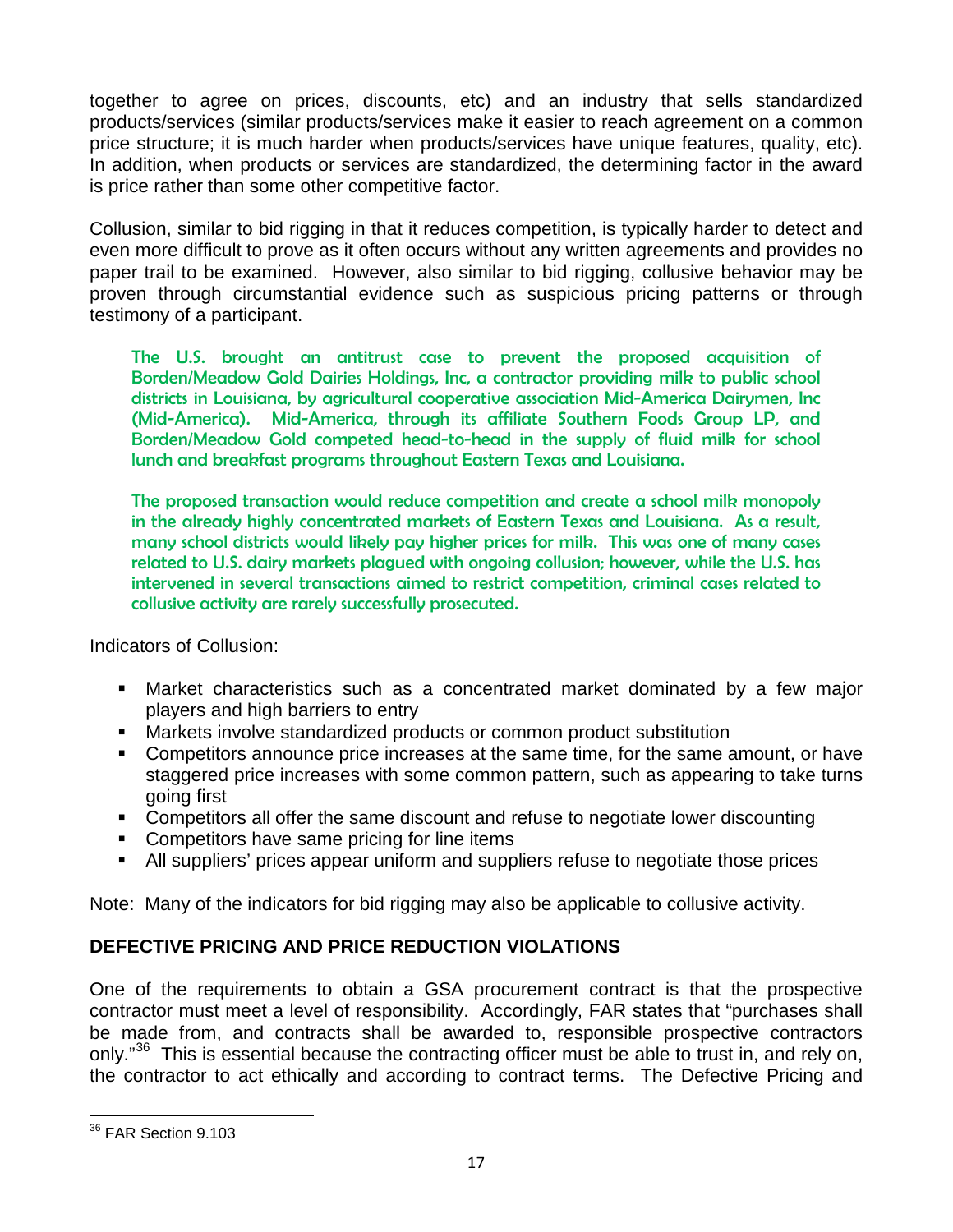Price Reduction Clauses are two terms within GSA contracts that are of concern that heavily rely on contractor ethics.

Defective Pricing Violations:

When contracting officers negotiate GSA MAS contracts, their goal is to obtain the most advantageous pricing for the federal government. In order to do this, contracting officers must rely on the accuracy of contractor disclosures related to pricing practices. However, contractors may provide incomplete, inaccurate or not current disclosures during contract negotiations. This is known as defective pricing as the contracting officer relies on the defective disclosures to negotiate future rates on contracted products/services.

The Price Adjustment Clause, General Services Administration Acquisition Regulation (GSAR) clause 552.215-72, addresses contractors' failure to provide current, accurate or complete information which results in the government paying significantly higher prices. This clause allows GSA to reduce its contract prices if it determines that the contractor failed to provide current, accurate and complete information which the contracting officer relied upon to negotiate prices before contract award. If the contractor intentionally provided inaccurate information or failed to disclose necessary information, the contractor may be subject to criminal and/or civil penalties and damages.<sup>3</sup>

Oracle Corporation (Oracle) agreed to pay the U.S. \$98.5 million in a settlement for defective pricing disclosures made by PeopleSoft Incorporated (PeopleSoft) during negotiation of its GSA MAS contract. The settlement resolves allegations that PeopleSoft made pricing disclosures to GSA that were not current, accurate and complete concerning the sale of software licenses and related maintenance services. As a result of the defective disclosures, most federal purchasers under PeopleSoft's MAS contract paid inflated prices for purchases of software and services. Due to Oracle's acquisition of PeopleSoft, it inherited PeopleSoft's liability under the GSA contract.

EMC Corporation agreed to pay the U.S. \$87.5 million in a settlement for defective pricing disclosures, as well as illegal kickbacks. During MAS contract negotiations, EMC represented that it would conduct a price comparison to ensure that the government received the lowest price provided to any of the company's commercial customers making a comparable purchase. The settlement resolved allegations that EMC knew it was not capable of conducting such a comparison and that EMC's representations during negotiation, as well as subsequent representations that it was conducting the required comparisons, were false or fraudulent.

Price Reduction Violations:

Price reduction violations occur when the contractor fails to notify the government of pricing changes while the contract is in effect. The Price Reduction Clause (PRC), GSAR clause 552.238-75, establishes a relationship between GSA MAS contract pricing and the pricing offered to an identified customer (or category of customers) referred to as the Basis of Award (BOA) customer(s). If the contractor grants a more favorable price, discount, or concession to the BOA customer(s), the same must be offered to GSA with the same terms and

<span id="page-20-0"></span><sup>&</sup>lt;sup>37</sup> For civil fraud cases under the Federal False Claims Act, proving intent is not required. Rather, proving reckless disregard is sufficient to obtain a judgment.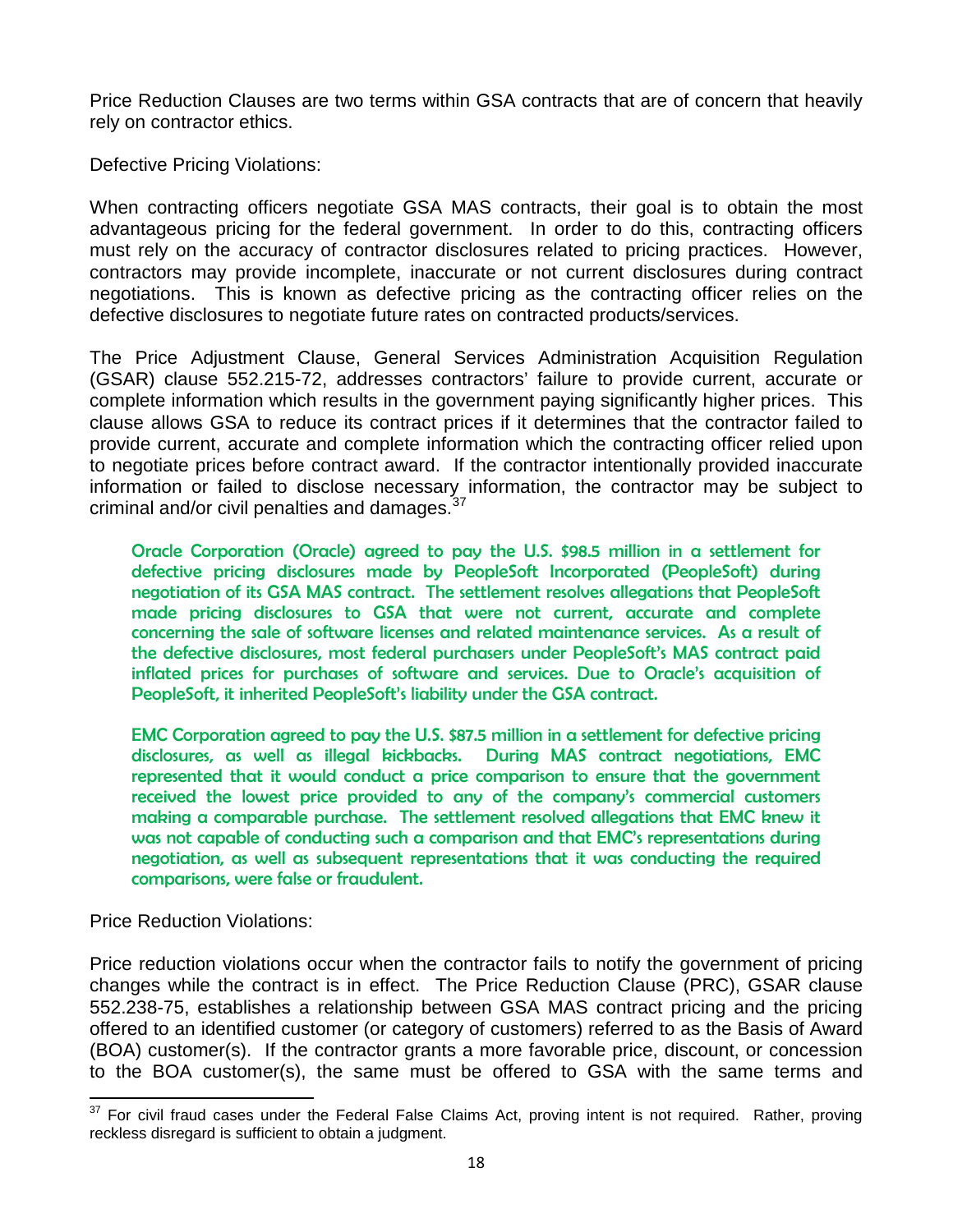conditions and for the same period of time. It is the contractor's responsibility to report such changes in pricing practices to the contracting officer.<sup>[38](#page-21-0)</sup>

Price reductions not reported and later identified by GSA (typically during an audit), may be applied retroactively to all GSA transactions from the time of the initial incident. While price reduction issues generally constitute contract violations, reckless disregard can support a civil fraud action, and proving intent can lead to criminal as well as civil fraud charges. Evidence of the contractor intentionally concealing price reductions or omitting transactions in which it offered better pricing to BOA customers from audited data can be used to prove such charges.

Oracle Corporation and Oracle America Inc. (Oracle) agreed to pay the U.S. Government \$199.5 million (plus interest) to settle a case related to false and incomplete disclosures relating to its pricing and discounting practices and price reduction clause violations. Oracle, a GSA Multiple Award Schedule holder, manufactures, markets, and distributes software and hardware. The Government alleged that Oracle knowingly failed to provide current, accurate, and complete information regarding company discounting practice. Oracle granted higher discounts to commercial customers and did not pass on the discounts to government customers.

The U.S. reached a settlement with NetApp Inc. and NetApp U.S. Public Sector Inc. (collectively NetApp), following an investigation of alleged false claims and contract fraud. NetApp agreed to pay \$128 million, plus interest—one of the largest contract fraud settlements GSA has obtained to date. The settlement relates to NetApp's GSA MAS contracts to sell computer hardware, software and storage management services to government entities. The settlement resolves allegations that, in contract negotiations and over the course of the contracts' administration, the contractor knowingly failed to provide GSA with current, accurate and complete information about its commercial sales practices, including discounts offered to other customers, and that NetApp knowingly made false statements to GSA about its sales practices and discounts.

The settlement also resolves allegations that NetApp knowingly failed to comply with the price reduction clauses of its GSA contracts by failing to disclose higher discounts provided to its commercial customers and by failing to pass those discounts on to government purchasers. Because of these allegedly fraudulent dealings, the U.S. accepted lower discounts and paid far more than it should have for NetApp products.

Indicators of Defective Pricing or Price Reduction Violations:

- Reoccurring or standard discounts or concessions are found that were not disclosed
- There were delays in releasing data to the government
- Contractor failed to update pricing data
- Contractor failed to disclose favorable customer agreements, including rebates
- Better pricing is available on the open market for comparable products or services
- Data for the period examined does not tie to financial statement information without viable explanation of deviation

<span id="page-21-0"></span><sup>&</sup>lt;sup>38</sup> The PRC also applies if the contractor changes its pricelist or other document upon which pricing is based.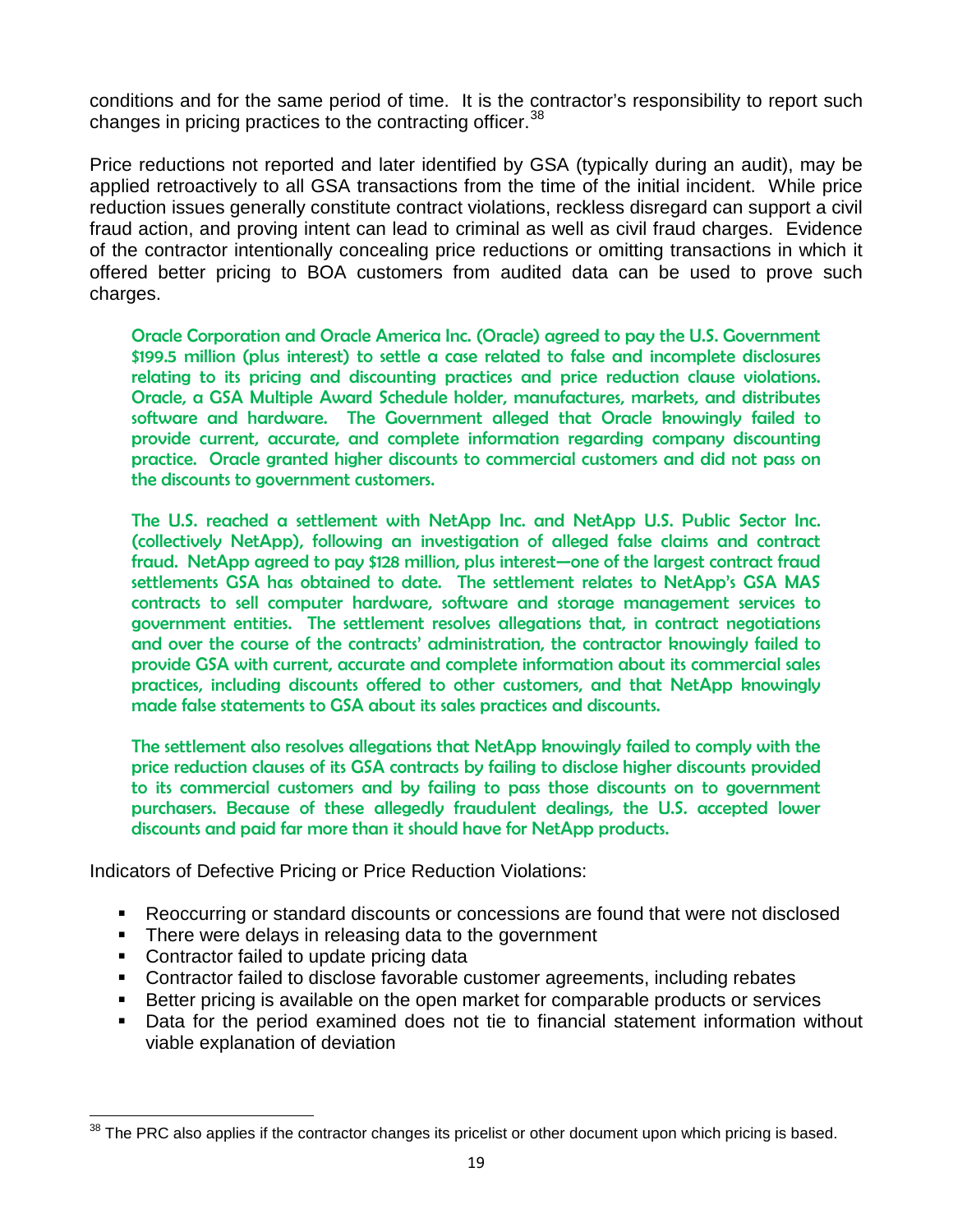#### **MISCHARGING COSTS**

Cost mischarging occurs when a contractor charges the government for costs which are not allowable, reasonable, or allocated directly or indirectly to the contract. Cost mischarging can often be encountered through accounting mischarges. Accounting mischarging is when contractors knowingly charge unallowable costs, concealing or misrepresenting them as allowable costs, or hiding them in accounts (such as office supplies) which are not closely audited.

Another potential form of cost mischarging is when a contractor intentionally shifts costs and expenses between contracts. This typically occurs when contractors incur expenses related to firm fixed price (FFP) contracts but charge the expenses under time and materials (T&M) contracts or other non-FFP contracts. A brief discussion of each type of contract follows:

- $\triangleright$  FFP: FFP contracts reduce government risk by shifting it to the contractor. The government pays a set price for contracted goods or services, regardless of the actual costs incurred by the contractor. The government is not required to pay for contractor inefficiencies or delays. For this reason, FFP contracts encourage the contractor to be efficient in its operations. If the contractor completes the contract spending less than the contract denotes, the remaining amount is profit. On the other hand, if the contractor has unnecessary delays or expenses that increase costs over the contracted amount, the contractor must bear the loss.
- $\triangleright$  T&M: In T&M contracts, the contractor is reimbursed for time spent and materials used. As opposed to FFP contracts, the price of a T&M contract cannot be adequately estimated at its inception. As the contractor incurs additional costs related to executing the contract, it is entitled to reimbursement. Thus, T&M contracts do not encourage contractor efficiency and result in the government bearing more risk than in FFP contracts.

Contractors that hold both types of contracts have a strong financial incentive to shift costs to obtain reimbursement for items they otherwise would not, thereby increasing profit. This is often accomplished by altering records to shift costs from FFP to T&M contracts. Or, the contractor may give an unusually low bid for future work in order to obtain a contract. To meet its low bid, the contractor may charge a portion of that contract's costs to other contracts. In some cases, the contractor may charge costs related to non-federal contracts to its federal contracts. The contractor may also intentionally inflate actually incurred costs under T&M contracts.

ISX Corporation, a National Aeronautics and Space Administration (NASA) contractor, agreed to pay \$100,000 related to a cost mischarging allegation. ISX Corporation received funds under NASA's Small Business Innovation Research (SBIR) Program. The contractor allegedly applied cost overruns on its SBIR fixed-price contracts to a NASA  $cost$ -plus contract<sup>[39](#page-22-0)</sup>. ISX Corporation paid \$100,000 as a result of an administrative settlement related to its unallowable costs.<sup>[40](#page-22-1)</sup>

<span id="page-22-1"></span><span id="page-22-0"></span> $39$  Cost-plus contracts reimburse the contractor for actual costs plus a set fee.<br> $40$  NASA OIG Hearing of the Senate Committee on Commerce, Science, and Transportation http://oig.nasa.gov/congressional/SBIR\_Testimony.pdf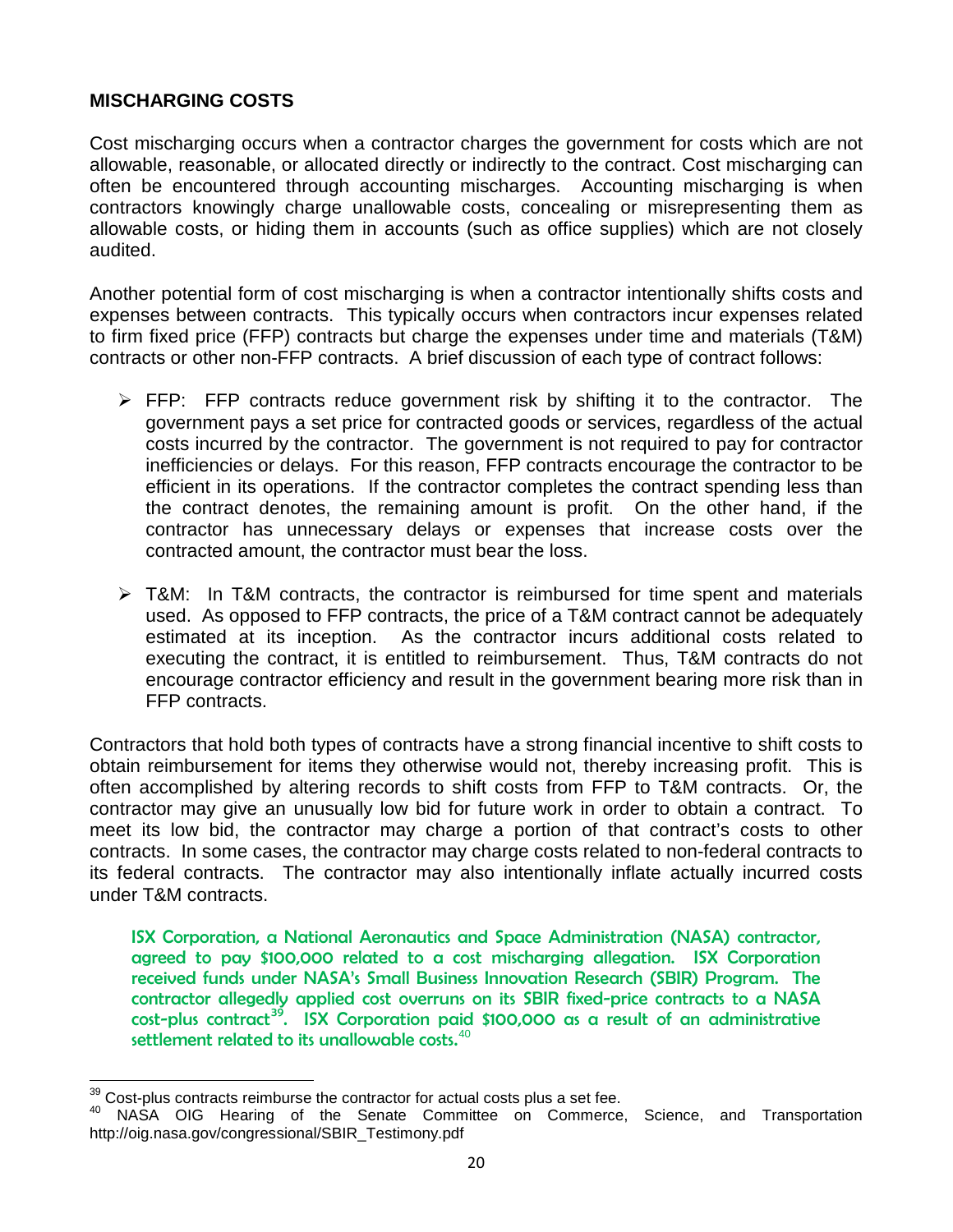Indicators of Mischarging Costs:

- Costs billed under T&M contracts greatly exceed estimates
- **Incurred costs billed under FFP contracts fall considerably below estimates**
- Contractor has a mix of T&M and FFP contracts
- **Proposed costs do not seem directly related to the contract under which they were** submitted (may relate to one of the other contracts)
- **Proposal documentation uses old, outdated prices for support**
- Vague terms used to bid materials based solely on management judgment or rough estimates
- Material specified in the contract exceeds that which is required for the job
- Delivery documents show addresses different from the specified job site
- Documents (such as purchase orders and timecards) appear to be altered
- Supporting documentation is poor quality or illegible
- **Approval signatures on purchase orders or timecards are missing**
- **Contractor employees rarely charge leave or vacation**
- **Increase in labor hours with no corresponding increase in materials used or shipped**
- Actual hours and dollars consistently at or close to budgeted amount
- There are discrepancies in handwriting on purchase orders or timecards
- **EXECT:** Labor time and charges seem inconsistent with project progress
- **Time cards are made out by the supervisor and not by the individual employees**

#### **CHARGING FOR PRODUCTS NOT USED OR SERVICES NOT RENDERED**

Charging for products not used or services not rendered typically occurs with projects that require a level of expertise or those that do not have a concrete work product. This includes construction, engineering, consulting, janitorial, or inspection type services. Charging for products not used or services not rendered is one of the simplest ways for contractors to steal funds, yet one of the hardest schemes to prove. In these cases, products or services are billed but not used under any contact, with all money collected as profit for the company. Unfortunately, often times it is easier to prove that work was performed incorrectly than to prove it was not performed at all, unless there is cooperation from an informant.

For instance, contractor management may alter timecards for construction employees to increase hours billed by ten percent. All employees that worked on a project for 30 hours per week would be billed to the government for having worked 33 hours per week. In this case, the fraud would likely go undetected unless one of the employees approached the government stating that they did not work the additional hours. However, over time, frauds like these that go undetected often become more egregious and, thus, easier to detect.

The likelihood of detection increases as the dollar amounts embezzled become greater. For instance, the auditor may discover that an employee was billed for work on a construction site in Chicago for eight hours and on a site in Los Angeles for seven hours the same day. Further, the auditor may find that the employee billed on average 27 hours per day. Cases like these have been found and prosecuted by GSA OIG in the past.

Two men were indicted on criminal charges related to the submittal of fraudulent other direct cost (ODC) invoices to the government. The Director of GSA Federal Technology Service, IT Solutions in New York conspired with a Senior Configuration Manager for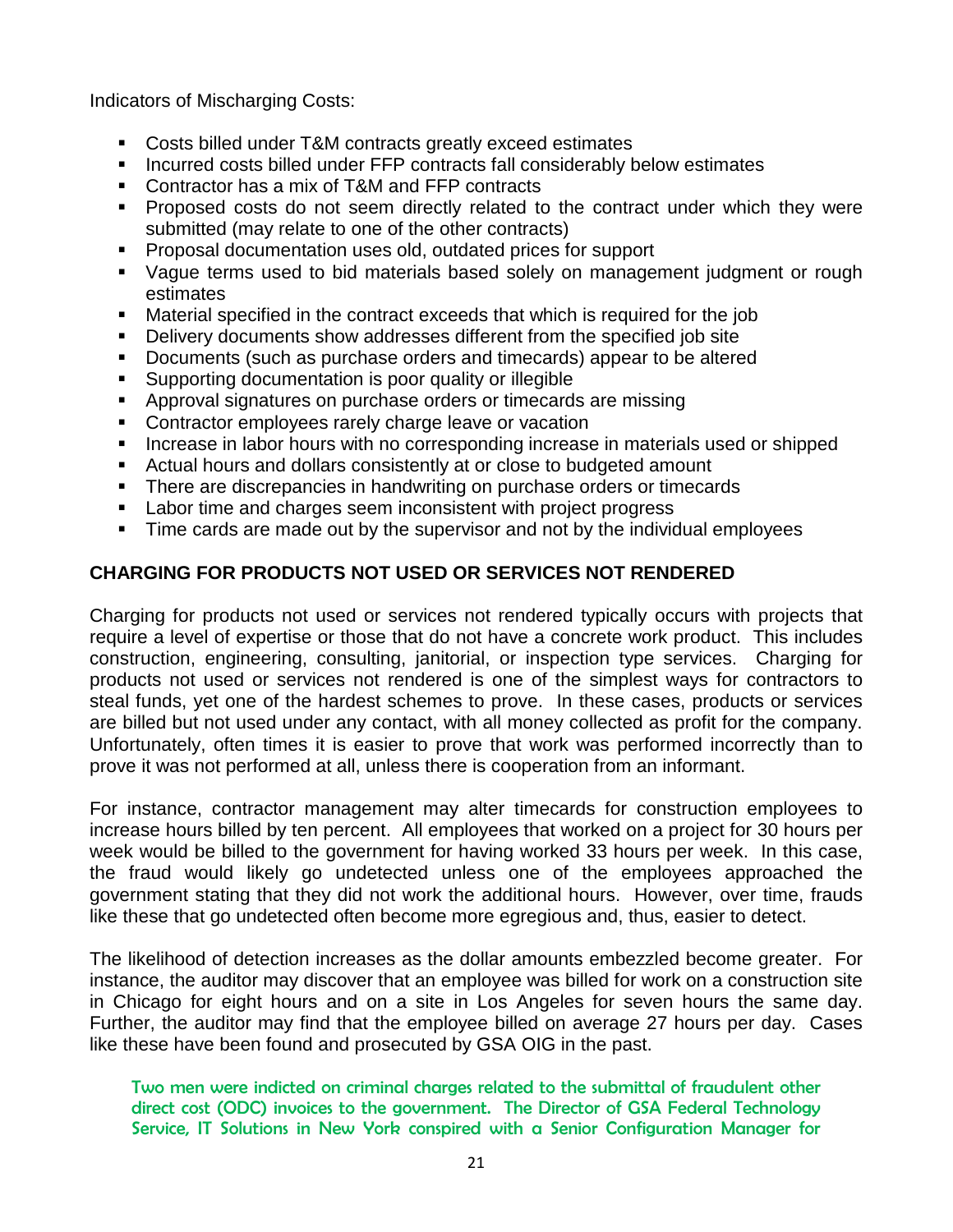System Integration and Management, Incorporated (SIM). The indictment alleged that the two conspired by knowingly obtaining payment of false, fictitious and fraudulent claims submitted to GSA, in the form of invoices, which billed for fraudulent ODCs. They did this by submitting the same receipts more than once for payment in different ODC reports and task orders as well as billing for ODCs incurred by other employees not

working on the contract. The co-conspirators agreed to split the fraudulently obtained money.

Indicators of Charging for Products Not Used or Services Not Rendered:

- Costs greatly exceed estimates
- Duplicate billings for the same products or services
- **Inexplicable delays**
- Goods purchased are in excess of needs
- Delivery location is not the office, plant, or job site
- Contractor cannot explain why certain amount of materials were required for the job
- Equipment on job site appears to be inoperable
- **Timecards are not signed by respective employees**
- Timecards are not approved by employees' supervisors but rather a member of management not typically responsible for such work
- **Employees bill at multiple distant job sites on same day**
- **Employees bill for more hours than typically worked in a work day**

#### **BRIBERY, KICKBACKS, AND CONFLICTS OF INTEREST**

Bribery, kickbacks, and conflicts of interest are forms of public corruption commonly investigated by GSA OIG.

Bribery:

Bribery is defined as "the offering, giving, receiving, or soliciting of any thing of value to influence action as official or in discharge of legal or public duty."[41](#page-24-0) An example of bribery is a contractor paying a contracting officer in exchange for being awarded a lucrative contract. The payment does not have to be in the form of money; rather, it can also take the form of items or services, including those given to someone designated by the contracting officer.

Over the years, there have been advances in the sophistication of mechanisms used to commit bribery. Generally, the pattern has changed from the classic suitcase filled with cash to more subtle scenarios involving intermediaries, complex transactions, and misstatements of business or promotional expenses.<sup>[42](#page-24-1)</sup> These cases pose a challenge for auditors and special agents in that they are often more difficult to detect.

Five former GSA officials and nine GSA contractors were charged with bribery and false claims related to GSA contracts at the Dirksen Federal Courthouse in Chicago. A former GSA mechanical supervisor responsible for the selection of contractors for the award of GSA supplies and services contracts in the Dirksen Courthouse was charged with bribery

<span id="page-24-1"></span><span id="page-24-0"></span><sup>&</sup>lt;sup>41</sup> Law Dictionary, Revised Fourth Edition<br><sup>42</sup> http://www.justice.gov/criminal/fraud/fcpa/docs/oecd-Phase-2-report.pdf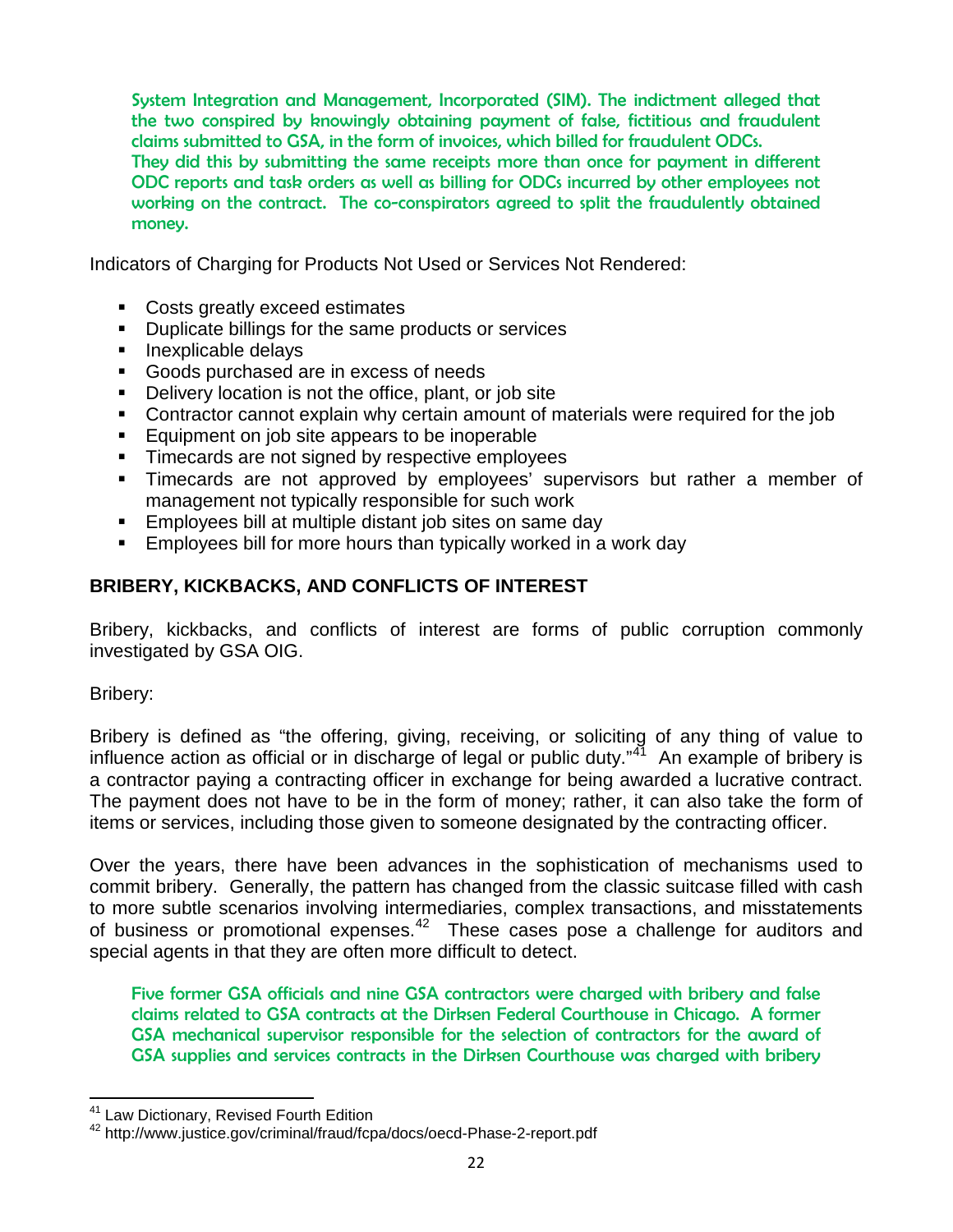and false claims. The investigation revealed that he had received more than \$10,000 in cash from contractors, in addition to plumbing supplies and other equipment, which were falsely billed to GSA, in return for favorable treatment in the award of GSA contracts. A building manager was also charged for receiving new windows and siding on her private residence in exchange for providing favorable treatment to a GSA contractor.

The former CEO of Holiday International Security, Inc  $\left(\mathsf{HIS}\right)^{43}$  $\left(\mathsf{HIS}\right)^{43}$  $\left(\mathsf{HIS}\right)^{43}$  was sentenced to four years in prison in a bribery scheme involving \$130 million in federal contracts. His company, at one time, had provided armed and unarmed security guards for 18 federal agencies in 32 states and territories. The former CEO was charged with bribing a former employee of GSA who was responsible for contracting on GSA's behalf with private companies for security services in GSA-managed buildings. The CEO allegedly provided the former GSA official with a shopping bag containing \$35,000 in cash, an envelope containing \$10,000 in cash, Caribbean cruise vacations and other benefits in exchange for assistance in awarding three multi-million dollar contracts to HIS.

Kickbacks:

FAR defines kickbacks as "any money, fee, commission, credit, gift, gratuity, any item of value, or compensation of any kind that is provided, directly or indirectly, to any prime contractor, subcontractor or employee of either for the purpose of improperly obtaining or rewarding favorable treatment in connection with a prime contractor in connection with a subcontract relating to a prime contract."<sup>[44](#page-25-1)</sup> In short, a kickback is providing something of value in exchange for preferential treatment.

The Anti-Kickback Act of 1986 modernized and closed the loopholes of previous statutes applicable to government contractors. The act expanded the definition of prohibited conduct and made the statute applicable to a broader range of individuals involved in government subcontracting.<sup>[45](#page-25-2)</sup> According to FAR, the Anti-Kickback Act of 1986 was passed "to deter subcontractors from making payments and contractors from accepting payments for the purpose of improperly obtaining or rewarding favorable treatment in connection with a prime contract or a subcontract relating to a prime contract."<sup>46</sup> The act prohibits providing, attempting to provide, or offering to provide a kickback or favorable treatment; and soliciting, accepting, or attempting to accept any kickback. The law also imposes civil and criminal penalties for both the company and individuals involved in such activity. A common kickback scenario occurs when a prime contractor instructs the subcontractor to inflate the cost of materials. When the prime receives payment for the materials used, it kicks back a portion of the profit to the subcontractor.

Oracle America Inc. and Sun Microsystems (Sun) agreed to pay the US Government \$46 million to settle a case related to kickbacks. Sun, a GSA Multiple Award Schedule holder, merged with Oracle in 2010. The Government alleges that Sun knowing paid system integrators kickbacks for recommending the purchase of Sun products to government

<span id="page-25-1"></span><span id="page-25-0"></span><sup>&</sup>lt;sup>43</sup> Also known as USProtect Corporation<br><sup>44</sup> FAR Section 3.502-1

<span id="page-25-2"></span><sup>45</sup> Department of Justice: United States Attorney Manual, Criminal Resource Manual 927 http://www.justice.gov/usao/eousa/foia\_reading\_room/usam/title9/crm00927.htm<br><sup>46</sup> FAR Section 3.502-2

<span id="page-25-3"></span>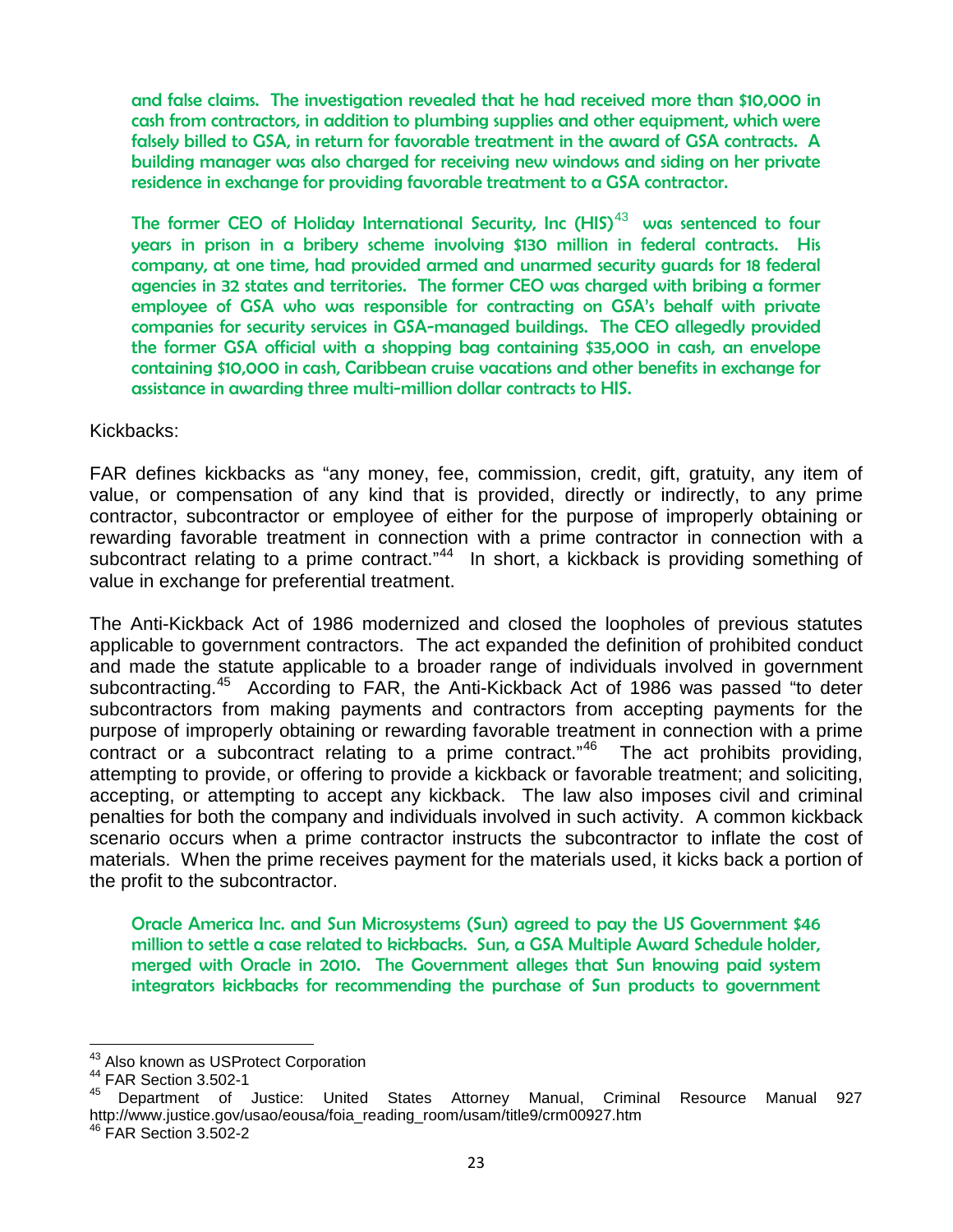customers. This case also settled defective pricing allegations that Sun provided inaccurate and incomplete pricing information with other federal contracts.

Hewlett-Packard Company (HP) agreed to pay the U.S. \$55 million to settle allegations of defrauding GSA and other federal agencies. The U.S. alleged that HP knowingly paid kickbacks, or "influencer fees", to systems integrator companies in return for recommendations that federal agencies purchase HP products. Also included in the allegation was that HP provided incomplete information to GSA contracting officers during contract negotiations, a defective pricing violation. HP denied the allegation and executed the aforementioned settlement.

Conflicts of Interest:

Federal employees can have a criminal conflict of interest or an administrative conflict of interest under ethics regulations. A criminal conflict occurs when an employee participates substantially in a particular matter where he has a financial interest, if the particular matter will have a direct and predictable effect on that interest.<sup>47</sup> Under the ethics regulations, an employee should not participate in a matter involving parties which he knows is likely to affect his financial interests, if he determines that a reasonable person with knowledge of the relevant facts would question his impartiality in the matter.<sup>[48](#page-26-1)</sup>

Conflicts of interest compromise independence and provide for biased decision making. A common conflict of interest is conducting business with related parties, as it often leads to favoritism. A contracting officer awarding a contract to her husband's father's company, for example, might be an administrative conflict of interest. GSA employees involved in the contracting process are required to disclose their financial interests on Financial Disclosure Reports.

The Boeing Company agreed to pay a \$615 million settlement to resolve criminal and civil allegations that the company improperly secured contracts for launch services. In part, the government's investigation focused on Boeing's relationship with a former procurement official with the Air Force. Before 2002, the official served as the Air Force's top career procurement officer and wielded influence over billions of dollars in contracts. In 2000, at the Air Force official's request, Boeing hired her daughter and future son-inlaw. From 2000 to 2002, the former Air Force official was responsible for dozens of Boeing contracts and offered the contractor favorable treatment as a result of the favors they granted her. Following her retirement in 2002, Boeing's then Chief Financial Officer (CFO) recruited the Air Force official for an executive position with Boeing. Both the former Air Force official and Boeing's former CFO pled guilty to violations of the conflict of interest statutes. Furthermore, in documents filed with the criminal court, the former Air Force official admitted that Boeing's favors in hiring her children and in offering her a position influenced her contracting decisions.

Indicators of Bribery, Kickbacks, or Conflicts of Interest:

Overly friendly relationship between government employees and contractors

<span id="page-26-0"></span> $47$  This also applies to spouses, minor children, or other persons whose interests are imputed to the employee.<br> $48$  This also applies to a member of his household, or in which he knows a person with whom he has a covere

<span id="page-26-1"></span>relationship is or represents who has financial interests.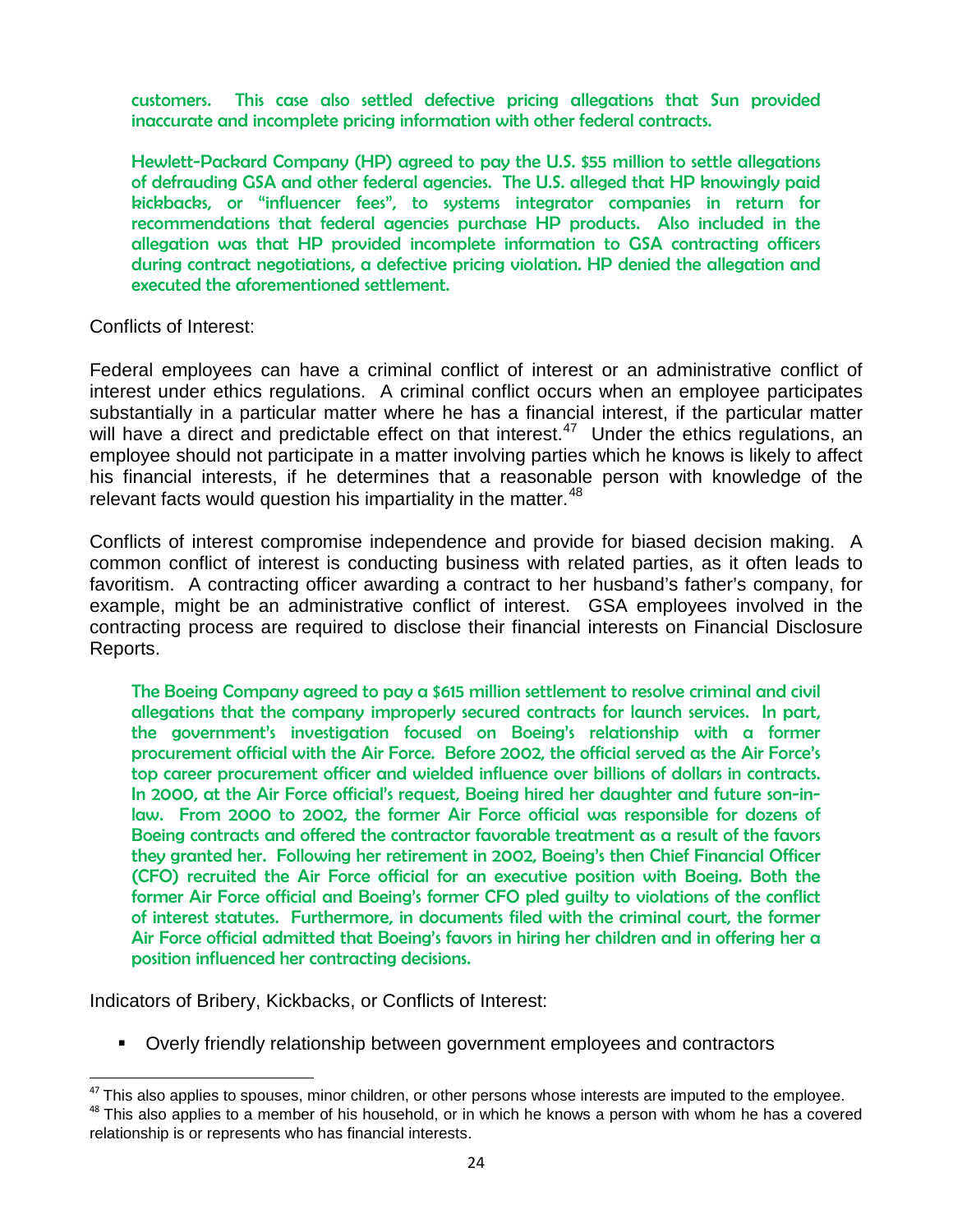- Socializing outside of the work environment
- **Employees living beyond their means**
- **Employment of family members by a contractor**
- Unexplained increases of business with one contractor or subcontractor
- Many change orders
- Change orders with a high percent of original costs
- Indications of unreported poor performance of contractor
- Defining statements of work and specifications to fit the products or capabilities of a single contractor
- Government personnel or their families acquiring stock or a financial interest in a contractor or subcontractor
- Government personnel discussing possible employment with a contractor or subcontractor for themselves or a family member
- **IMPROPERENT IMPROPERTY OF STATE IN ADAPTATION** Integrations **I** contractors

#### **PRODUCT/SERVICES SUBSTITUTION**

Due to the volume of federal government purchases, it is impossible and impractical to perform quality reviews on each item purchased. In most cases, the government relies on purchasing from responsible contractors to provide products and services that meet contract specifications. Even so, product and services substitution is often discovered by GSA OIG. Depending on the extent of such substitutions, the repercussions can be severe. Product/services substitution occurs when a contractor delivers products or services that do not meet contract specifications without the government's prior consent. Although honest mistakes are certainly possible, there are also cases in which contractors intentionally provide the government with substituted products or labor to generate additional profit. These cases generally consist of contractors providing inferior products or labor, or products that are not Buy America Act (BAA) or Trade Agreements Act (TAA) compliant.

#### **Inferior Products or Labor:**

Substitution of inferior products or labor often occurs when contractors provide cheaper materials or labor than specified in the contract without notifying the government and bill as if they provided compliant products or services. Both cases are commonly discovered through customer complaints. For example, roofing work that is performed using inferior products is more prone to problems such as leaks, cracks, failures, etc. Similarly, work that is performed by unqualified employees may result in errors or take drastically more hours than estimated. To review employee qualifications for unqualified labor, contract auditors generally select a sample of resumes for individuals whose work was billed under government projects. While undergoing these reviews, auditors should bear in mind that resumes may contain inaccurate information or may have been altered by management.

Hexcel Corporation paid the United States \$15 million to resolve allegations related to defective Zylon bulletproof vests. The U.S. alleged that Hexcel knew the Zylon material it wove into bulletproof vests was defective and degraded quickly when exposed to heat, light, and humidity. The bulletproof vests manufactured by Hexcel were sold to multiple corporations, who, in turn, sold them to federal, state, local and tribal law enforcement agencies. Since 2007, the body armor industry has paid the U.S. more than \$54 million to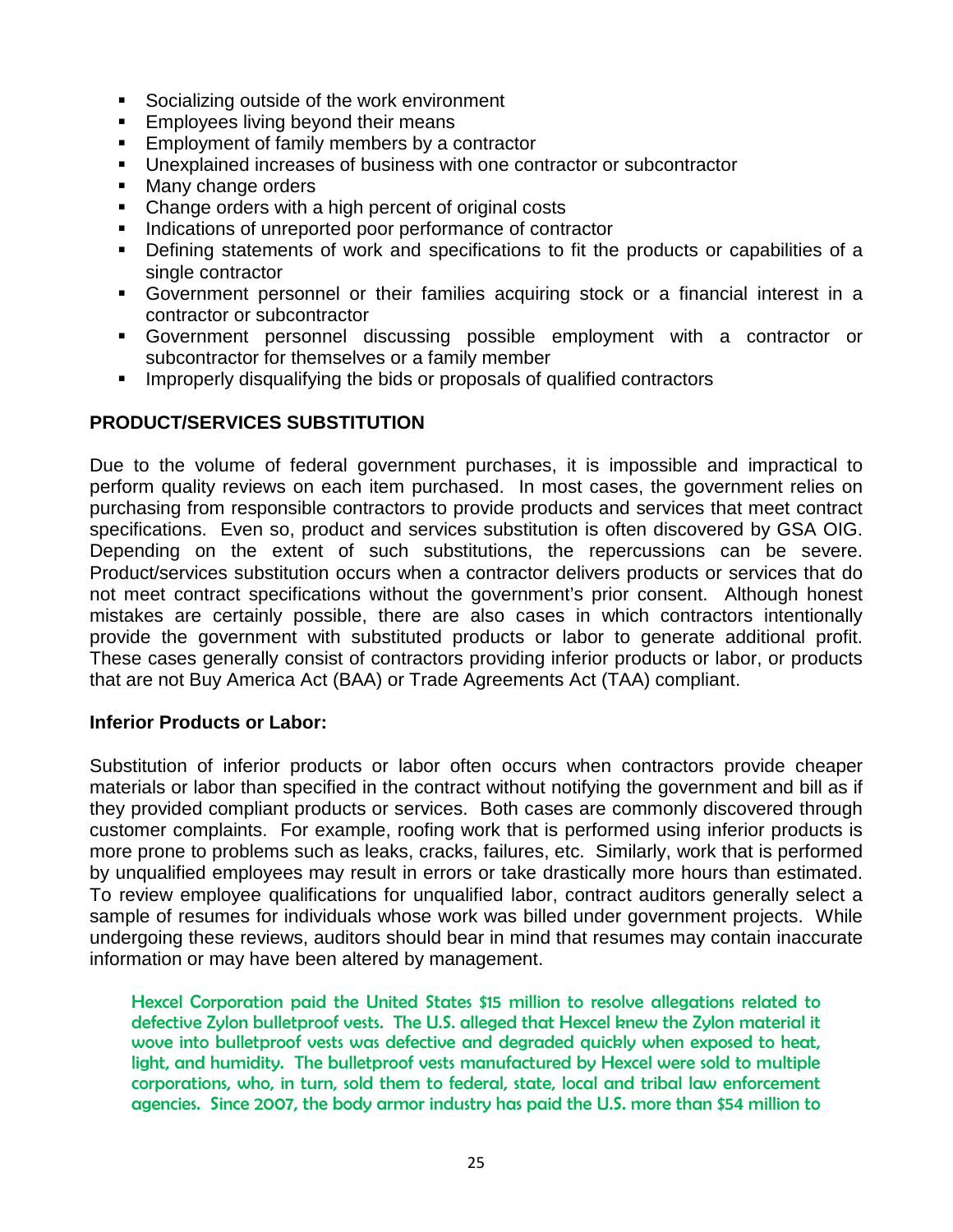resolve allegations of knowingly manufacturing and selling defective Zylon bulletproof vests. This case was worked by GSA OIG among other agencies.

#### **Buy American Act Violations:**

The BAA is the major domestic preference statute governing procurements by the federal government. The act requires the federal government to buy domestic "articles, materials, and supplies" when they are acquired for public use unless a specific exemption applies.<sup>[49](#page-28-0)</sup> It attempts to protect domestic labor by providing a preference for American goods in government purchases.

The BAA differentiates between manufactured and un-manufactured articles in the determination of whether an article is deemed a domestic end product or construction material. To be considered domestic: (1) an un-manufactured article must be mined or produced in the U.S., or (2) for manufactured end products, the article must be manufactured in the U.S. and at least [50](#page-28-1) percent of its components, by cost, must be domestic.<sup>50 [51](#page-28-2)</sup>

The following is a partial, most commonly used, list of exemptions from the act:

- (1) Public Interest: BAA can be waived if the agency head determines the restrictions would be impractical or inconsistent with the public interest.
- (2) Nonavailability: A nonavailability determination may be made if articles are not mined, produced, or manufactured in the U.S. in sufficient and reasonably available commercial quantities and of a satisfactory quality.
- (3) Unreasonable Cost: BAA is not required if the CO deems the cost of domestic articles to be unreasonable. The cost of a domestic article is considered unreasonable if it exceeds the cost of the foreign article by over six percent (over 12 percent if the domestic company is considered a small business).<sup>[52](#page-28-3) [53](#page-28-4)</sup>

Another major exemption to the BAA is the TAA. TAA waives BAA's requirements over a certain dollar threshold as they apply to products from countries that have entered into reciprocal trade agreements with the US.<sup>54</sup> TAA is discussed in detail in the next section.

<span id="page-28-0"></span><sup>49</sup> Congressional Research Service- *Report to Congress The Buy American Act: Requiring Government Procurements to come from Domestic Sources* http://www.seia.org/galleries/pdf/CRS\_Report\_- The\_Buy\_American\_Act\_3.13.09.pdf<br> $^{50}$ FAR 25.101(a)

<span id="page-28-2"></span><span id="page-28-1"></span><sup>&</sup>lt;sup>51</sup> The Recovery Act created more stringent standards for construction materials used in contracts funded by Recovery Act appropriations by modifying the definition of "domestic construction material." Instead, 100 percent of components must be made in the United States. In addition, if a construction material is "predominantly" iron or steel, all iron or steel has to be from the U.S., in addition to the manufacture of the finished part having to occur in the U.S.  $52$  FAR 25.105(b)

<span id="page-28-3"></span>

<span id="page-28-4"></span> $53$  ARRA modifies the price reasonableness test for domestic construction material. The cost is unreasonable if the overall price would increase by more than 25 percent if domestic manufactured construction material were used.

<span id="page-28-5"></span><sup>&</sup>lt;sup>54</sup> TAA waives BAA for supplies with an estimated acquisition value at \$202,000 or more and for construction contracts estimated at \$7,777,000 or more. FAR 25.402(b), FAR 25.202(c)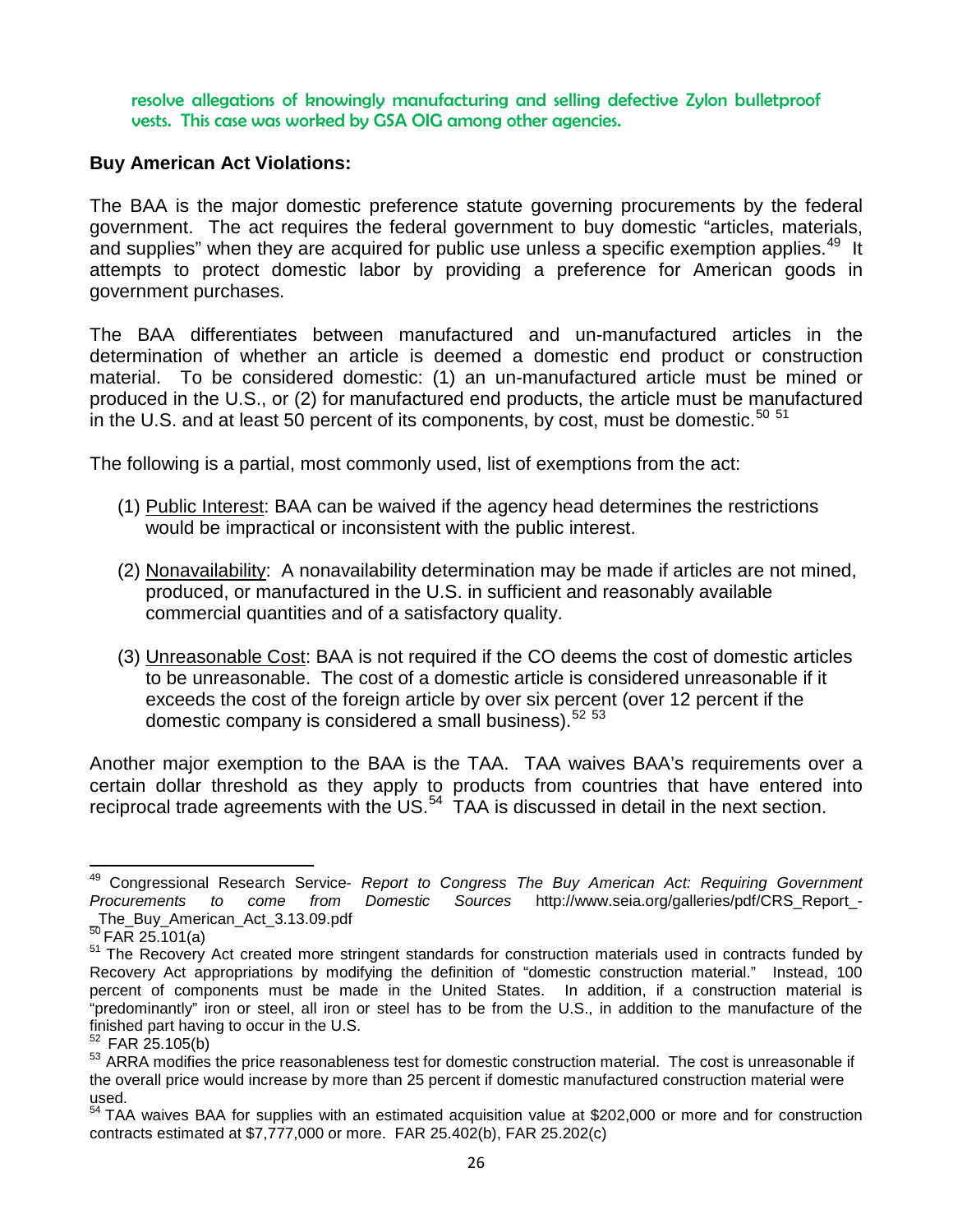In order to increase profits, or simply to sell to the government, contractors sometimes falsely certify BAA compliance. When procurements are made based on these misrepresentations, the government is not supporting its goal of protecting domestic labor and may be overpaying for products, as products and production are often cheaper outside the U.S.

#### **Trade Agreements Act Violations:**

Under TAA, end products that the U.S. government purchases must be TAA compliant unless the government can show that the products cannot be purchased from TAA compliant countries. A product is "TAA compliant" if it is made in the United States or a "Designated Country." Designated Countries include those with a free trade agreement with the U.S., countries that participate in the World Trade Organization Government Procurement Agreement, "least developed" countries, and Caribbean Basin countries.<sup>[55](#page-29-0)</sup>

It is important to note that TAA, unlike BAA, applies to end products only. An end product is defined as "those articles, materials, and supplies to be acquired for public use."<sup>[56](#page-29-1)</sup> Therefore, a U.S. contractor may purchase parts from non-designated countries as long as the parts are substantially transformed, including by transformation into a "system" of multiple components, in the U.S. or a designated country, into a new and different article.<sup>[57](#page-29-2)</sup>

Notably absent from the list of designated countries are several countries that are major suppliers of goods or services to the U.S. market, such as China, India, Malaysia, and Thailand. Therefore, items that are considered end products of those countries are not eligible for placement on GSA schedules. Government agencies may only purchase TAAnoncompliant products when it is determined that U.S./designated country products are not available. This is known as a "nonavailability determination."<sup>[58](#page-29-3)</sup>

In order to ensure TAA compliance, GSA contracts typically include a TAA Certification which requires the contractor to certify that "each end product… is a U.S.-made [or designated country] product."[59](#page-29-4) However, in order to increase profits, contractors will sometimes purchase products from non-designated countries, usually at a lower cost, and sell those products to the government under false pretenses. These cheaper, noncompliant products are not necessarily inferior in quality; however, the contractor misleads the government into believing the products came from designated countries and does not pass on the reduced costs, thus creating intentional overcharges and violating the law.

Indicators of Inferior Products/Labor or BAA/TAA Violations:

- **Country of origin not shown or removed**
- Standardized products or services
- Materials not tested in accordance with contract terms
- Signs that test results may be falsified
- Tests performed by a related party

<span id="page-29-0"></span> $^{55}$  FAR 52.225-5<br>  $^{56}$  FAR 25.003

<span id="page-29-1"></span>

<span id="page-29-3"></span><span id="page-29-2"></span> $^{57}$  FAR 25.001(c)(2)<br><sup>58</sup> FAR 25.103(b) and FAR 25.502(b)(3)<br><sup>59</sup> FAR 52.212-3(g)(4)

<span id="page-29-4"></span>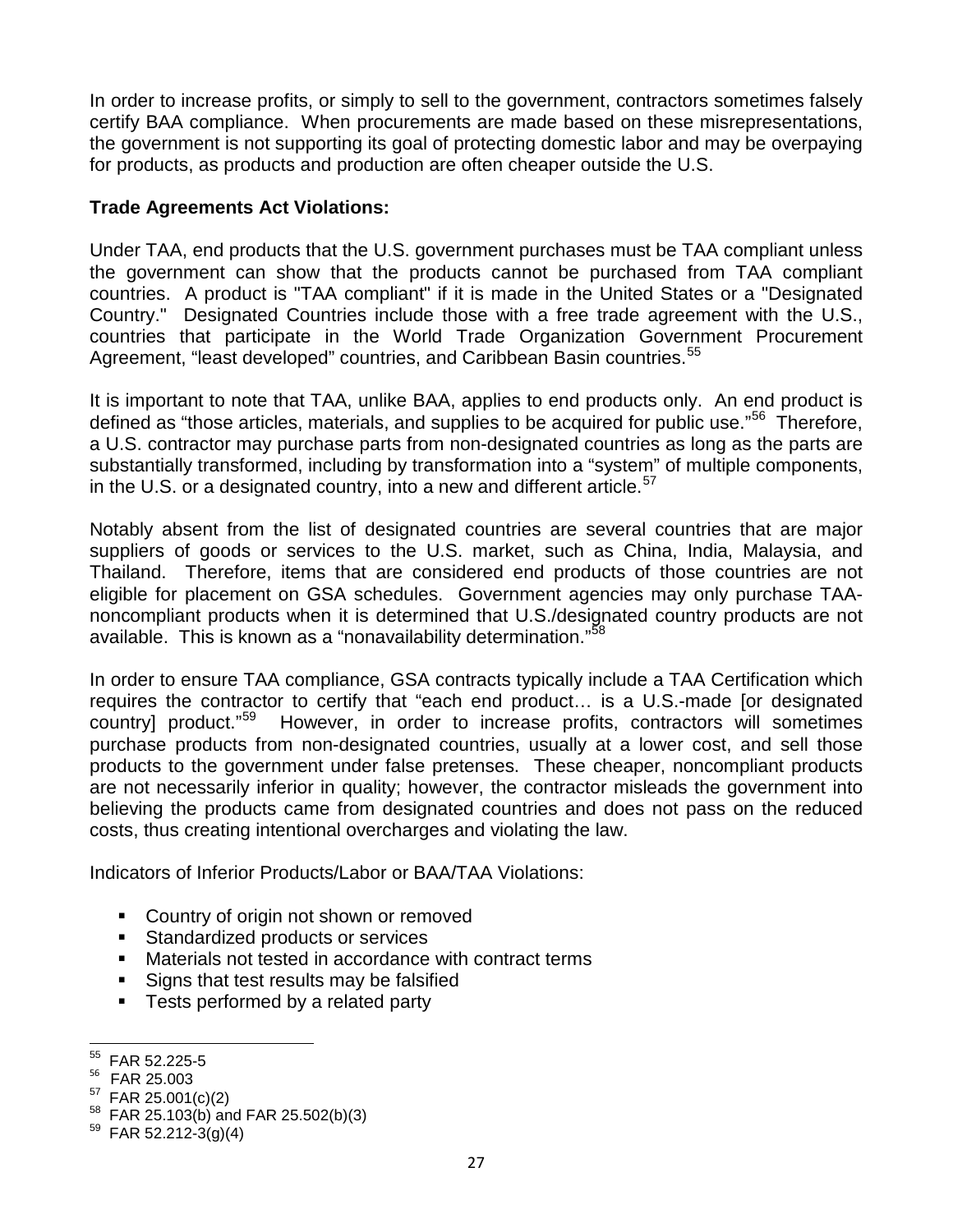- **Tests performed by supplier, using its own resources**
- Contractor attempts to limit or avoid inspection of goods or services
- Contractor refusal to provide documentation regarding manufacture, shipment, or production of products
- Missing or altered documentation related to inspection or shipment
- Contractor attempts to select samples for testing and resistant to random selection by auditor or agent
- Certification and/or shipping documents photocopies rather than originals
- Certification signed by low level employee that is not involved with quality assurance
- **Documentation incomplete or lacks approval signatures**
- Discrepancy between the product's description and actual appearance
- Machines with identification or specification plates removed
- **Resubmission of previously rejected goods**
- **IFFE** Irregularities in signatures, dates, or quantities on delivery documents
- Complaints by customers related to purchased products or services
- High rate of product failures, rejections, or returns
- **Higher maintenance costs**
- Requests to modify contract requirements
- Contractor employees' experience on resume does not match position requirements
- Reluctance to sign or omission of required labor certifications or other supporting documents
- Multiple resumes contain similar words, phrases, or typos (appear to be created by the same individual)
- Services greatly exceed time estimates

#### **OTHER SCHEMES TO DEFRAUD THE U.S. GOVERNMENT**

Progress Payments Fraud:

A progress payment is a payment made by the government based on percentage of work completed or on an incurred cost basis. The percentage of completion method of payment is generally used for construction projects. Progress payments fraud occurs when a contractor submits a request for payment with a false certification of work completed or falsified costs such as direct labor not rendered and materials not purchased.<sup>[60](#page-30-0)</sup> As progress payments fraud is similar to charging for products not used or services not rendered the indicators are generally the same.

Formation of a New Company to Conceal Previous Violations, Debarments or Debarred Officials:

A company with previous violations, debarments or debarred officials may create a new corporate entity in order to conduct business with the government.<sup>[61](#page-30-1)</sup> In most cases, when this happens, the officials, employees, and products/services sold remain essentially unchanged. In substance, the newly formed company is one and the same as the original.

<span id="page-30-0"></span><sup>&</sup>lt;sup>60</sup> USAID Office of Inspector General/Investigations - Fraud Indicators

*http://www.usaid.gov/oig/hotline/fraud\_awareness\_handbook\_052201.pdf*

<span id="page-30-1"></span> $61$  In the case of concealing debarred principals, the newly formed corporation may intentionally hide the employment of those individuals by putting them on the payroll as non-principal employees.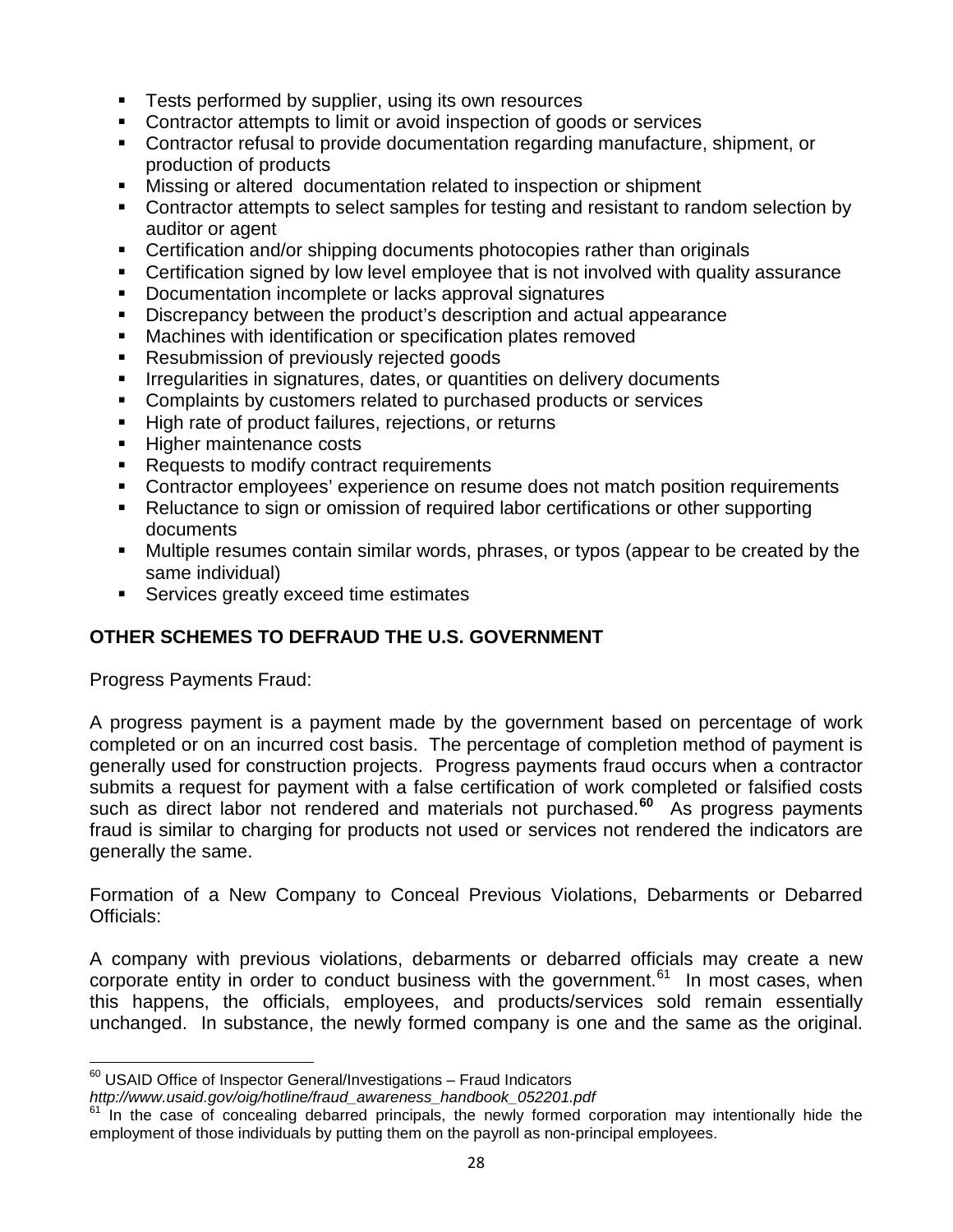When a company forms a new corporate entity to circumvent the system and deceive the government, it can result in the government contracting with irresponsible contractors.

Small Business or Disability/Minority/Women/Service-Disabled Veteran-Owned Front:

Contractors certified as Small Business or Disability/Minority/Women/Service-Disabled Veteran-Owned are often given preferential treatment related to contract awards. For this reason, some contractors have been inclined to falsely certify themselves, or obtain legitimate certifications, through invalid means. One such example is having a male officer's wife serve as a figurehead officer to obtain women-owned status. This scheme is extremely difficult to detect without the help of an informant, but has been found in GSA operations in the past.

## **REMEDIES**

The following section describes common criminal charges, civil remedies, and administrative actions that may be applicable if fraud has occurred.

## **COMMON CRIMINAL CHARGES**

Information pertaining to common criminal charges is based on the United States Attorneys' Manual (USAM)<sup>[62](#page-31-0)</sup> and the Department of Defense (DOD) OIG Handbook on Indicators of Fraud in DOD Procurement. [63](#page-31-1)

#### **False Statements (18 U.S.C. § 1001)**

This statute makes it illegal to (1) knowingly falsify, conceal, or cover up a material fact by any trick, scheme, or device; (2) make false, fictitious, or fraudulent statements or representations; or (3) make or use any false document or writing within the jurisdiction of any department or agency of the U.S. For example, a CEO who signs that the information he provided is accurate to the best of his knowledge, when he knows it is false, could be charged with making false statements.

#### **False Claims (18 U.S.C. § 287)**

This statute makes it illegal to knowingly present or make any false, fictitious, or fraudulent claim against any agency or department of the U.S. The violation occurs when the claim is presented for payment regardless of whether it was actually paid. For example, a construction claim that contains false information could constitute a criminal violation. However, the case is rarely prosecuted when no damages have been sustained due to lack of payment.

<span id="page-31-1"></span><span id="page-31-0"></span>

 $^{62}$  USAM accessed at: http://www.justice.gov/usao/eousa/foia\_reading\_room/usam/index.html<br><sup>63</sup> Handbook accessed at: http://www.cohenseglias.com/government-contracts.php?action=view&id=343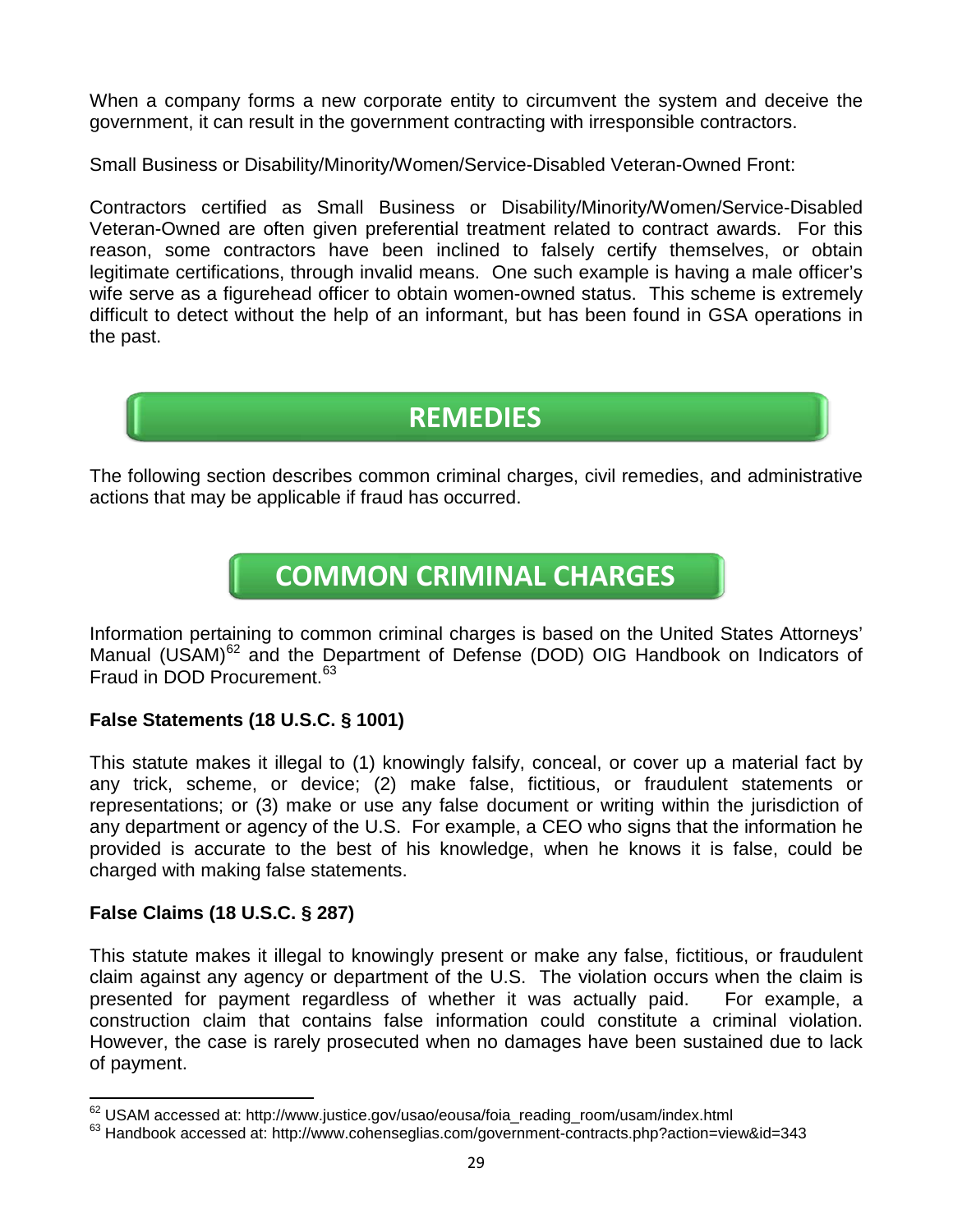#### **Mail Fraud or Wire Fraud (18 U.S.C. § 1341 or 18 U.S.C. § 1343 respectively)**

These statutes make it illegal to engage in any scheme to defraud in which mail or wire mediums of communications are utilized. There are two elements in mail fraud: having devised or intending to devise a scheme to defraud (or to perform specified fraudulent acts) and the use of the mail for the purpose of executing, or attempting to execute, the scheme. The elements of wire fraud directly parallel those of the mail fraud statute, but require the use of an interstate telephone call or electronic communication made in furtherance of the scheme. For example, receiving payment from the government which has been sent through the mail or by interstate wire in connection with a scheme to defraud would constitute a violation of this statute.

#### **Conspiracy to Defraud the U.S. Government (18 U.S.C. § 371)**

This statute prohibits any agreement between two or more persons to defraud the U.S. or to violate any federal law or regulation when at least one act is taken in furtherance of the agreement.

#### **Other Common Charges**

- Bribery, Graft, and Conflicts of Interest, Generally, 18 U.S.C. § 201-209.
- Theft, Embezzlement, or Conversion of Public Money, Property, or Records, 18 U.S.C. § 641.
- Obstruction of Justice or Audit, 18 U.S.C. § 1505, 1510, and 1516.
- Anti-kickback Act, 41 U.S.C. § 53 & 54.
- $\triangleright$  Sherman Antitrust Act, 15 U.S.C. § 1.
- $\triangleright$  Racketeering, 18 U.S.C. § 1962.

## **CIVIL REMEDIES**

#### **False Claims Act (31 U.S.C. § 3729 et seq.)**

The civil statute routinely used by GSA OIG is the civil False Claims Act, 31 U.S.C. § 3729 et seq. The False Claims Act provides, among other things, that persons who knowingly (including with reckless disregard) submit or cause the submission of false claims for payment, or who knowingly make or use false records or statements material to false claims, are liable for treble damages plus civil penalties of \$5,500 to \$11,000 per false claim. Under the "reverse" False Claims Act provision, a person who "knowingly conceals or knowingly and improperly avoids or decreases an obligation to pay or transmit money or property to the government" also may be liable.

#### **Other Civil Remedies**

In addition to the civil False Claims Act, DOJ may use other civil remedies such as unjust enrichment or payment by mistake in connection with a False Claims Act case. If, for any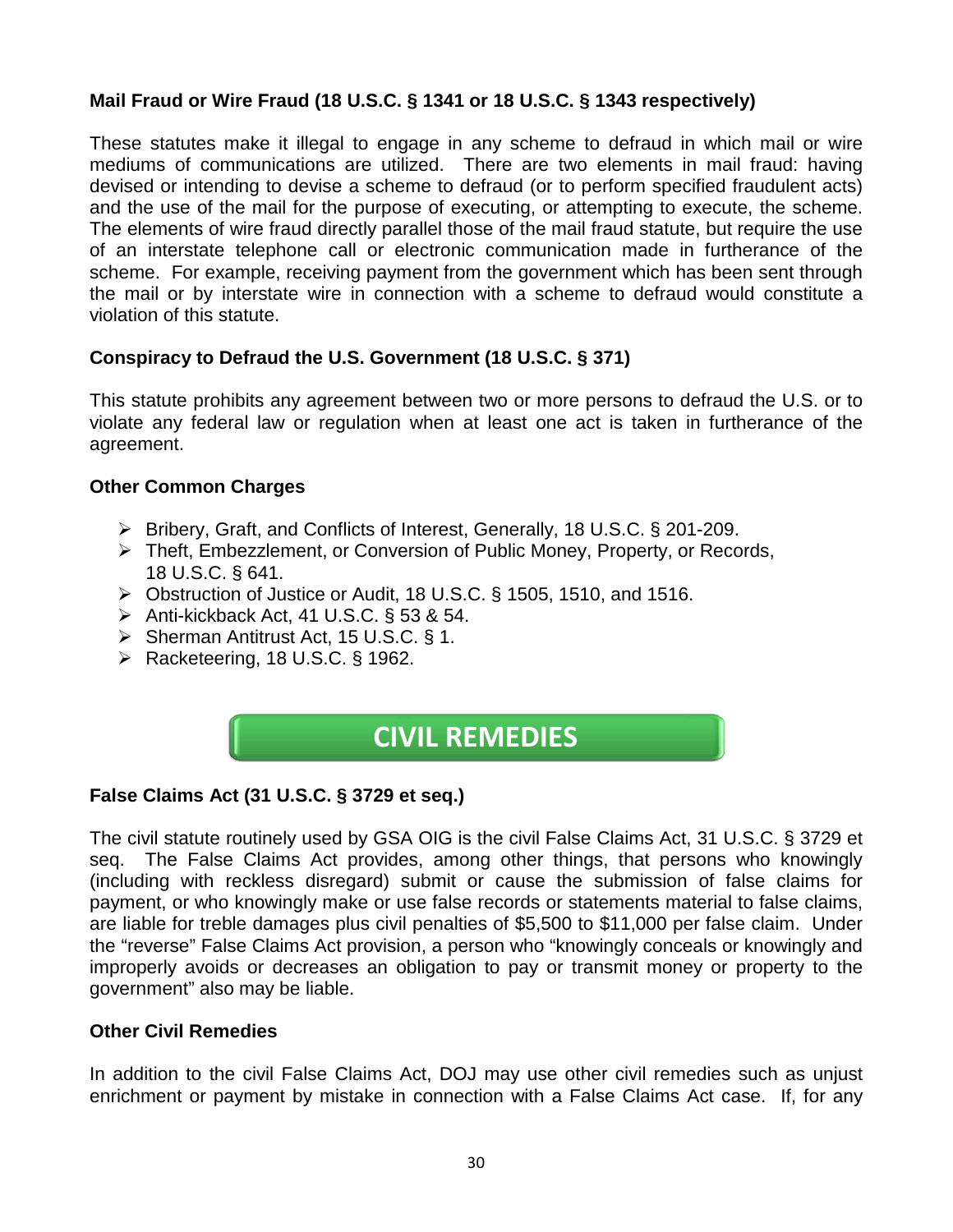reason, DOJ declines to pursue a matter civilly, it may be referred to the cognizant contracting officer for possible administrative action.

## **ADMINISTRATIVE ACTIONS**

#### **Loss of Contract**

The cognizant contracting officer (CO) has the authority to make the determination to cancel, partially cancel, or allow an existing contract to expire. Generally, GSA MAS contracts contain the following clauses: GSAM 552.238-73 Cancellation and I-FSS-163 Option to Extend the Term of the Contract (Evergreen). These clauses establish the CO's authority in regards to canceling or expiring existing contracts.

GSAM clause 552.238-73 allows for both the CO and the contractor to cancel the contract at anytime by providing written notice. The contract expires 30 days after the notice has been received.

Clause I-FSS-163, generally located within the contract solicitation, relates to the expiration of evergreen contracts. The majority of GSA MAS contracts function as evergreen contracts. Evergreen contracts have a base period of five years with three possible options to extend. Each option is for five additional years, giving the contractor the option to hold its contract for a total of 20 years. Clause I-FSS-163 allows the CO to exercise the contract's option to extend when the CO finds the contract benefits the government, bearing a few conditions in mind. If the CO determines that it is not advantageous for the government to continue with the contract, the CO has the authority to elect not to exercise the option to extend, thus allowing the contract to expire. Both GSAM 552.238-73 Cancellation and I-FSS-163 Option to Extend the Term of the Contract (Evergreen) clauses can be found in Appendix D.

#### **Suspension and Debarment**

More serious than loss of contract, suspension and debarment result in an entity's exclusion from receiving government grants and contracts for a set period of time. The former Acting Chief Acquisition Officer of GSA stated, "Suspension and Debarment is not a punishment. Instead, suspension and debarment is a prophylactic measure intended to prevent the Government from doing business with companies or individuals who demonstrate a lack of present 'responsibility…'" [64](#page-33-0)

A suspension or debarment may be based on indictments, convictions, civil judgments, information or adequate evidence involving crimes, contract fraud, embezzlement, theft, forgery, bribery, false statements, other crimes, poor performance, non-performance, as well as other causes. [65](#page-33-1)

<span id="page-33-0"></span> $64$  GSA's Suspension and Debarment Program and the Excluded Parties List System (EPLS) http://www.gsa.gov/portal/content/103455

<span id="page-33-1"></span> $65$  FAR 9.406-2 and FAR 9.407-2 which can be found in Appendix D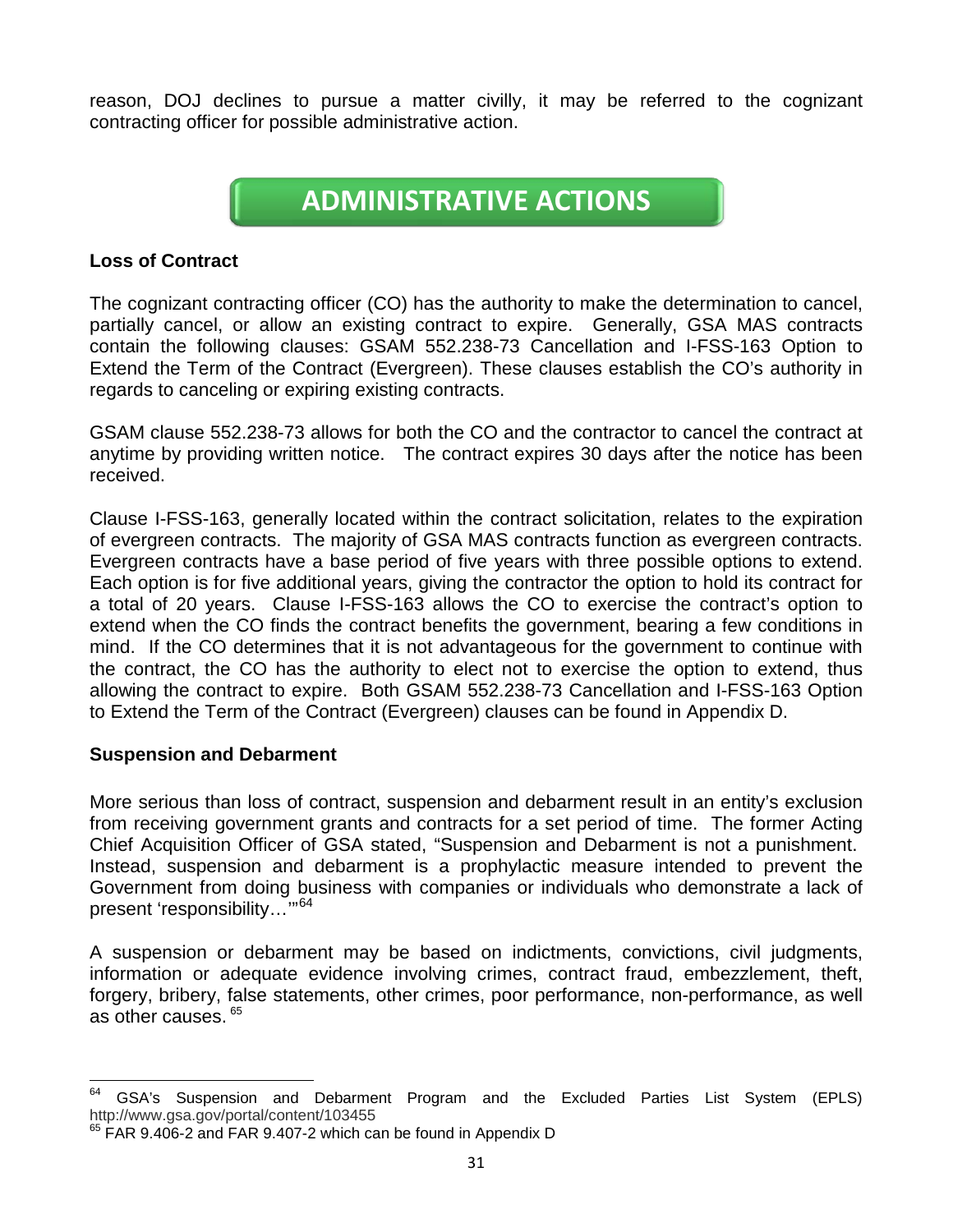A suspension is a temporary action which may last up to one year and is effective immediately. [66](#page-34-0) The time period for debarment is decided on a case by case basis commensurate with the seriousness of the cause but generally does not exceed three years.

When an audit indicates that suspension or debarment may be appropriate as a result of a suspected wrong-doing, the matter should be referred to JI in accordance with standard GSA OIG procedures.<sup>[67](#page-34-1)</sup> Recommendations for potential suspension and debarment actions are handled by the regional investigative offices and should be discussed with JI as early as possible.

The decision to suspend or debar a contractor is based on the final determinations of the Suspension and Debarment Official. Suspensions and debarments can also be extended to include subsidiaries, parent companies and other individuals. In this regard, relevant information can be found on the "Excluded Parties List System" (EPLS) which contains a listing of individuals and entities excluded from eligibility for receipt of government grants and contracts. The contracting officer is responsible for accessing this GSA operated, webbased database before contract award to ensure the proposed contractor is not an excluded party.

<span id="page-34-1"></span><span id="page-34-0"></span><sup>&</sup>lt;sup>66</sup> U.S. Department of Transportation, Senior Procurement Official: Suspension and Debarment Program http://www.dot.gov/ost/m60/Financial Assistance Management Home/Suspension Debarment Program.htm  $67$  Subchapter  $705$  of the GSA OIG Policy and Procedures Manual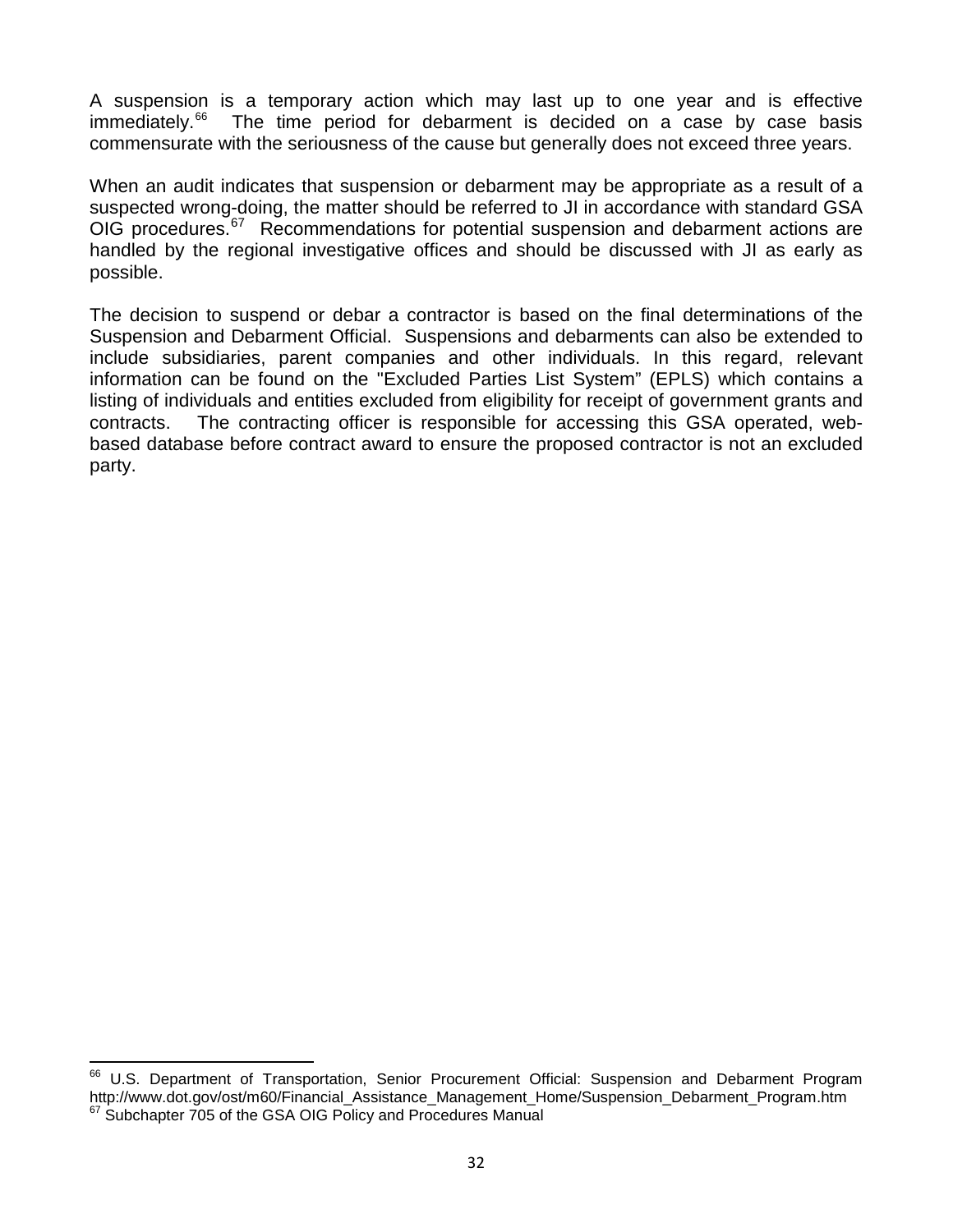## **Appendix A**

**Brainstorming Checklist**

This checklist was designed for personal use by a GSA OIG auditor to assist in the facilitation and discussion of potential issues during the fraud brainstorming conference.

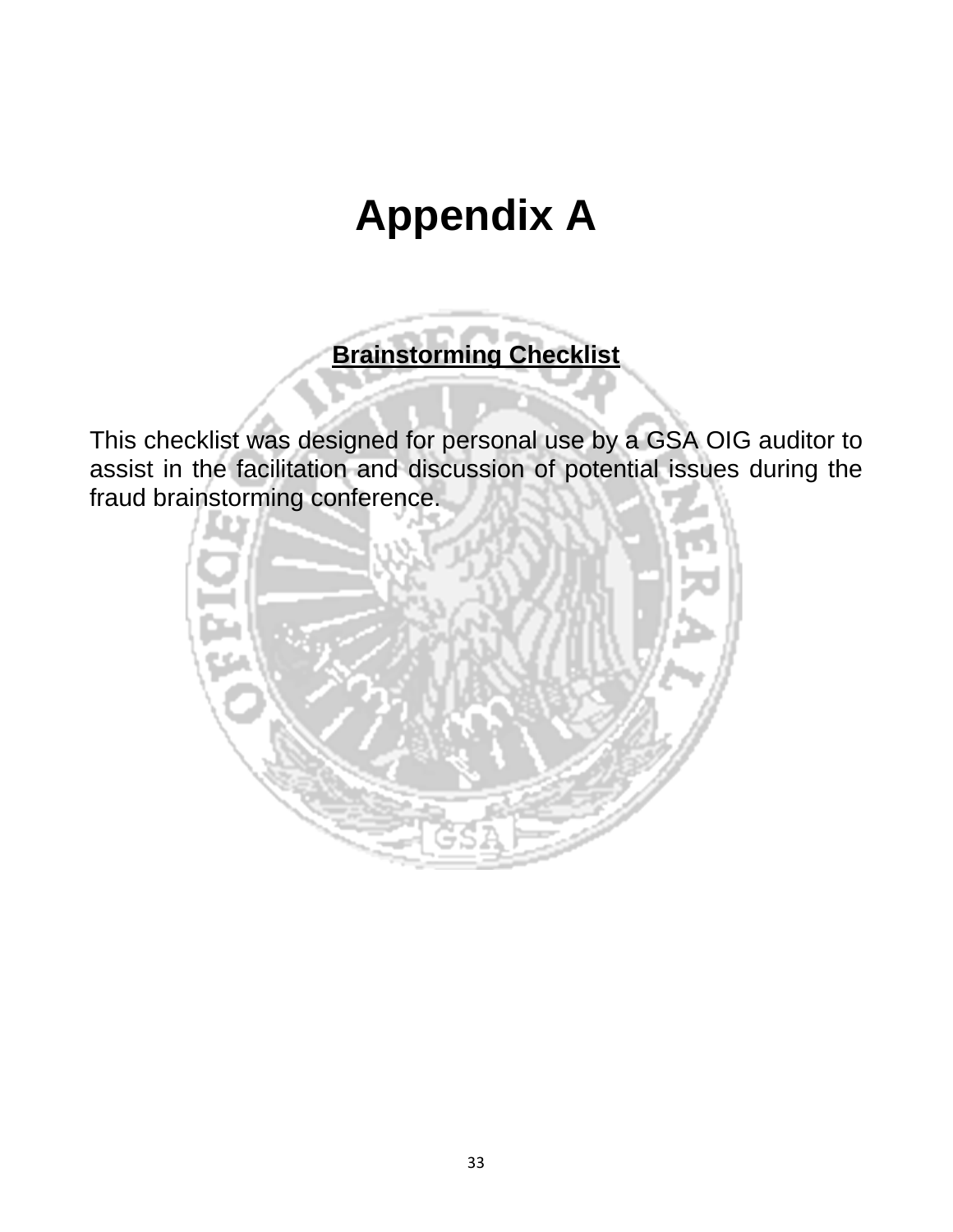#### **Fraud Conference**

The following is a checklist of what should be discussed in a fraud conference in the planning phase of an examination or audit to address the possibility of fraud and to customize audit techniques to minimize fraud risk.

- $\checkmark$  Discuss the fraud triangle to assess which elements may exist.
	- o Fraud triangle: Incentives/Pressure: a reason to commit fraud Opportunity: a lack of effective controls Rationalization/Attitude: an attempt to justify fraudulent behavior
- $\checkmark$  Discuss the internal controls in place to prevent and detect fraud as well as the strength of the internal controls identified. Also discuss areas lacking sufficient internal controls that may represent fraud risk. Focus your audit testing on the areas identified.
	- o Consider the possibility for management override of controls
- $\checkmark$  Discuss the company's segregation of duties (or lack of) and individuals that are responsible for multiple tasks.
	- o Segregation of Duties: Authorization Recording **Custody**

All of these functions should be performed by separate individuals. This is slightly different in an IT intensive environment: Control Group, Operators, Programmers, Analysts, and Librarian functions should all be separate.

- $\checkmark$  Discuss any past allegations of fraud or legal action related to the company (through prior research of past audit reports, Dun & Bradstreet, JI Database, internet searches, etc.)
- $\checkmark$  Discuss the importance of professional skepticism.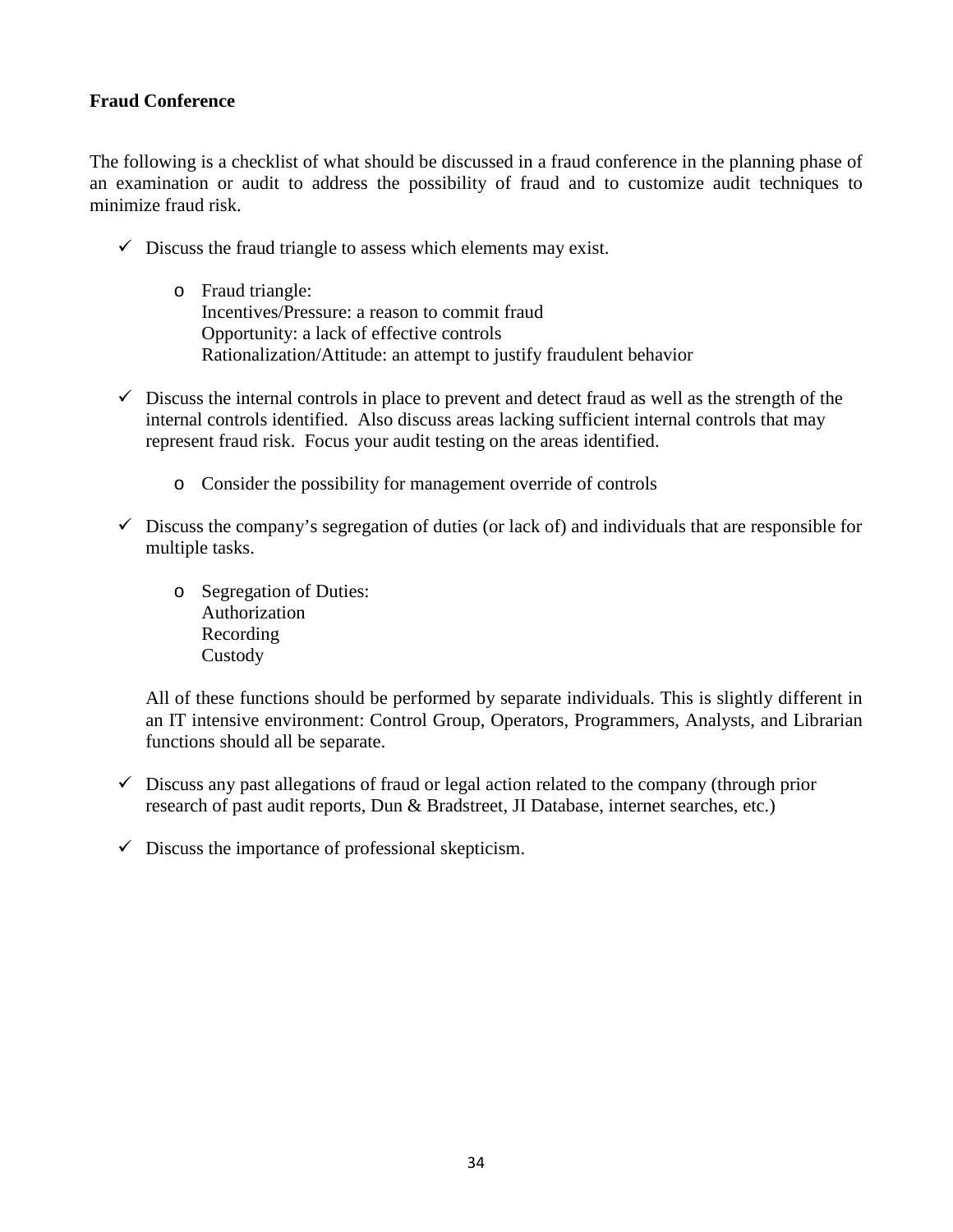## **Appendix B**

## **Contractor Inquiry Questionnaires**

Fraud Questions for Contractor Personnel

After the brainstorming session and the audit team agrees that potential areas of fraud risk may be present, consideration should be given to using Contractor Inquiry Questionnaires. These questionnaires may be administered to management or staff-level employees that have a direct relationship to the contract proposal being audited. Contractor management should be informed of the intent to employ the use of these questionnaires.

Note: These questions were developed based on standard AICPA<sup>[68](#page-37-0)</sup> and ACFE<sup>[69](#page-37-1)</sup> questions.

<span id="page-37-0"></span><sup>&</sup>lt;sup>68</sup> American Institute of Certified Public Accountants

<span id="page-37-1"></span><sup>&</sup>lt;sup>69</sup> Association of Certified Fraud Examiners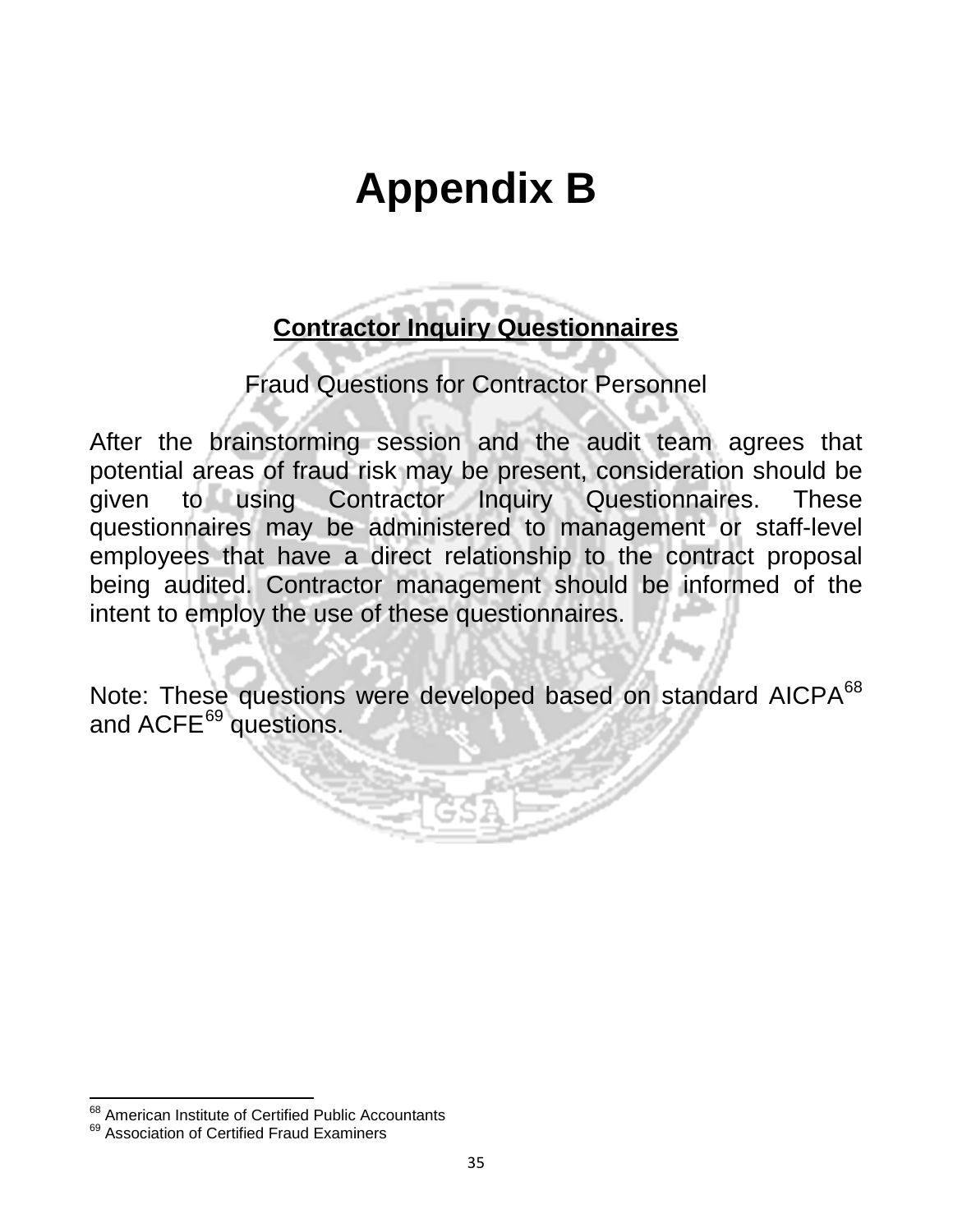#### **Upper Level Management Questions**

- 1. We're required to assess the risk that material fraud exists in every company, not just yours. This is a sensitive area for everyone but our professional responsibilities dictate that we address this area. Do you have any questions?
- 2. Immaterial misstatements (mistakes), material misstatements, and even fraud may exist in companies. How do you think your company compares with others in the same industry?
- 3. What controls are in place in your company to detect and prevent material misstatements and fraud?
- 4. In the past, has fraud been committed against your company by employees or executives?
- 5. What is your overall impression of the company's ethics and corporate culture?
- 6. How do you think this company stacks up with others in terms of honesty of its employees and managers?
- 7. Do you train employees about ethical behavior? a. How? Documentation?
- 8. What are your internal procedures for fraud reporting? a. Do you have any whistleblower programs?
- 9. Has anyone you work with ever asked you to do something you felt wasn't legal or ethical?
	- a. How would you handle that situation if someone asked you?
- 10. Has anyone in a position of authority ever asked you to withhold information from the auditors or alter documents?
- 11. Is there adequate monitoring over internal controls? a. Who is responsible for designing and monitoring these controls?
- 12. Does the organization have an independent and/or active internal audit department?
- 13. How does the company prevent conflicts of interest (i.e. awarding contracts to relatives and friends)?
- 14. Is management's compensation primarily performance based?
- 15. How is the company's performance compared to previous years?
	- a. Do you believe that the current economic conditions and company performance are putting more financial pressure on employees?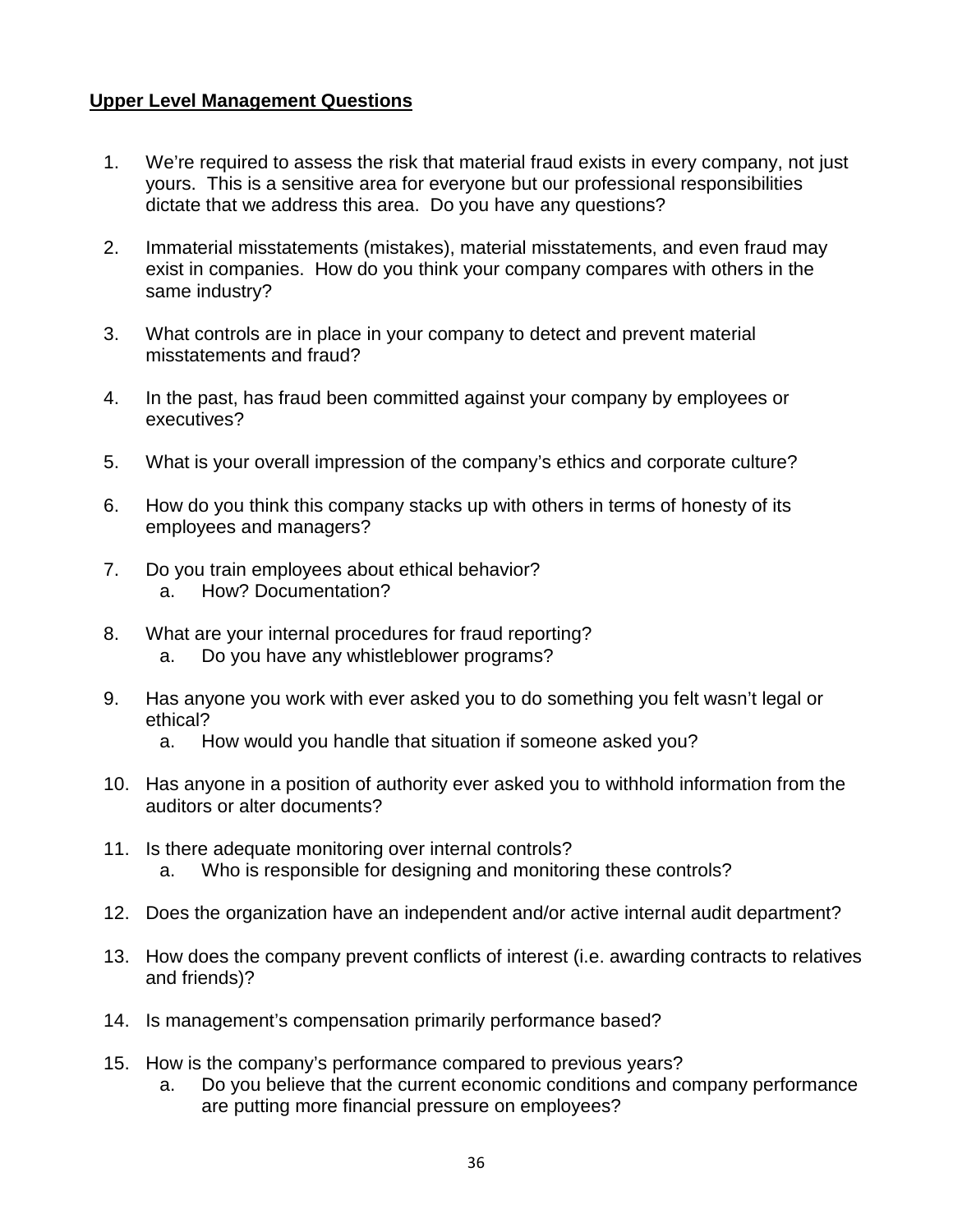- b. (IF GROWTH) Is there an unusually rapid growth or profitability, especially compared with that of other companies in the same industry?
- 16. Is the company in any kind of financial trouble that would motivate management to misstate the company's profits?
- 17. Does management set unduly aggressive or unrealistic financial targets?
- 18. Are key individuals or the company currently involved in any ongoing litigation? a. Has the company had any ongoing litigation within the past five years?
	- b. Could any of this litigation severely or adversely affect the company's financial results?
- 19. Has the company been the subject of any ongoing internal or external investigations?
- 20. Have any key members of management had past regulatory or legal problems, either personally or with organizations they have been associated with?
- 21. How is your company's employee turnover? a. What do you believe were the reasons for employees leaving the company?
- 22. Have there been significant changes in the makeup of management?
- 23. Has there been a high turnover of management?
- 24. To your knowledge, have any of your employees been disciplined, dismissed, reassigned, charged, or prosecuted because of purported fraudulent acts?
- 25. Has the ethics program identified any potential fraud indicators?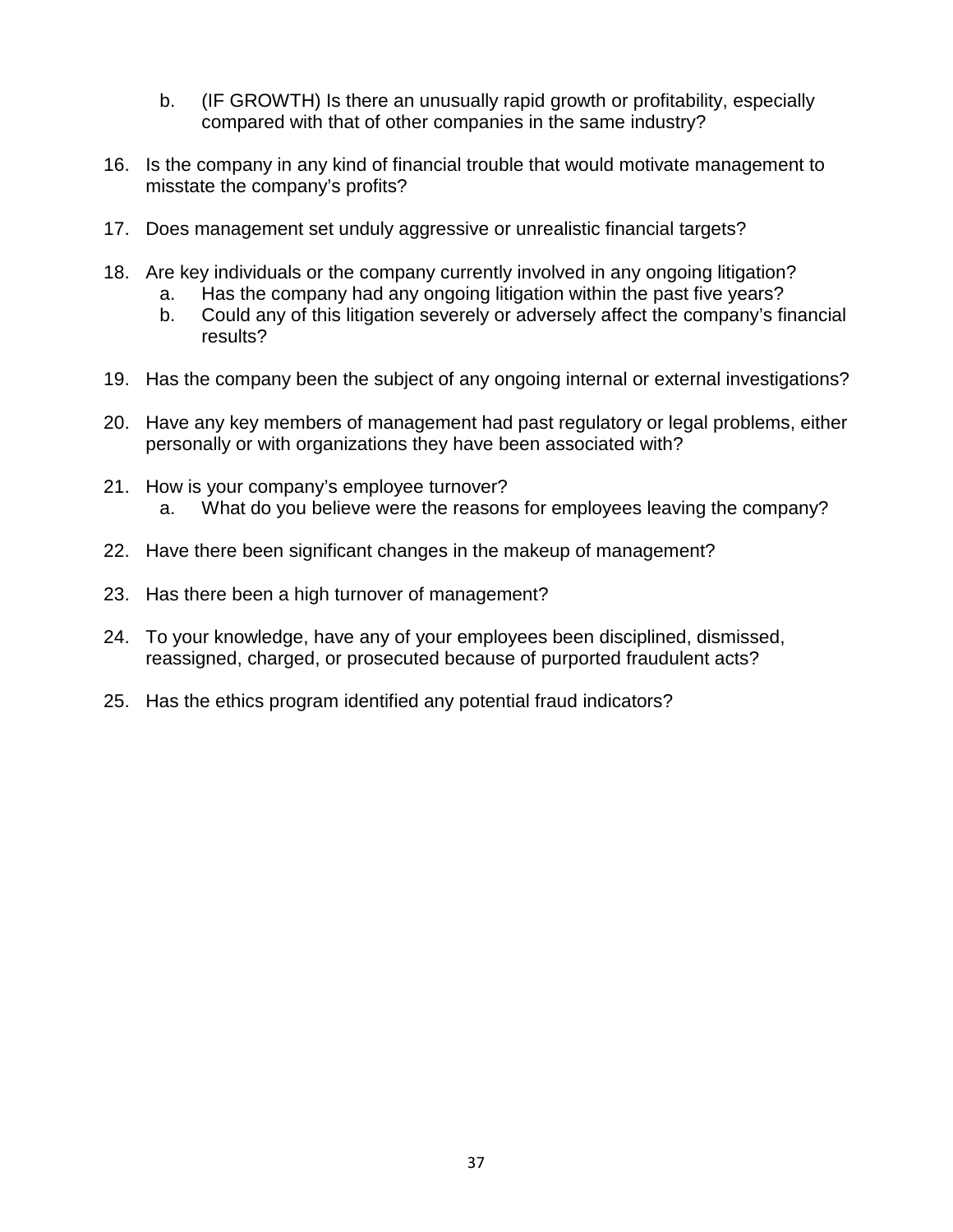#### **Questions for Staff Members**

- 1. As an auditor, it is my job to discuss matters such as fraud within a company. These are just standard questions that we are going to ask people within your company. Do you understand?
- 2. Did you receive any training about ethical behavior? a. What kind?
- 3. Do you know of the company's internal procedures for reporting unethical behaviors?
	- a. Are you aware of any whistleblower programs?
	- b. Do you know of any incentives to encourage employees to report instances they believe may be fraudulent?
	- c. Do you feel comfortable reporting suspected unethical events?
- 4. Has anyone you work with ever asked you to do something you felt wasn't ethical?
	- a. How would you handle that situation if someone asked you?
	- b. What if the person asking you held a position of authority or was your direct superior?
- 5. Has anyone in a position of authority ever asked you to withhold information from the auditors or alter documents? If yes, please explain.
- 6. How do you think the company is currently performing compared to previous years?
	- a. Do you believe that the current economic conditions and company performance are putting more financial pressure on management and employees to act in an unethical manner?
- 7. Is the company having any financial difficulties that you are aware of?
- 8. Have any key members of management had past regulatory or legal problems, either personally or with organizations they have been associated with?
- 9. Do you know if the company is or has had any recent ongoing litigation or law suits?
- 10. Do you know if the company or company employees are or have been the subject of any ongoing internal or external investigation?
- 11. How is your company's employee turnover? a. What do you believe were the reasons for employees leaving the company?
- 12. Have there been significant changes in the makeup of management?
- 13. Has there been a high turnover of management?
- 14. Is there any reason that someone in the company might say that management had a motive to misstate the financials?
- 15. Does management set unduly aggressive or unrealistic financial targets?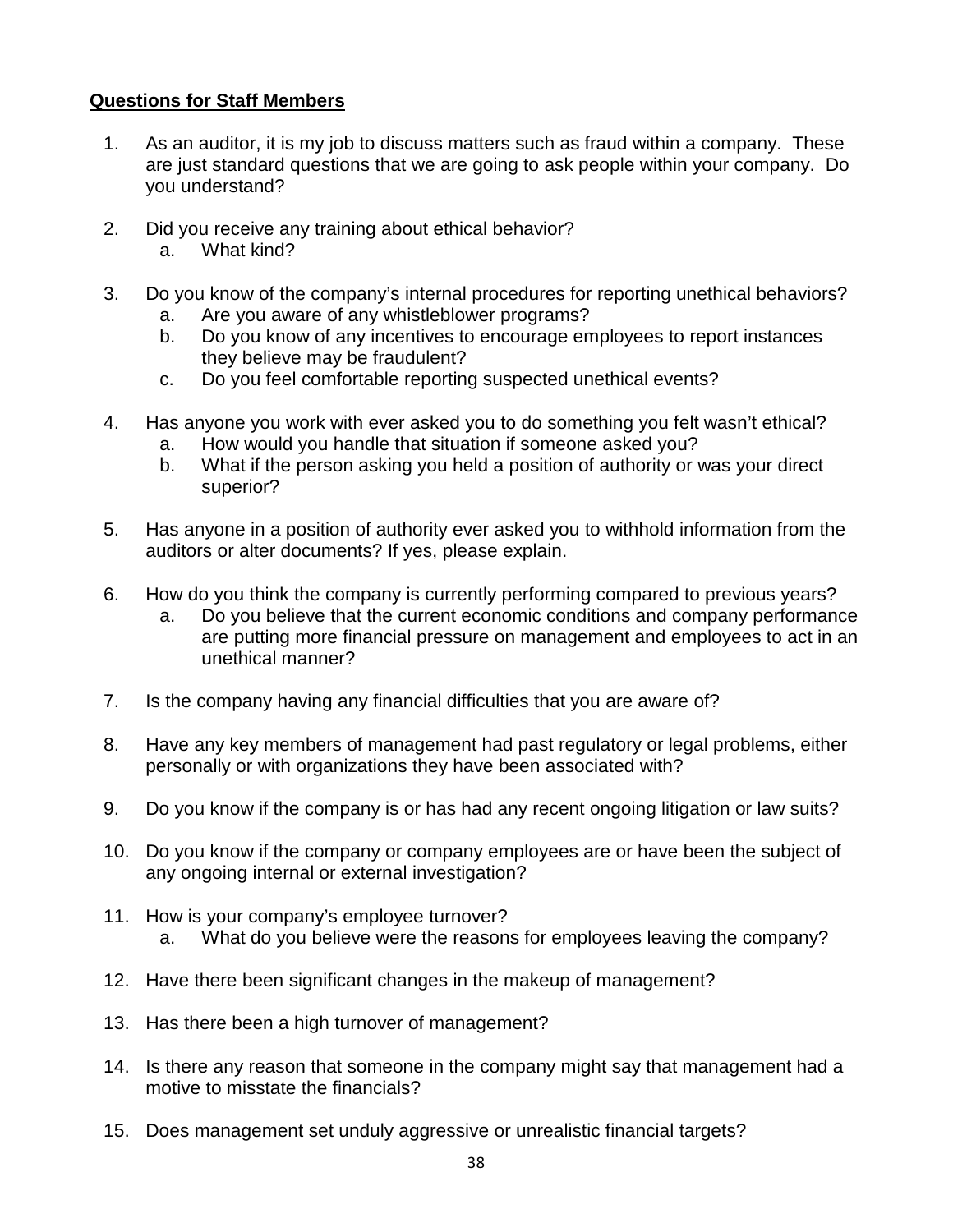- 16. What is your overall impression of the company's ethics and corporate culture?
- 17. How do you think this company stacks up with others in terms of honesty of its employees and managers?
- 18. If fraud were going to occur in your company, where do you think it is most likely to happen?
- 19. During our assessment of risk of fraud in your company, are there any specific areas you'd like to discuss with us?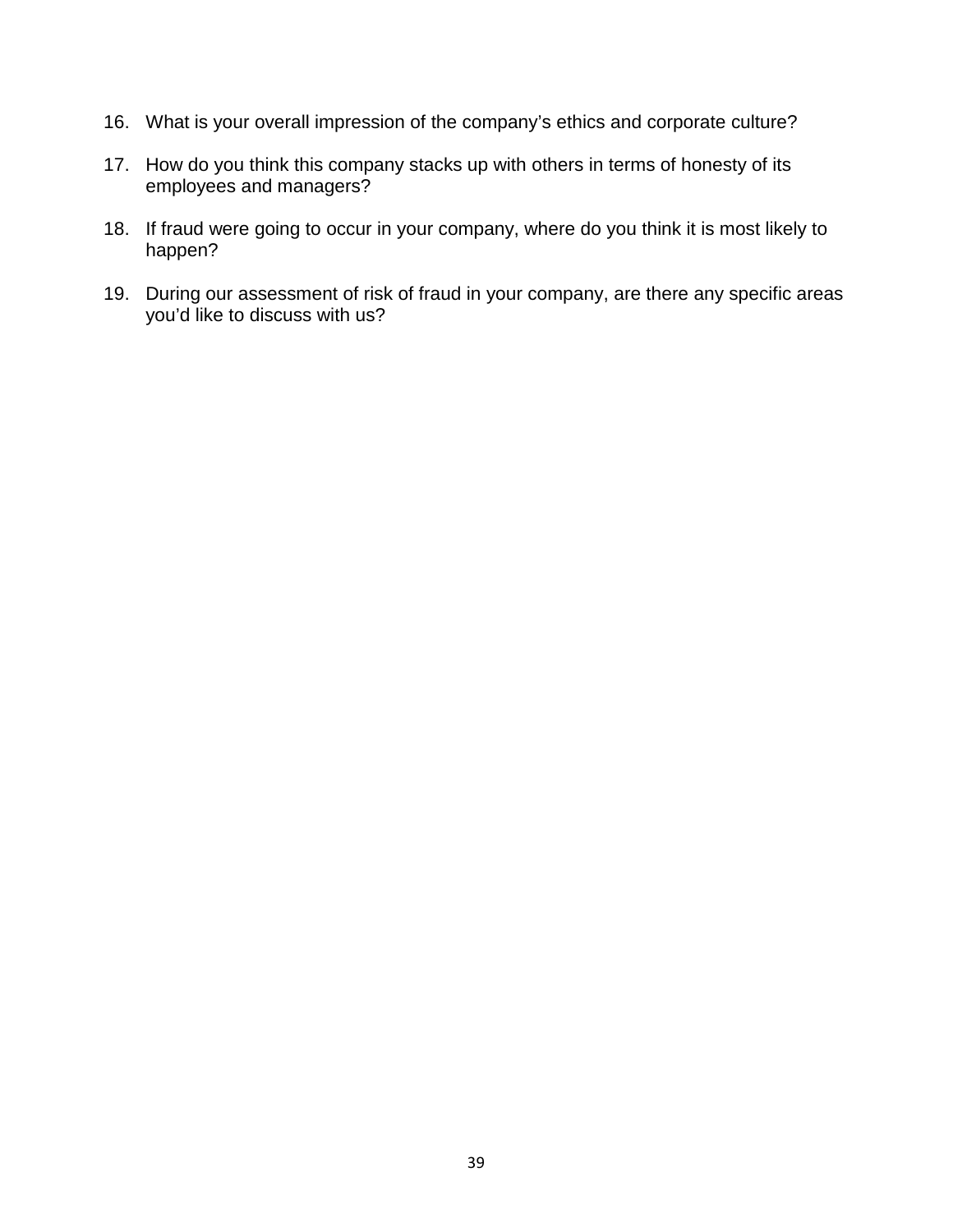## **Appendix C**

## **Multiple Award Schedule Contract Audit Objectives**

Audit objectives are found in section 805.13 of the OIG Policy and Procedures Manual commonly referred to as the "Blue Book".

While fraud detection is not a stated audit objective, all contract audits are performed as examination-level attestation engagements (Yellow Book section 6.13). Our auditing standards require that; "auditors should design the engagement to provide reasonable assurance of detecting fraud, illegal acts, or violations of contract provisions….that could have a material effect on the subject matter of the attestation engagement".

The following discussion summarizes the audit objectives relative to Multiple Award Schedule Contract Audits.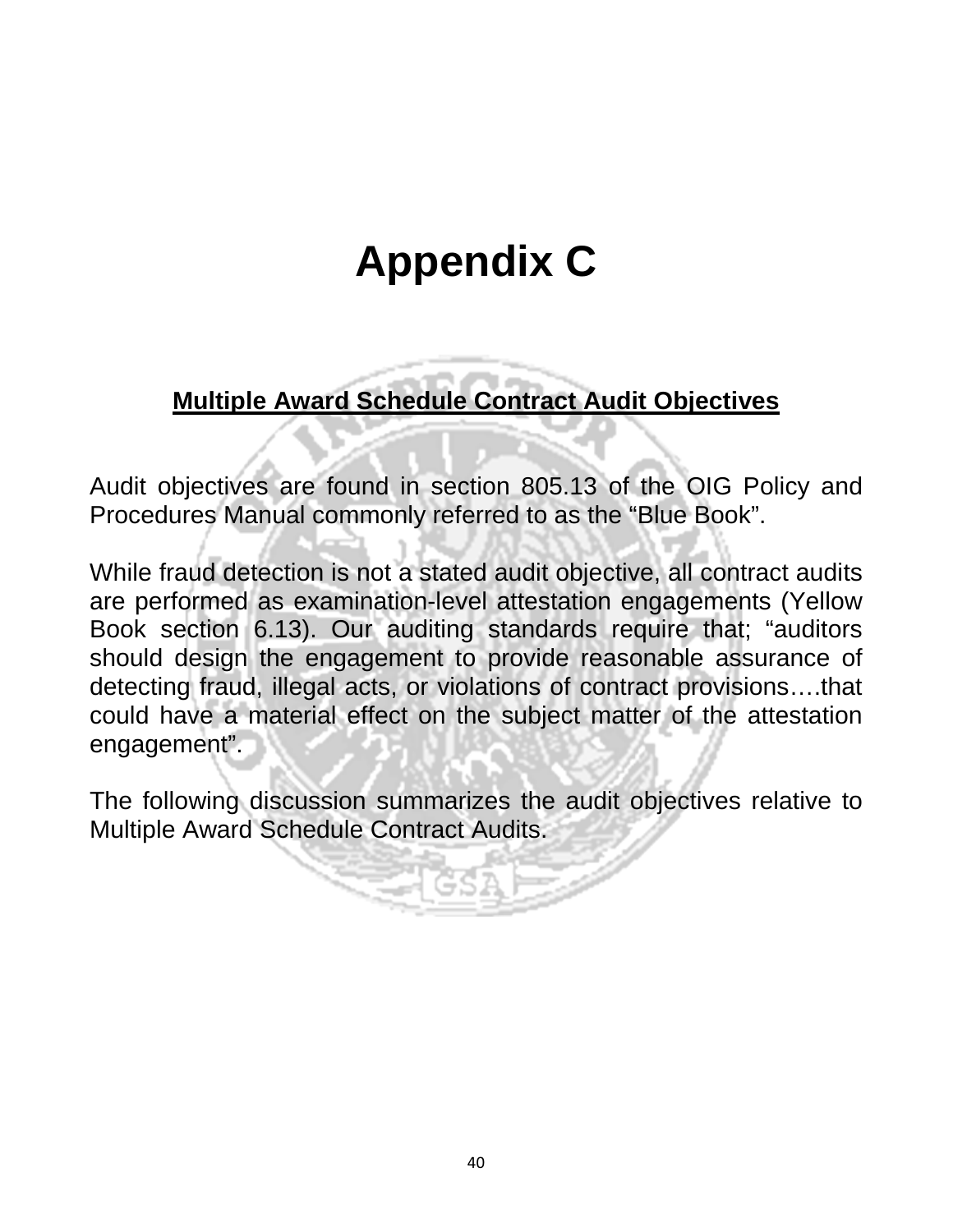#### **Multiple Award Schedule Contract Audit Objectives**

Preaward Multiple Award audits are conducted generally before the award of the contract or prior to a contract's option to extend. Preaward audits can be divided into service contracts, product contracts, and contracts that contain both. All contract types follow at least three main audit objectives. The audit objectives are to determine if:

- 1. The Commercial Sales Practice (CSP-1) information submitted by the company is current, accurate and complete;
- 2. The company's sales monitoring and billing systems ensure proper administration of the price reduction provisions and billing terms of the contract; and,
- 3. The company adequately accumulates and reports schedule sales for Industrial Funding Fee (IFF) payment purposes.

Audits of service contracts and those that contain both products and services add two additional objectives:

- 4. Employees assigned to work on task orders placed under the GSA schedule are qualified for the billable positions; and
- 5. The company has an adequate accounting system for the segregation and accumulation of labor hours, material costs and other direct costs (ODCs) on time and material task orders.

Postaward audits are similar to preaward audits but performed after the contract has been awarded. These audits have two main objectives:

- 1. The company complied with the price reduction clause and billing provisions of the contract; and
- 2. All GSA schedule sales were accurately complied and reported in accordance with the IFF provisions of the contract.

Audits of service contracts and those that contain both products and services add two additional objectives:

- 3. The hours billed to government customers on time and material (T&M) task orders are adequately supported with appropriate labor time-keeping records; and
- 4. The employee's qualifications meet or exceed the contractual requirement for the labor disciplines offered and billed on T&M task orders.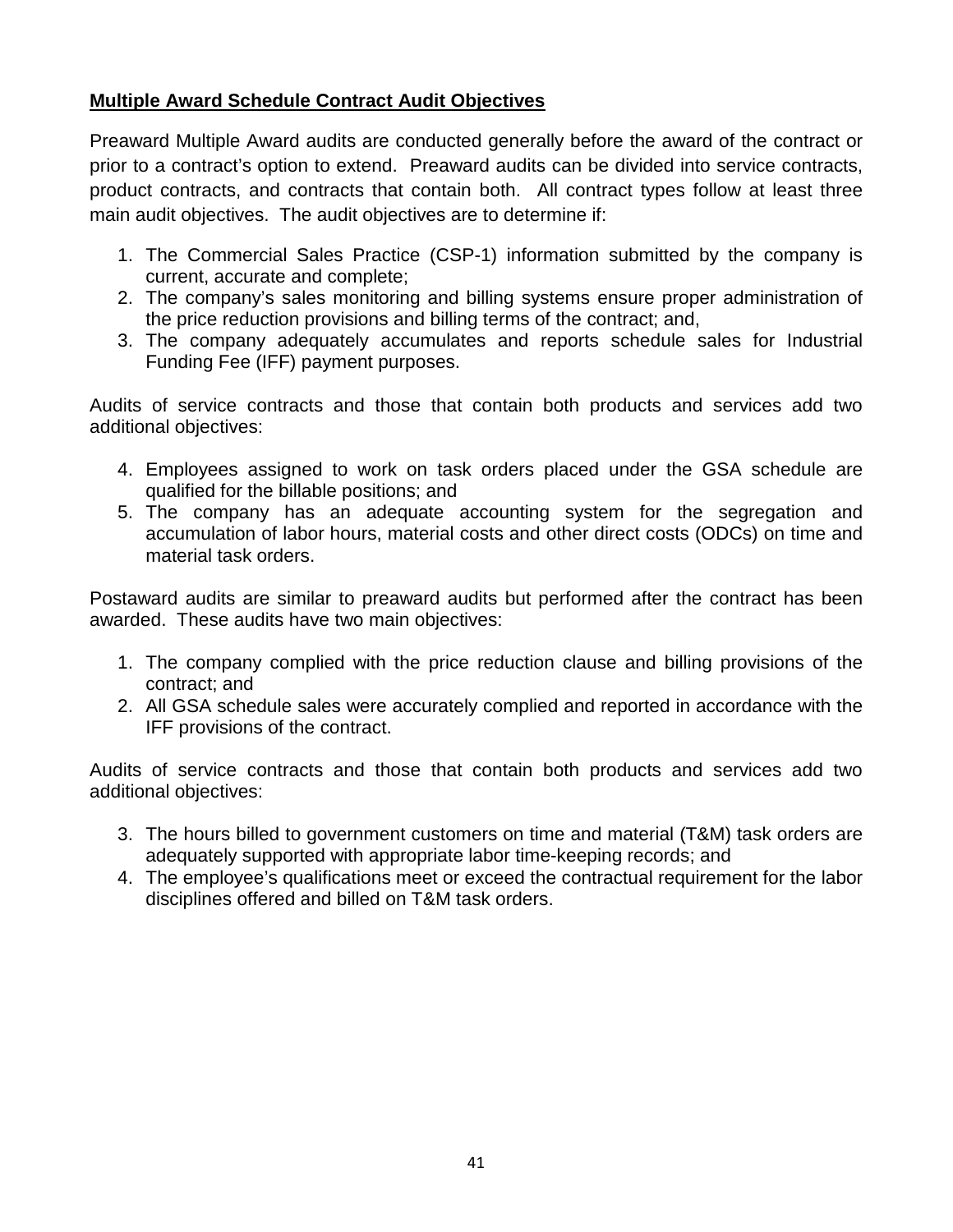## **Appendix D**

**Pertinent Clauses for Administrative Actions**

The following clauses are contained in this appendix:

- GSAM 552.238-73 Cancellation
- > I-FSS-163 Option To Extend The Term Of The Contract (Evergreen) (Apr 2000)
- FAR 9.406-2 Causes for debarment
- FAR 9.407-2 Causes for suspension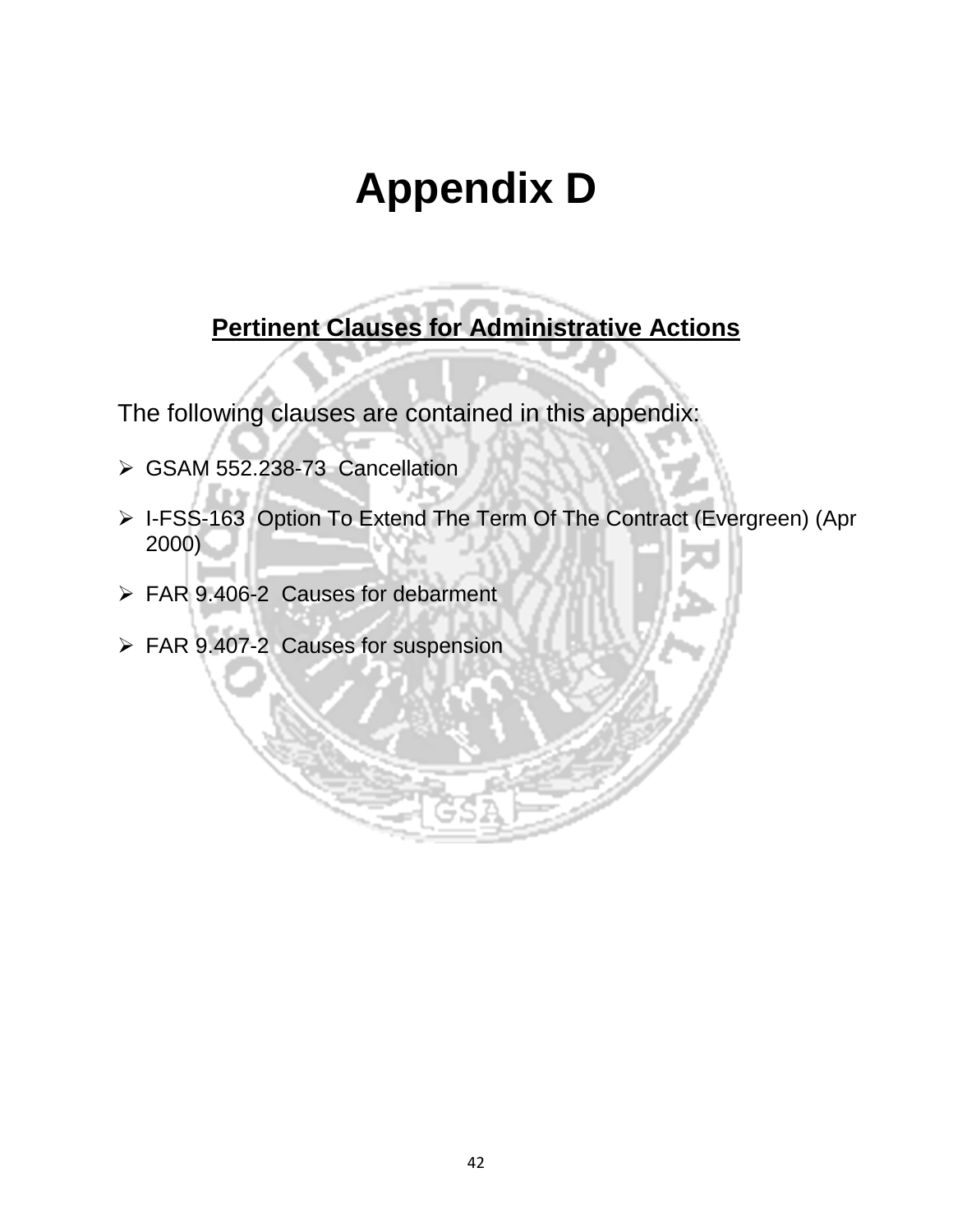#### **GSAM 552.238-73 Cancellation.**

As prescribed in 538.273(a)(4), insert the following clause: CANCELLATION (SEP 1999)

Either party may cancel this contract in whole or in part by providing written notice. The cancellation will take effect 30 calendar days after the other party receives the notice of cancellation. If the Contractor elects to cancel this contract, the Government will not reimburse the minimum guarantee.

(End of clause)

### **I-FSS-163 OPTION TO EXTEND THE TERM OF THE CONTRACT (EVERGREEN) (APR 2000)**

- (a) The Government may require continued performance of this contract of an additional 5 year period when it is determined that exercising the option is advantageous to the Government considering price and other factors. The option clause may not be exercised more than three times. When the option to extend the term of this contract is exercised the following conditions are applicable:
	- (1) It is determined that exercising the option is advantages to the Government considering price and other factors covered in (2 through 4 below).
	- (2) The Contractor's electronic catalog/price list has been received, approved, posted, and kept current on GSA Advangate!™ in accordance with clause I-FSS-600, Contract Price Lists.
	- (3) Performance has been acceptable under the contract.
	- (4) Subcontracting goals have been reviewed and approved.
- (b) The contracting Officer may exercise the option by providing a written notice to the contractor within 30 days, unless otherwise noted, prior to the expiration of the contract or option.
- (c) When the Government exercises its option to extend the term of this contract, prized in effect at the time the option is exercised will remain in effect during the option period, unless an adjustment is made in accordance with another contract clause (e.g., Economic Price Adjustment Clause or Price Reduction Clause).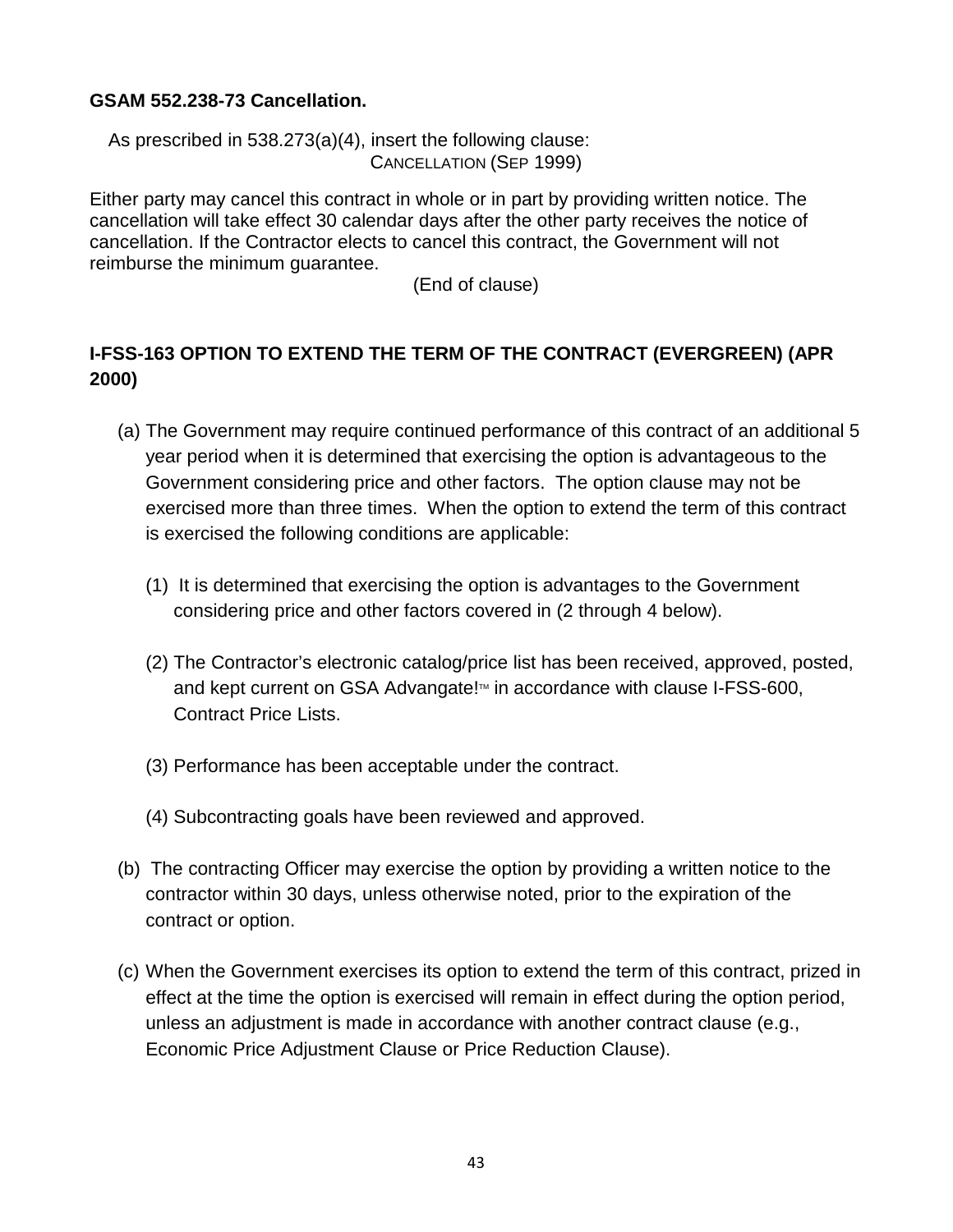#### **FAR 9.406-2 Causes for debarment.**

The debarring official may debar—

(a) A contractor for a conviction of or civil judgment for—

(1) Commission of fraud or a criminal offense in connection with—

(i) Obtaining;

(ii) Attempting to obtain; or

(iii) Performing a public contract or subcontract.

(2) Violation of Federal or State antitrust statutes relating to the submission of offers;

(3) Commission of embezzlement, theft, forgery, bribery, falsification or destruction of records, making false statements, tax evasion, violating Federal criminal tax laws, or receiving stolen property;

(4) Intentionally affixing a label bearing a "Made in America" inscription (or any inscription having the same meaning) to a product sold in or shipped to the United States or its outlying areas, when the product was not made in the United States or its outlying areas (see Section 202 of the Defense Production Act (Public Law 102-558)); or

(5) Commission of any other offense indicating a lack of business integrity or business honesty that seriously and directly affects the present responsibility of a Government contractor or subcontractor.

(b)(1) A contractor, based upon a preponderance of the evidence, for any of the following—

(i) Violation of the terms of a Government contract or subcontract so serious as to justify debarment, such as—

(A) Willful failure to perform in accordance with the terms of one or more contracts; or

(B) A history of failure to perform, or of unsatisfactory performance of, one or more contracts.

(ii) Violations of the Drug-Free Workplace Act of 1988 (Pub. L. 100-690), as indicated by—

(A) Failure to comply with the requirements of the clause at 52.223-6, Drug-Free Workplace; or

(B) Such a number of contractor employees convicted of violations of criminal drug statutes occurring in the workplace as to indicate that the contractor has failed to make a good faith effort to provide a drug-free workplace (see 23.504).

(iii) Intentionally affixing a label bearing a "Made in America" inscription (or any inscription having the same meaning) to a product sold in or shipped to the United States or its outlying areas, when the product was not made in the United States or its outlying areas (see Section 202 of the Defense Production Act (Public Law 102-558)).

(iv) Commission of an unfair trade practice as defined in 9.403 (see Section 201 of the Defense Production Act (Pub. L. 102-558)).

(v) Delinquent Federal taxes in an amount that exceeds \$3,000.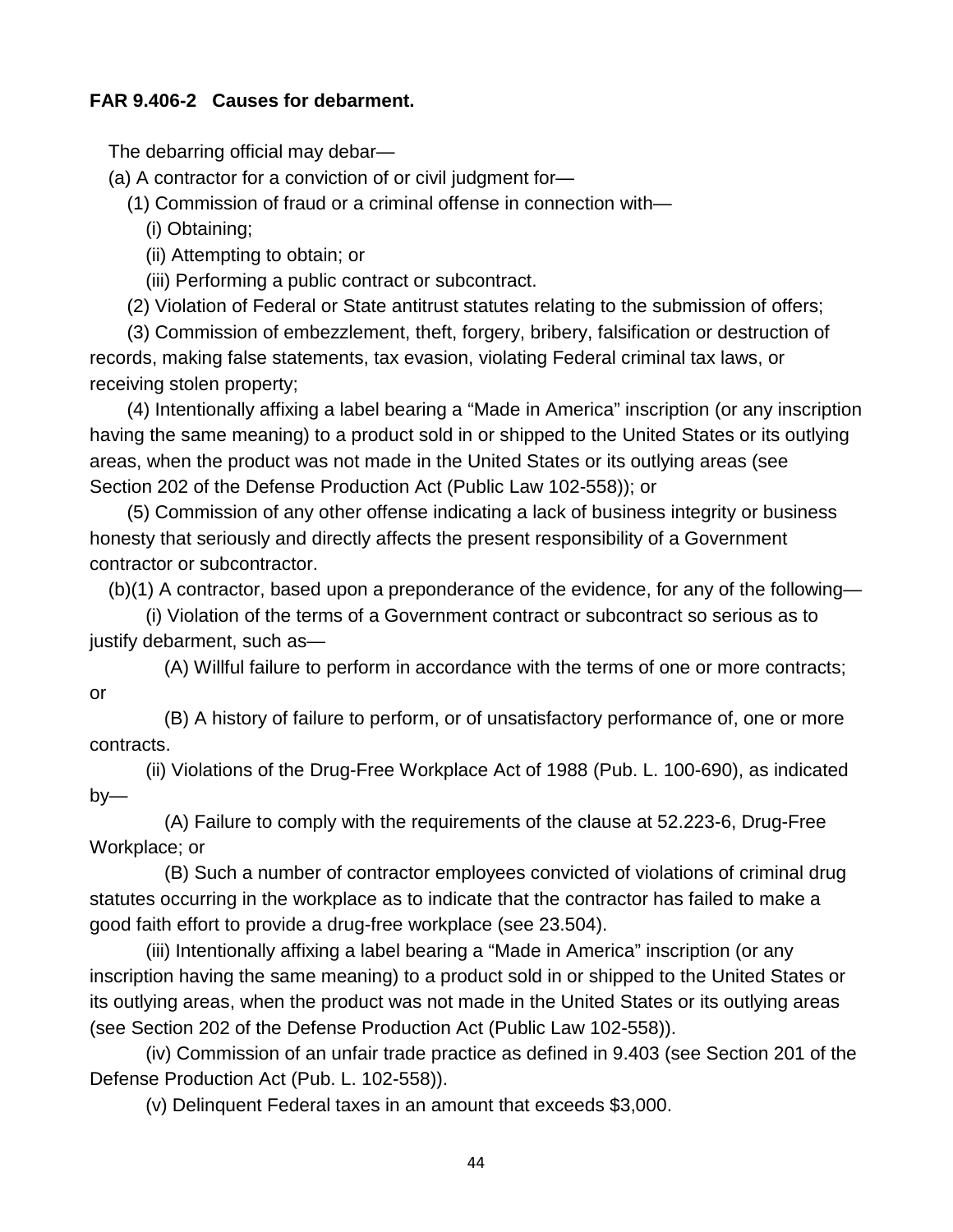(A) Federal taxes are considered delinquent for purposes of this provision if both of the following criteria apply:

(1) *The tax liability is finally determined.* The liability is finally determined if it has been assessed. A liability is not finally determined if there is a pending administrative or judicial challenge. In the case of a judicial challenge to the liability, the liability is not finally determined until all judicial appeal rights have been exhausted.

(2) *The taxpayer is delinquent in making payment.* A taxpayer is delinquent if the taxpayer has failed to pay the tax liability when full payment was due and required. A taxpayer is not delinquent in cases where enforced collection action is precluded.

(vi) Knowing failure by a principal, until 3 years after final payment on any Government contract awarded to the contractor, to timely disclose to the Government, in connection with the award, performance, or closeout of the contract or a subcontract there under, credible evidence of—

(A) Violation of Federal criminal law involving fraud, conflict of interest, bribery, or gratuity violations found in Title 18 of the United States Code;

(B) Violation of the civil False Claims Act (31 U.S.C. 3729-3733); or

(C) Significant overpayment(s) on the contract, other than overpayments resulting from contract financing payments as defined in 32.001.

(2) A contractor, based on a determination by the Secretary of Homeland Security or the Attorney General of the United States, that the contractor is not in compliance with Immigration and Nationality Act employment provisions (see Executive Order 12989, as amended by Executive Order 13286). Such determination is not reviewable in the debarment proceedings.

(c) A contractor or subcontractor based on any other cause of so serious or compelling a nature that it affects the present responsibility of the contractor or subcontractor.

#### **9.407-2 Causes for suspension.**

(a) The suspending official may suspend a contractor suspected, upon adequate evidence, of—

(1) Commission of fraud or a criminal offense in connection with—

(i) Obtaining;

(ii) Attempting to obtain; or

(iii) Performing a public contract or subcontract.

(2) Violation of Federal or State antitrust statutes relating to the submission of offers;

(3) Commission of embezzlement, theft, forgery, bribery, falsification or destruction of records, making false statements, tax evasion, violating Federal criminal tax laws, or receiving stolen property;

(4) Violations of the Drug-Free Workplace Act of 1988 (Pub. L. 100-690), as indicated by—